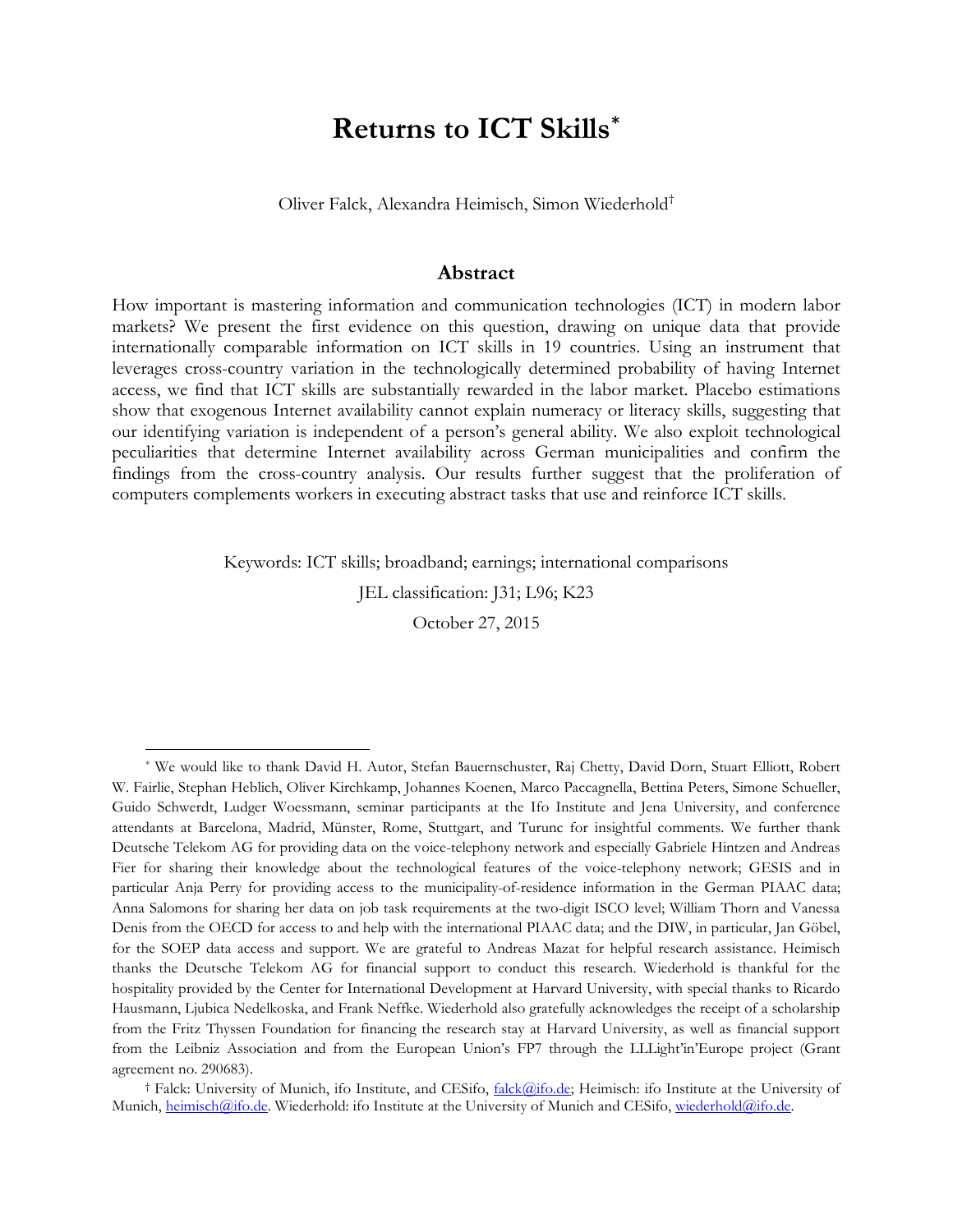# **1. Introduction**

"The new literacy" is the term Neelie Kroes, Vice-President of the European Commission, uses to describe an individual's skill in mastering information and communication technologies (ICT). She justifies her choice of this phrase by arguing that "the online world is becoming a bigger part of everything we do. No wonder these [ICT] skills are becoming central in the job market."<sup>[1](#page-1-0)</sup> Even though this statement is intuitively plausible, empirical evidence on how the labor market rewards ICT skills has yet to be provided. The main reason for this lack of research is the unavailability of data to measure ICT skills consistently within or across countries, and the difficulty of drawing credible inferences when it is not known whether an individual's level of ICT skills is just a reflection of his or her general ability. Using novel, internationally comparable data on individuals' skills in ICT and other domains across 19 countries from the Programme for the International Assessment of Adult Competencies (PIAAC), this paper is the first to investigate the wage returns to ICT skills.

Our identification strategy is based on the idea that ICT skills are developed by performing ICT-related tasks, for which Internet availability is a precondition.<sup>[2](#page-1-1)</sup> We thus estimate instrumentalvariable models that exploit exogenous variation in the probability of having Internet access either across or within countries. In the cross-country model, this variation stems from international differences in the rollout of preexisting voice-telephony networks determining the timing of introduction and diffusion speed of broadband Internet in a country. These networks only affect the supply side of broadband diffusion and therefore rule out demand-side effects based on differences in wealth and policy-induced effects (Czernich, Falck, Kretschmer, and Woessmann, 2011). In the within-country model, we exploit technological peculiarities which induced variation in broadband availability at a very fine regional level within Germany. Specifically, in the western part of Germany, the structure of the voice-telephony network was designed in the 1960s with the declared goal of providing universal telephone service to German households. In traditional telephone networks, the distance between a household and the main network node ("last mile") was irrelevant for the quality of voice-telephony services; however, the last-mile distance restricted the maximum bandwidth of broadband Internet about 40 years later. Beyond a certain distance threshold, high-speed Internet

<span id="page-1-0"></span> <sup>1</sup> [http://www.getonlineweek.eu/vice-president-neelie-kroes-says-digital-literacy-and-e-skills-are-the-new-literacy/;](http://www.getonlineweek.eu/vice-president-neelie-kroes-says-digital-literacy-and-e-skills-are-the-new-literacy/) accessed October 27, 2015.

<span id="page-1-1"></span><sup>2</sup> Recently, a stream of literature has emerged on the effects of Internet use on various (social) outcomes (see, e.g., Bauernschuster, Falck, and Woessmann, 2014, for social interactions; Falck, Gold, and Heblich, 2014, for voting behavior; and Bhuller, Havnes, Leuven, and Mogstad, 2013, for sex crimes). Moreover, Bulman and Fairlie (2015) provide an excellent overview of the impact of computer and Internet use on the educational achievement of students.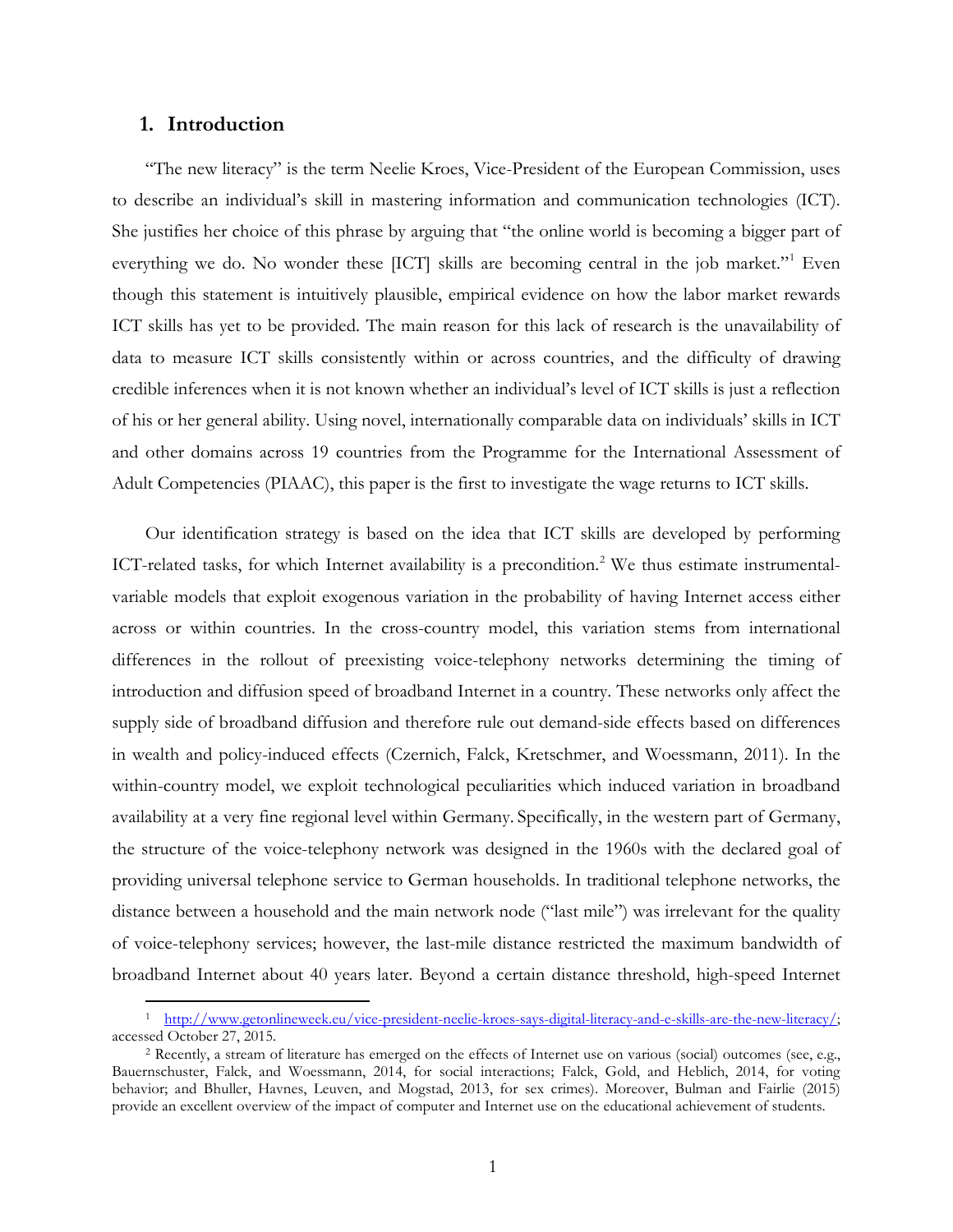access was not feasible without major infrastructure investment, which excluded a large share of West German municipalities from early broadband Internet access (Falck, Gold, and Heblich,  $2014$ ).<sup>[3](#page-2-0)</sup>

We find that both the preexisting voice-telephony infrastructure and the technical threshold are significantly related to individuals' ICT skills, supporting the assertion that a higher technologically determined probability of having Internet access increases the chance and duration of accumulating ICT skills through learning by doing. A series of validity checks add further confidence in our instrumental-variable strategy. For instance, in the cross-country model the extent of a country's traditional voice-telephony network does not predict ICT skills of first-generation immigrants who are unlikely to have acquired ICT skills in the PIAAC test country. Moreover, the instrument is unrelated to a number of variables reflecting a country's economic situation and technological performance before the first emergence of broadband Internet that may also affect wages today. In the within-country model, we show that households without broadband Internet access do not selectively relocate to regions where broadband is available.

Drawing only on variation in ICT skills attributable to exogenously determined broadband access, both instrumental-variable models indicate a positive effect of ICT skills on wages that is economically and statistically significant. In the cross-country analysis, an increase in ICT skills by one standard deviation leads to a 7.5 percent increase in employee wages. In Germany, estimated returns to ICT skills are even larger at 14 percent. These estimates control for a rich set of individual-level variables, including a person's acquired level of schooling, and also account for potential direct effects of broadband diffusion on wages. Moreover, we show in a placebo test that preexisting fixed-line diffusion (across countries) or the technical threshold (within Germany) are not associated with any appreciable changes in numeracy or literacy skills, which we consider strong evidence that our identification strategy isolates the effect of ICT skills (vis-à-vis generic skills or

<span id="page-2-0"></span> <sup>3</sup> Other studies have used variation in technological broadband availability across locations as an exogenous source of variation in actual use (Bertschek, Cerquera, and Klein, 2013). However, this instrument is valid only conditional on structural location characteristics that determine the investment decisions of telecommunication carriers. Bhuller, Havnes, Leuven, and Mogstad (2013) and Akerman, Gaarder, and Mogstad (2015) exploit variation in the timing of broadband deployment across locations in Norway, with the variation in timing due to limited funding of a public program and not based on the decisions of profit-maximizing telecommunication carriers.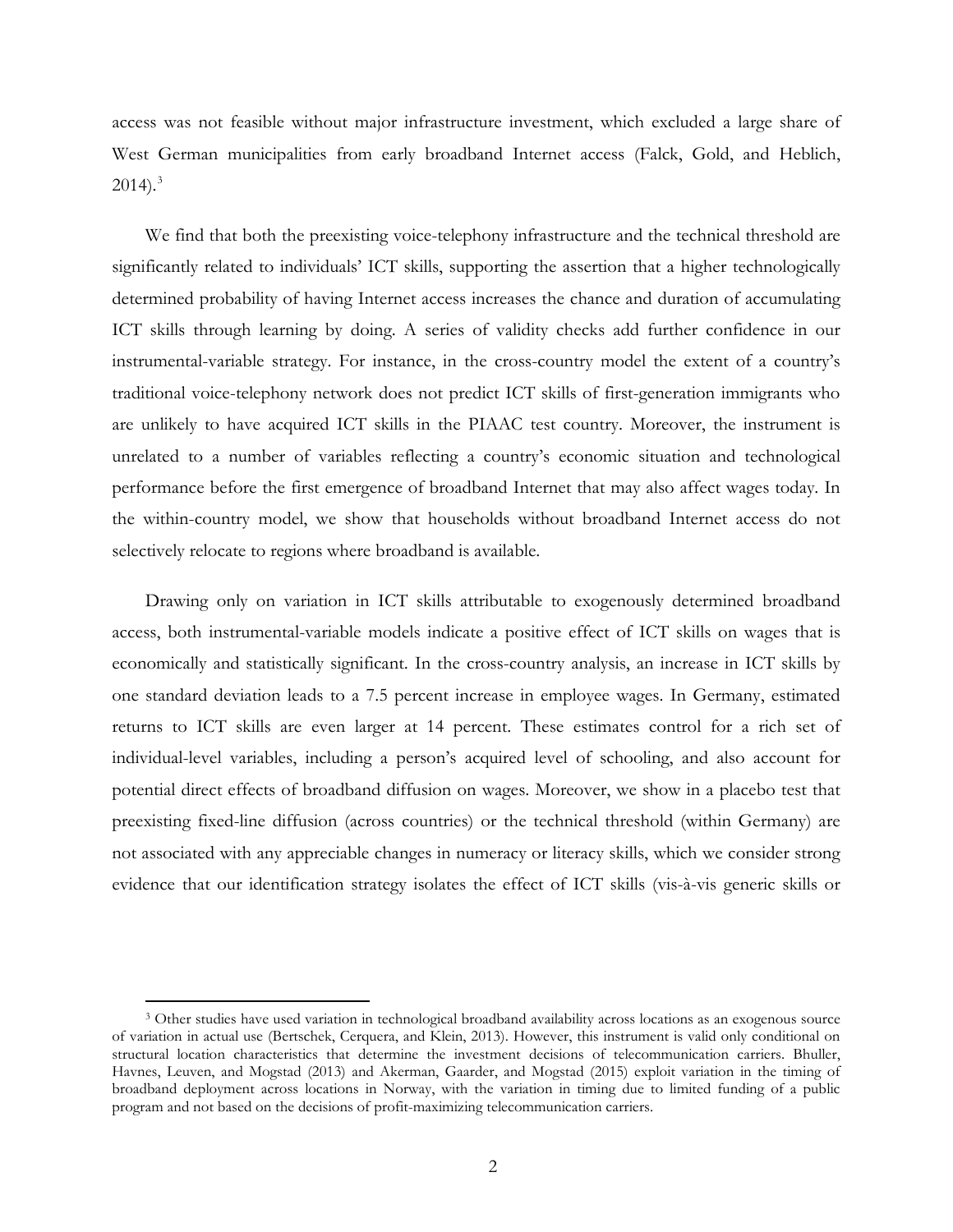general ability) on wages.<sup>[5](#page-3-0)</sup> Furthermore, returns to ICT skills are negligible in occupations that involve little or no ICT skills to perform the required tasks, indicating that our estimated returns to ICT skills do not just reflect the wage effects of some unobserved country-specific factors.

A unique feature of the PIAAC survey is that it combines individual-level information on ICT skills, computer use at work, and wages in a single dataset. This allows us to shed light on a potential mechanism behind the positive returns to ICT skills, namely, that the proliferation of personal computers caused a shift away from routine tasks—that is, those more amenable to automatization—toward problem-solving and complex communication tasks (typically called "nonroutine abstract tasks"). This argument was first made by Autor, Levy, and Murnane (2003) when developing their task-based approach to skill-biased technological change.<sup>[6](#page-4-0)</sup> We observe that computer use at work is indeed strongly positively correlated with an occupation's abstract-task intensity and is negatively correlated with its routine-task intensity, supporting the main idea of the task-based approach. We also find that workers in occupations with high abstract (routine) task intensity have substantially higher (lower) ICT skills than workers in occupations that are not intensive in these tasks. Thus, having high ICT skills seems to be a necessary prerequisite for performing jobs characterized by high abstract-task intensity, as workers need to have an excellent command of computers. The complementarity of computers (using and reinforcing ICT skills) and abstract tasks allows workers possessing high ICT skills to benefit from the wage premia paid in abstract jobs.<sup>[7](#page-4-1)</sup>

Previous literature on the returns to computer skills in the labor market highlights the empirical challenges of attempting to estimate causal effects.<sup>[8](#page-4-2)</sup> For example, an influential paper by DiNardo and Pischke (1997) suggests that computer users possess unobserved skills that might have little to

 <sup>5</sup> Our result that fixed-line diffusion affects only a specific set of skills is in line with Malamud and Pop-Eleches (2011), who show that home computer ownership has zero or even negative effects on student achievement in math and reading but supports the development of ICT-related skills.

<sup>6</sup> See also Autor, Katz, and Kearney (2006, 2008), Goos and Manning (2007), Black and Spitz-Oener (2010), Firpo, Fortin, and Lemieux (2011), Acemoglu and Autor (2011), Autor and Dorn (2013), Goos, Manning, and Salomons (2014), Akerman, Gaardner, and Mogstad (2015), and related earlier work by Acemoglu (1998) and Bresnahan, Brynjolfsson, and Hitt (2002). In an historical perspective, however, technology did not always benefit skilled workers performing abstract tasks. For example, in the beginning of the 19th century, automated looms replaced skilled weavers in the textile industry with a punch card and a few unskilled workers. Moreover, implementation of the Fordist assembly line in the automobile industry in the early 20th century increased the demand for routine tasks. See also Goldin and Katz (1996, 2009).

<span id="page-3-0"></span><sup>7</sup> See Akerman, Gaardner, and Mogstad (2015) for a task-based explanation of labor-market effects of broadband Internet adoption in Norway.

<sup>8</sup> See Draca, Sadun, and Van Reenen (2007) for a detailed review.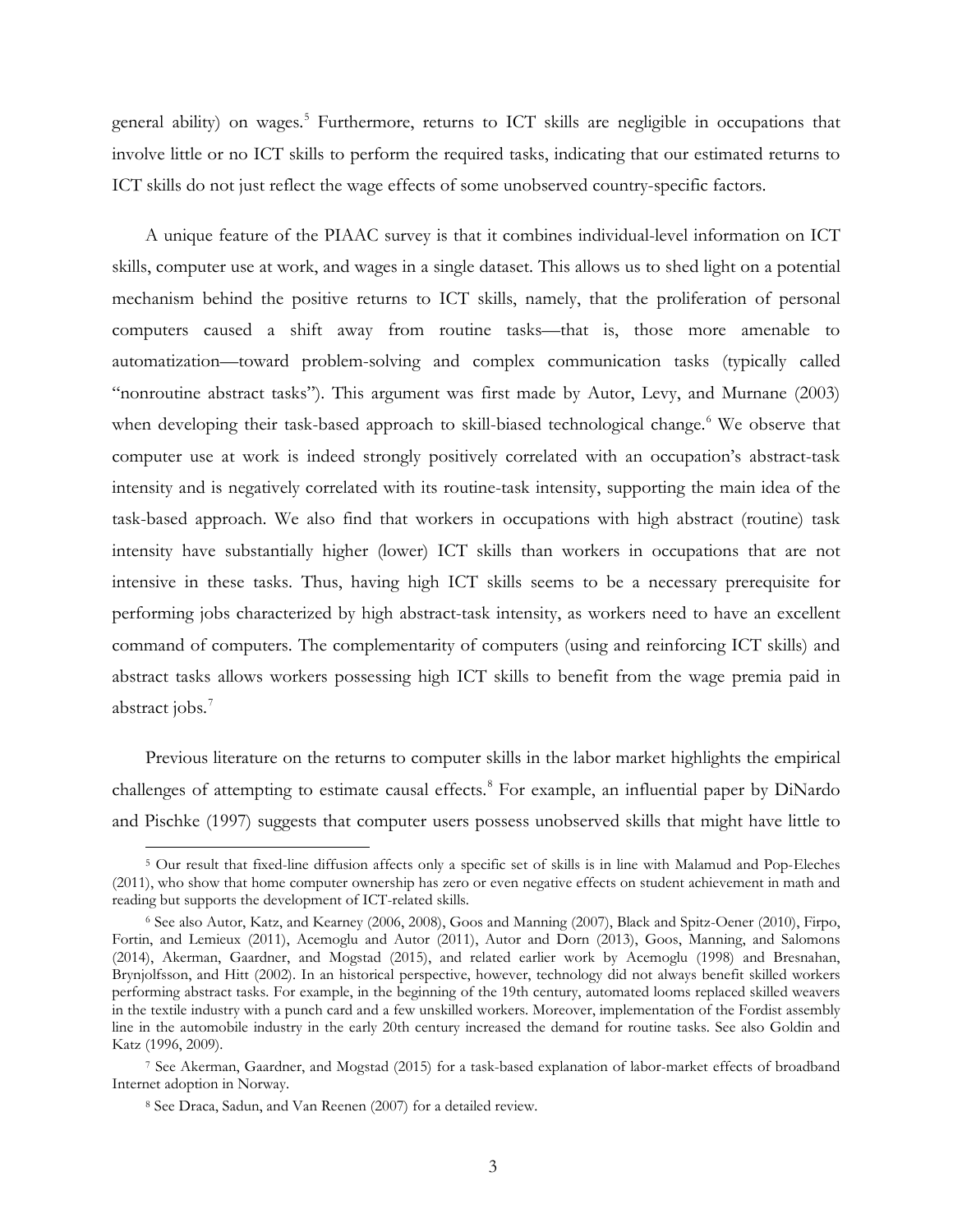do with computers per se but that increase their productivity. They strikingly demonstrate this by showing that positive wage effects can also be found for pencil use at work that are similar in magnitude to those of computer use. Based on this nonsensical finding, they conclude that returns to computer use at work must be biased due to unobserved skills of the users. Our paper is the first to use a direct measure of ICT skills and estimate its impact on wages. Since we also have information on worker skills in other domains, we can rigorously address DiNardo and Pischke's concern that observed wage differentials between workers with high versus low ICT skills are largely a reflection of unobserved worker heterogeneity.

Our paper also adds to the recently emerging stream of literature that regards direct measures of cognitive skills as more reliable proxies for effective human capital than years of schooling (e.g., Hanushek and Kimko, 2000; Hanushek and Woessmann, 2008). However, the existing literature offers limited guidance in assessing the magnitude of the labor-market returns to cognitive skills, as most of the previous evidence stems from the small number of U.S. panel datasets that follow tested students into their initial jobs.<sup>[9](#page-5-0)</sup> A noticeable exception is the work by Hanushek, Schwerdt, Wiederhold, and Woessmann (2015), who also draw on the PIAAC data to produce new international evidence on the wage returns to cognitive skills. However, the authors do not attempt to specifically investigate the returns to ICT skills, which is the aim of this study. Moreover, although they explore issues of causality by using several instrumental-variable approaches, they exploit plausibly exogenous variation in skills only in the United States, using changes in compulsory schooling laws across states over time. However, this source of identifying variation is unlikely to discriminate between different types of skills. We contribute to the discussion about causality in the returns-to-skills estimation by assessing the role of domain-specific skills for labor-market outcomes. Moreover, instead of relying solely on within-country variation in skills, our identification strategy exploits exogenous variation both across and within countries.

<span id="page-4-0"></span>Finally, our paper is also relevant for the burgeoning discussion about e-learning, that is, the use of ICT-based teaching methods as well as virtual learning technologies in the classroom and at home. The literature on how e-learning affects student achievement mostly shows overall zero or very weak effects (for an overview, see Bulman and Fairlie, 2015), with positive effects only for some types of uses (Falck, Mang and Woessmann, 2015). Our results suggest that building ICT skills

<span id="page-4-2"></span><span id="page-4-1"></span> <sup>9</sup> Overviews of the existing evidence can be found in Bowles, Gintis, and Osborne (2001), Hanushek and Woessmann (2008), and Hanushek and Rivkin (2012).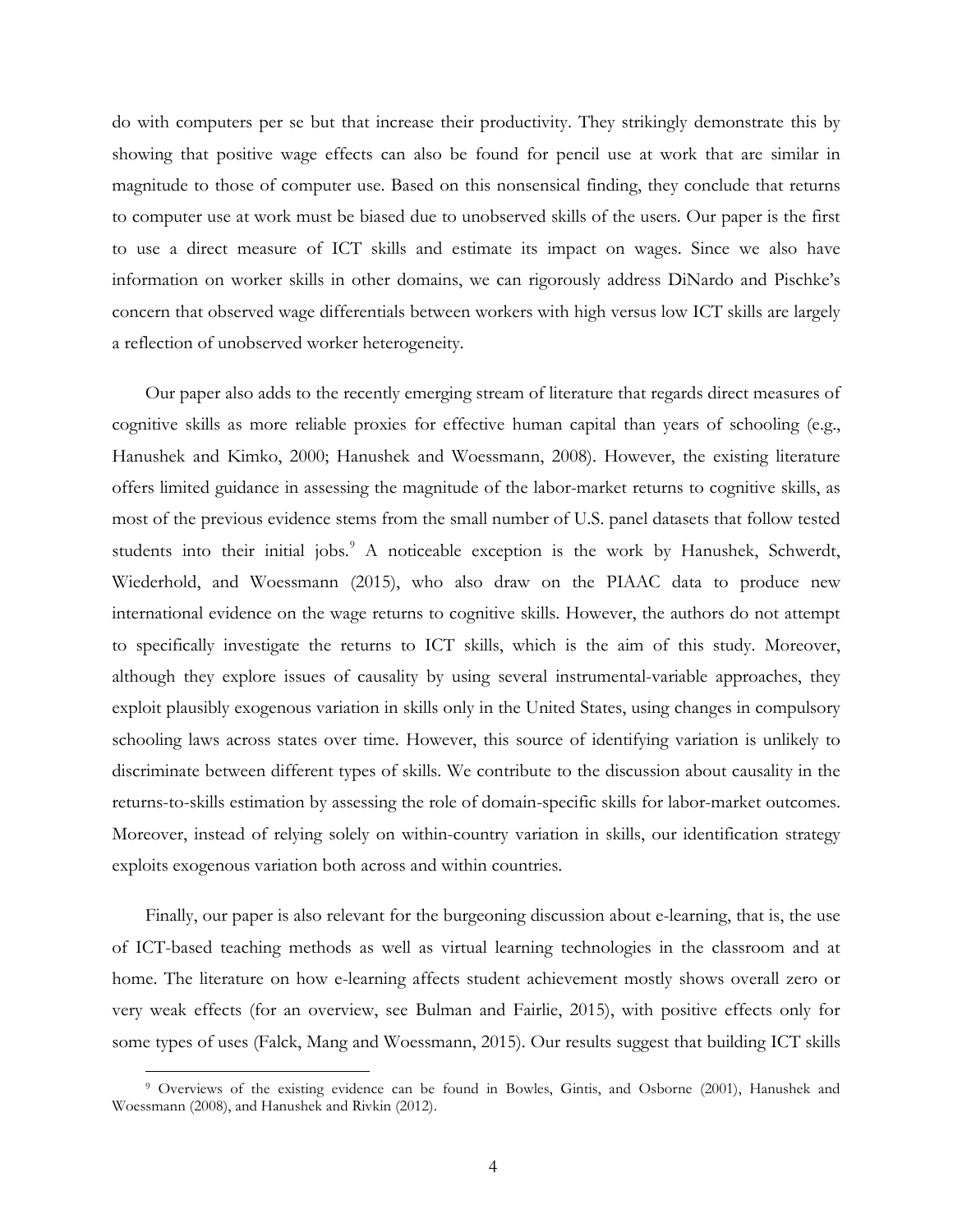through e-learning (e.g., Malamud and Pop-Eleches, 2011), even if e-learning itself is not associated with better school grades, might prove beneficial for students' future labor-market outcomes.

The paper is organized as follows. Section 2 describes the PIAAC data and the measurement of ICT skills. Section 3 outlines our instrumental-variable strategy. Section 4 presents the results on the returns to ICT skills from the cross-country analysis, including placebo tests and robustness checks. Section 5 provides the corresponding within-country evidence. Section 6 discusses the relationship between the task content of occupations and ICT skills. Section 7 concludes and derives some implications for policy-making.

# **2. ICT Skills**

One of the core features of this paper is its use of new and consistent international data on the ICT skills of the adult population. These data come from the Programme for the International Assessment of Adult Competencies (PIAAC). PIAAC is the product of collaboration between participating countries through the Organization for Economic Co-operation and Development (OECD), and made use of leading international expertise to develop valid comparisons of skills across countries and cultures. The survey was conducted between August 2011 and March 2012 in 24 countries, which together represent about 75 percent of worldwide GDP.<sup>[10](#page-6-0)</sup> PIAAC was designed to provide representative measures of cognitive skills possessed by adults aged 16 to 65 years, and had at least 5,000 participants in each country. The countries used different schemes for drawing their samples, but these were all aligned to known population counts with post-sampling weightings.

Along with information on cognitive skills, PIAAC also offers extensive information on respondents' individual and workplace characteristics, for instance, skill use at home and at work. This information is derived from a detailed background questionnaire completed by the PIAAC respondents prior to the skills assessment. The survey was administered by trained interviewers either in the respondent's home or at a location agreed upon between the respondent and interviewer.

<span id="page-5-0"></span> <sup>10</sup> The countries that participated in PIAAC are Australia, Austria, Belgium (Flanders), Canada, Cyprus, the Czech Republic, Denmark, Estonia, Finland, France, Germany, Ireland, Italy, Japan, Korea, the Netherlands, Norway, Poland, the Russian Federation, the Slovak Republic, Spain, Sweden, the United Kingdom (England and Northern Ireland), and the United States. Canada (November 2011 to June 2012) and France (September to November 2012) were the only countries with a different survey period.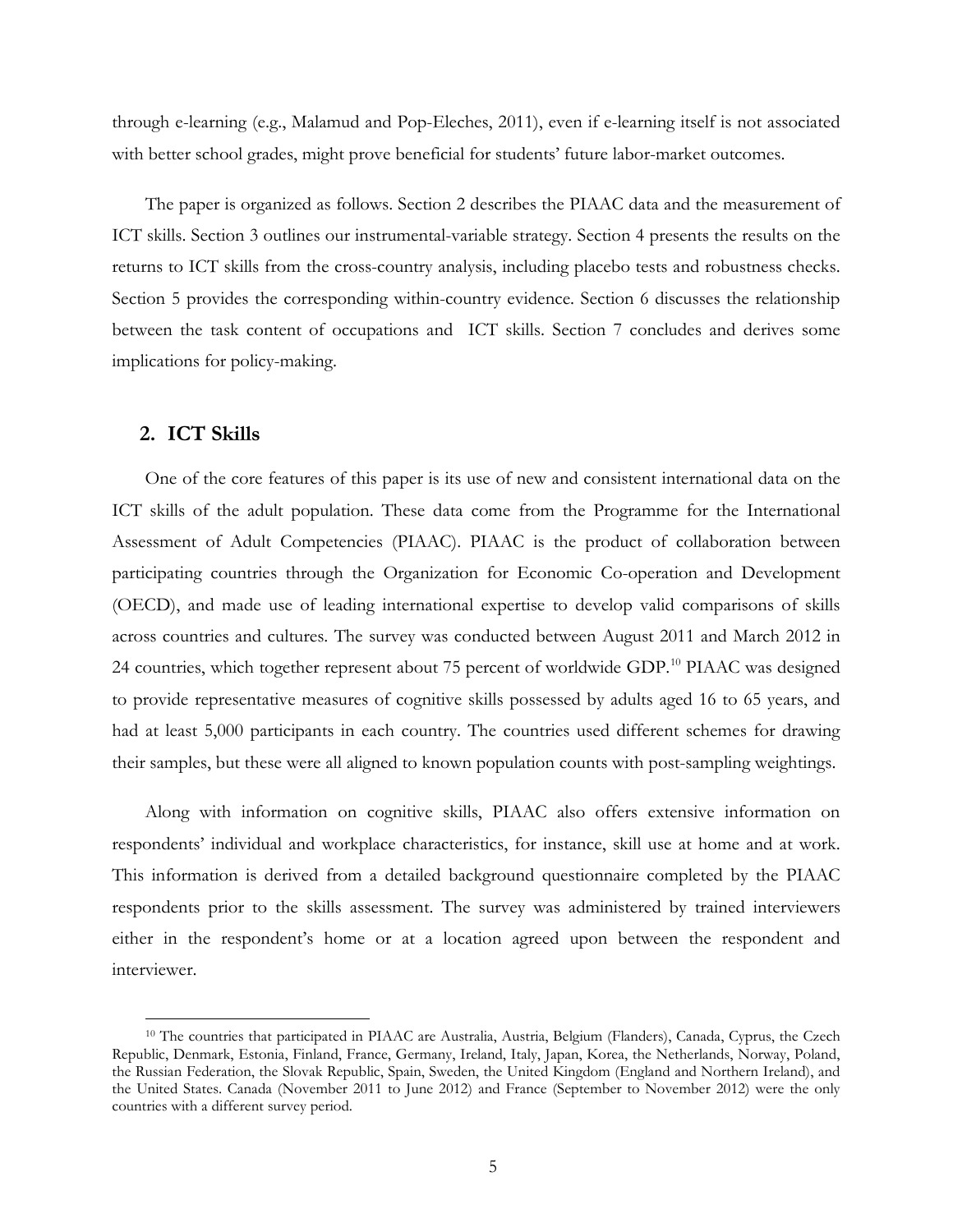PIAAC provides measures of cognitive skills in three domains: literacy, numeracy, and ICT (called "problem solving in technology-rich environments" in the survey). PIAAC measures each of the skill domains on a 500-point scale.<sup>[11](#page-6-1)</sup> The individual-level correlation of ICT skills with literacy (numeracy) is 0.77 (0.73), which is less strong than the correlation between numeracy and literacy (0.82). Still, all three skill domains appear to measure distinct dimensions of a respondent's skill set.<sup>[12](#page-7-0)</sup>

We focus on ICT skills, defined as "using digital technology, communication tools and networks to acquire and evaluate information, communicate with others and perform practical tasks" (OECD, 20[13](#page-7-1), p. 86).<sup>13</sup> To assess ICT skills, participants were given a series of problem scenarios and asked to find solutions to them using ICT-based applications such as an Internet browser and web pages, e-mail, word processing, and spreadsheet tools. Often, solving the tasks required the combination of several applications, for example, managing requests to reserve a meeting room using a web-based reservation system and sending out e-mails to decline requests if reservation requests could not be accommodated.[14](#page-7-2) In general, ICT skills as assessed in PIAAC measure the extent to which a participant can be regarded as a "digital native," that is, whether he or she is capable of using modern information and communication tools to get along in a digital world. Accordingly, the ICT test in PIAAC does not reflect proficiency in more specific computer skills like programming.

ICT skills were assessed in a computer-based mode, so some basic knowledge regarding the use of computers was required to participate in the ICT skill test; 9.3 percent of all PIAAC participants indicated in the background questionnaire that they had no prior computer experience and thus these participants did not take part in the computer-based assessment. Instead, they took the survey via pencil and paper, and only their numeracy and literacy skills were tested. Participants who reported at least basic knowledge of computer-based applications were issued an ICT core test,

 <sup>11</sup> PIAAC provides 10 plausible values for each respondent and each skill domain. Throughout, we use the first plausible value of the PIAAC scores in each domain. See Perry, Wiederhold, and Ackermann-Piek (2014) for a discussion of the plausible values in PIAAC.

<span id="page-6-0"></span><sup>&</sup>lt;sup>12</sup> The International Adult Literacy Survey (IALS), the predecessor of PIAAC, suffered from pair-wise correlations of individual skill domains that exceeded 0.9, making it virtually impossible to distinguish between different skills. However, ICT skills were not assessed in IALS.

<sup>13</sup> *Literacy* is the ability to understand, evaluate, use, and engage with written texts to participate in society, to achieve one's goals, and to develop one's knowledge and potential. *Numeracy* is the ability to access, use, interpret, and communicate mathematical information and ideas in order to engage in and manage the mathematical demands of a range of situations in adult life. See OECD (2013) for details.

<span id="page-6-1"></span><sup>14</sup> See OCED (2013, p. 89) and OCED (2015, p. 39f.) for other examples of problem scenarios used in PIAAC to test participants' ICT skills. The ICT tasks to be solved by participants came in three different difficulty levels.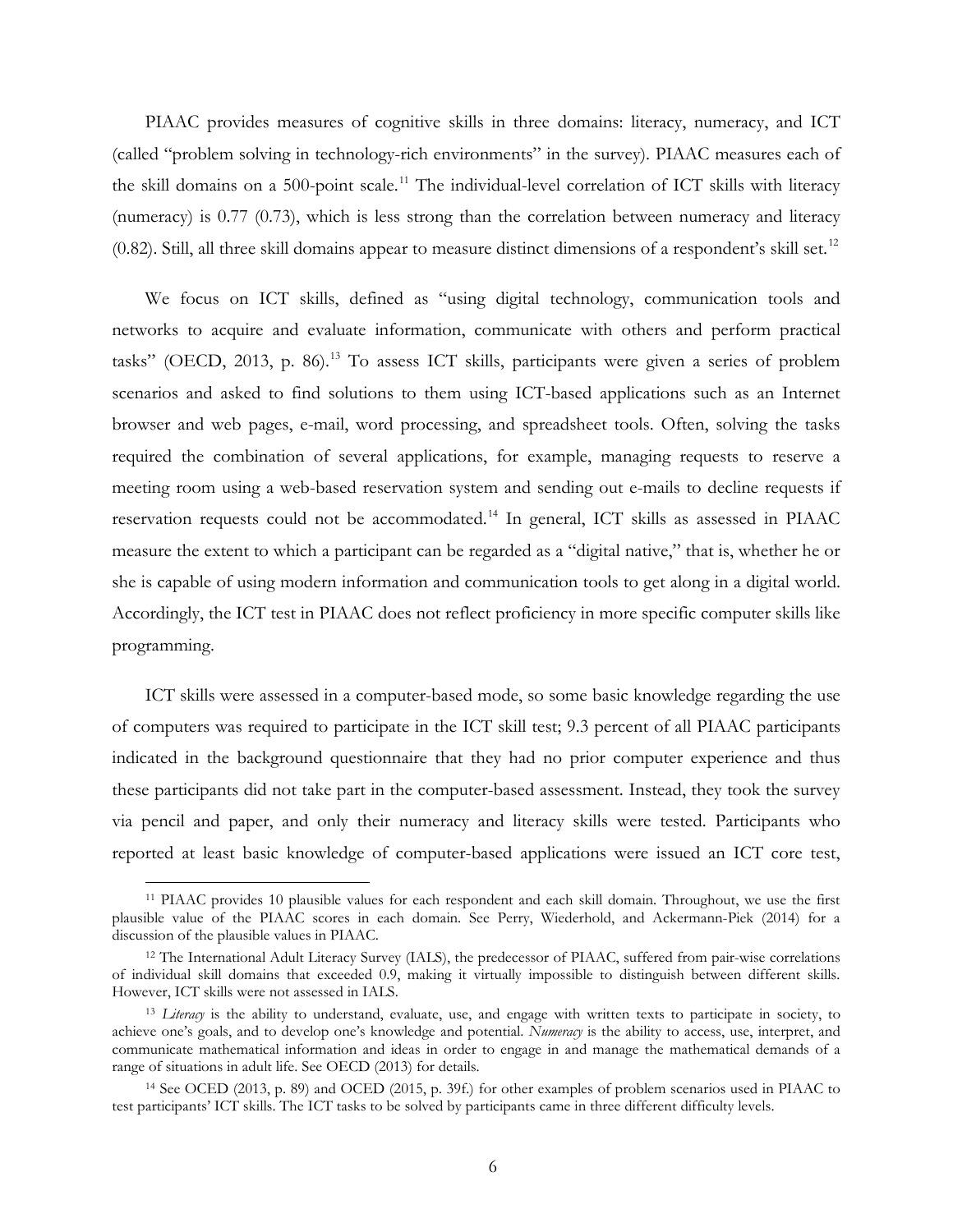which assessed basic ICT competencies, such as using a keyboard/mouse or scrolling through text on the screen; 4.9 percent of all participants did not pass this test and thus were also excluded from the ICT skills assessment. Moreover, 10.2 percent of the participants opted to take the paper-based assessment without first taking the ICT core assessment, even though they reported some prior experience with computers.<sup>[15](#page-8-0)</sup>

In total, ICT skills could not be measured for about 24 percent of the population of PIAAC respondents. Persons without an ICT skills score are excluded from our sample.<sup>[16](#page-8-1)</sup> Furthermore, the assessment of ICT skills was an international option. Cyprus, France, Italy, and Spain did not take part in the ICT skills assessment, which leaves us with data for 19 countries.<sup>[17](#page-8-2)</sup> For reasons related to our identification strategy (see Section 3), in our main analysis we focus on 20–49-year-old natives and second-generation immigrants. This leaves us with a total of 40,869 individual-level observations.

Figure 1 depicts average ICT skills by country. The average level of ICT skill is 294 points, with an individual-level standard deviation of about 40 points (see also Table A-1). Respondents in Japan, Sweden, and Finland have the highest average scores, while respondents in the former communist countries (the Czech Republic, Estonia, Poland, and the Slovak Republic) and Ireland score lowest in the ICT skill assessment. The difference between Japan (the best-performing country with 306 points) and Poland (the worst-performing country with 276 points) amounts to almost 75 percent of

 <sup>15</sup> Not surprisingly, people who took the paper-based assessment are on average older than people who took the computer-based assessment, which holds for all three types (no computer experience, failed in core ICT test, opting out). People whose skills were assessed via the paper-based format also tend to use the Internet and computers very infrequently, if at all, at home. Moreover, they possess, on average, lower numeracy and literacy skills. See also OECD (2015) and Rammstedt (2013).

<span id="page-7-0"></span><sup>16</sup> Results are robust when we assign respondents with missing ICT skills the minimum ICT skills (either of all respondents or of the respondents in the same country) instead of dropping them from the sample. Moreover, the results continue to hold when we replace missing ICT skills with zero ICT skills. Our results are also robust when imputing missing ICT skills using questions for assessing numeracy skills. For this end we regress ICT skills on numeracy questions that were asked in the same way in both the paper-based and computer-based mode. For each country individually, we then multiply the estimated coefficients with an indicator that evaluates to 1 if a person with missing ICT skills correctly answered the corresponding paper-based question (0 otherwise). Summing up over all questions and also accounting for the country-specific intercept, we arrive at ICT test scores for persons whose scores were initially missing.

<span id="page-7-2"></span><span id="page-7-1"></span><sup>&</sup>lt;sup>17</sup> In addition to the countries that did not test participants' ICT skills, we exclude the Russian Federation from the analysis. According to OECD (2013), data for the Russian Federation are preliminary, may still be subject to change, and are not representative of the entire Russian population because they do not include the population of the Moscow municipal area.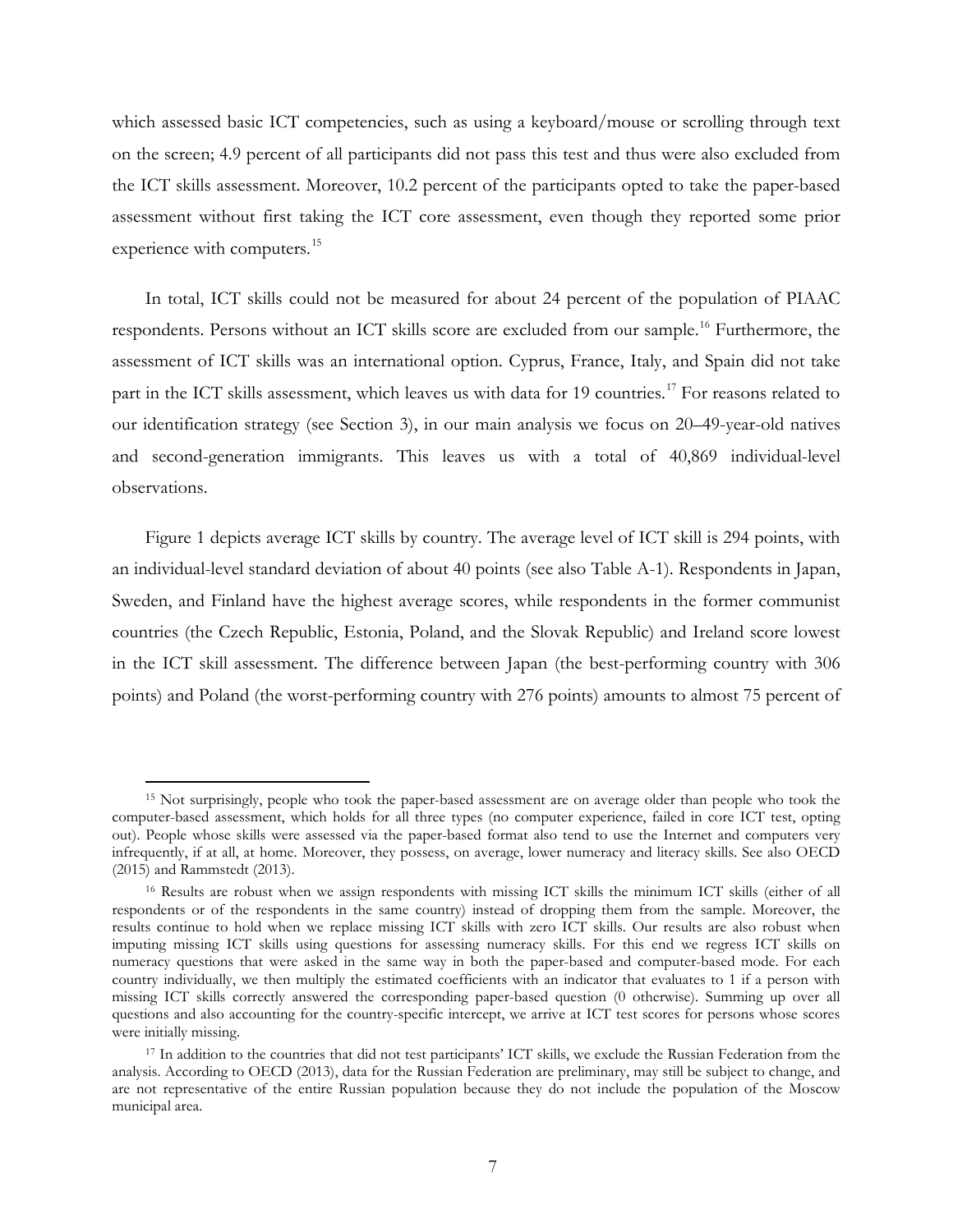an individual-level standard deviation.<sup>[18](#page-8-3)</sup> The low level of ICT skills in Estonia may appear surprising because the country is well known for providing easy and free broadband access to its population. However, a closer inspection of the data reveals that the low average proficiency in Estonia is mainly driven by the very low ICT skills of the older respondents in our sample (45–49 years), who grew up in a communist regime, while the ICT skills of respondents aged 20–24 years are close to the international average for this age group. The age pattern in ICT skills is even more distinct for the Korean population, which also has relatively low average ICT skills. Here, the 20–24 year olds are even among the top performers in the PIAAC assessment, while the 45–49 year olds fall substantially short of international performance and, together with Estonia and Poland, are at the bottom of the international league tables.<sup>[19](#page-9-0)</sup> For expositional purposes, we do not use raw scores in the subsequent regression analyses but standardize scores to have a mean of zero and standard deviation of one across countries.<sup>[20](#page-9-1)</sup>

<< Figure 1 about here >>

<span id="page-8-0"></span>Table A-1 shows the descriptive statistics of participants' characteristics for the pooled sample and separately for the 19 countries in the sample. The size of the estimation sample ranges from 1,357 persons in the Slovak Republic to 7,531 persons in Canada. The Canadian sample is much larger than those of any other PIAAC country due to oversampling to obtain regionally reliable estimates. Also apparent from Table A-1 are the substantial differences in hourly wages (in PPP-

<span id="page-8-1"></span> <sup>18</sup> Figure A-1, which shows the distribution of ICT skills within each country with the smoothed (kernel) fit for Japan for comparison, yields similar conclusions regarding the cross-country differences in ICT skills. We observe that the Nordic countries, especially Sweden and Finland, have skill distributions very similar to that of Japan, while the distributions in the post-communist countries and Ireland are shifted to the left.

<span id="page-8-2"></span><sup>19</sup> Unsurprisingly, countries that perform on average worse in the ICT skills assessment also have a higher share of people for whom ICT skills are missing due to a lack of computer experience or due to opting out of the computerbased assessment mode; the correlation between a country's level of ICT skills and its share of people with missing ICT skills is quite strong at –0.61.

<span id="page-8-3"></span><sup>&</sup>lt;sup>20</sup> In the cross-country (within-country) IV strategy we use the country-level (German-municipality-level) standard deviation to standardize ICT skills because it relies on between-country (between-municipality) variation. A country-level standard deviation amounts to 8.5 points on the PIAAC scale; a municipality-level standard deviation is 20.5 PIAAC points.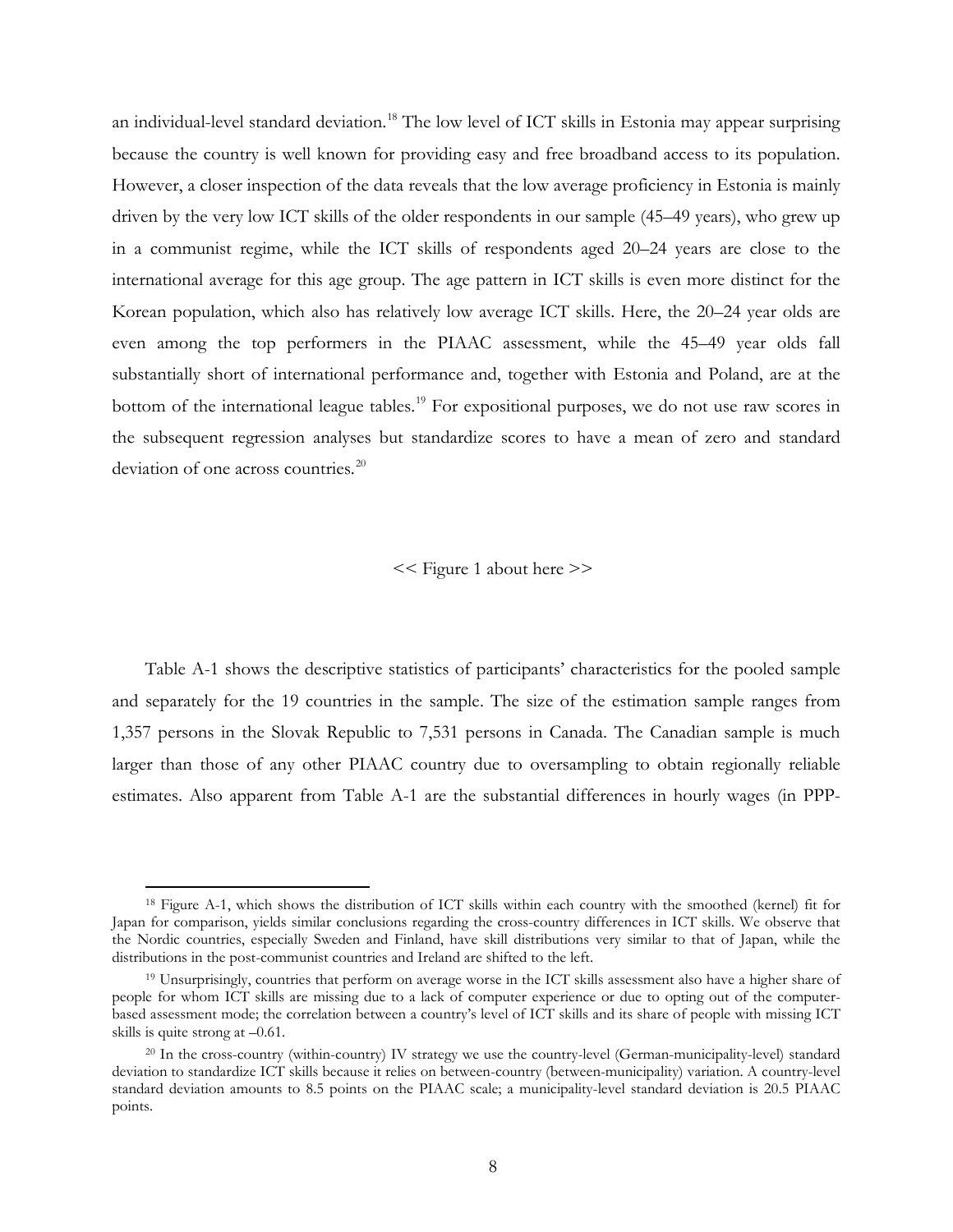USD) across countries.<sup>[21](#page-9-2)</sup> Workers in Norway, Denmark, and Ireland earn the highest wages and workers in the post-communist countries are paid the least, with the difference between the highestpaying country (Norway) and lowest-paying country (the Slovak Republic) amounting to 160 percent of an international standard deviation. There is also considerable cross-country variation in our estimation sample in years of schooling, work experience, and gender composition.

# **3. Estimation Strategy**

## **3.1 Empirical Model**

We estimate returns to ICT skills in a general Mincer framework (Mincer 1970, 1974) that relates a person's human capital to earnings in the labor market. Specifically, we estimate the following individual-level wage regression:

$$
\log w_{ic} = \beta_0 + \beta_1 I C T_{ic} + X_{ic} \beta_2 + X_c \beta_3 + \varepsilon_{ic}.
$$
 (1)

 $w_{ic}$  is gross hourly wages earned by individual *i* living in country  $c$  and  $ICT_{ic}$  are the individual's ICT skills.  $X_{ic}$  is a vector of individual-level variables including the "standard" Mincer controls (years of schooling, work experience, gender).  $X_c$  is a vector of country-level control variables, which we discuss in greater detail below.  $\varepsilon_{ic}$  is an error term. The coefficient of interest is  $\beta_1$ , which shows the wage change in percent when ICT skills increase by one standard deviation.<sup>[22](#page-10-0)</sup>

<span id="page-9-0"></span>In this basic regression framework,  $\beta_1$  can hardly be interpreted as the causal effect of ICT skills on wages. The most obvious reasons for  $\beta_1$  being a biased estimate of the true returns to ICT skills are measurement error, reverse causality, and omitted variables (for a discussion, see Hanushek, Schwerdt, Wiederhold, and Woessmann, 2015). Measurement error may occur if

<span id="page-9-1"></span> <sup>21</sup> The PIAAC Public Use File reports hourly wages for Austria, Canada, Germany, Sweden, and the United States only as a worker's decile rank in the country-specific wage distribution. For Germany, we obtained the Scientific Use File, which contains continuous wage information. For the remaining countries, we follow Hanushek, Schwerdt, Wiederhold, and Woessmann (2015) in assigning the decile median of hourly wages to each survey participant belonging to the respective decile of the country-specific wage distribution. Moreover, in each country, we trim the bottom and top 1 percent of the wage distribution to limit the influence of outliers.

<span id="page-9-2"></span><sup>&</sup>lt;sup>22</sup> For the ease of exposition, we frequently refer to  $\beta_1$  simply as the "return to ICT skill." It does not, however, correspond to a rate of return calculation because we have no indication of the cost of achieving any given level of skill. See also Heckman, Lochner, and Todd (2006).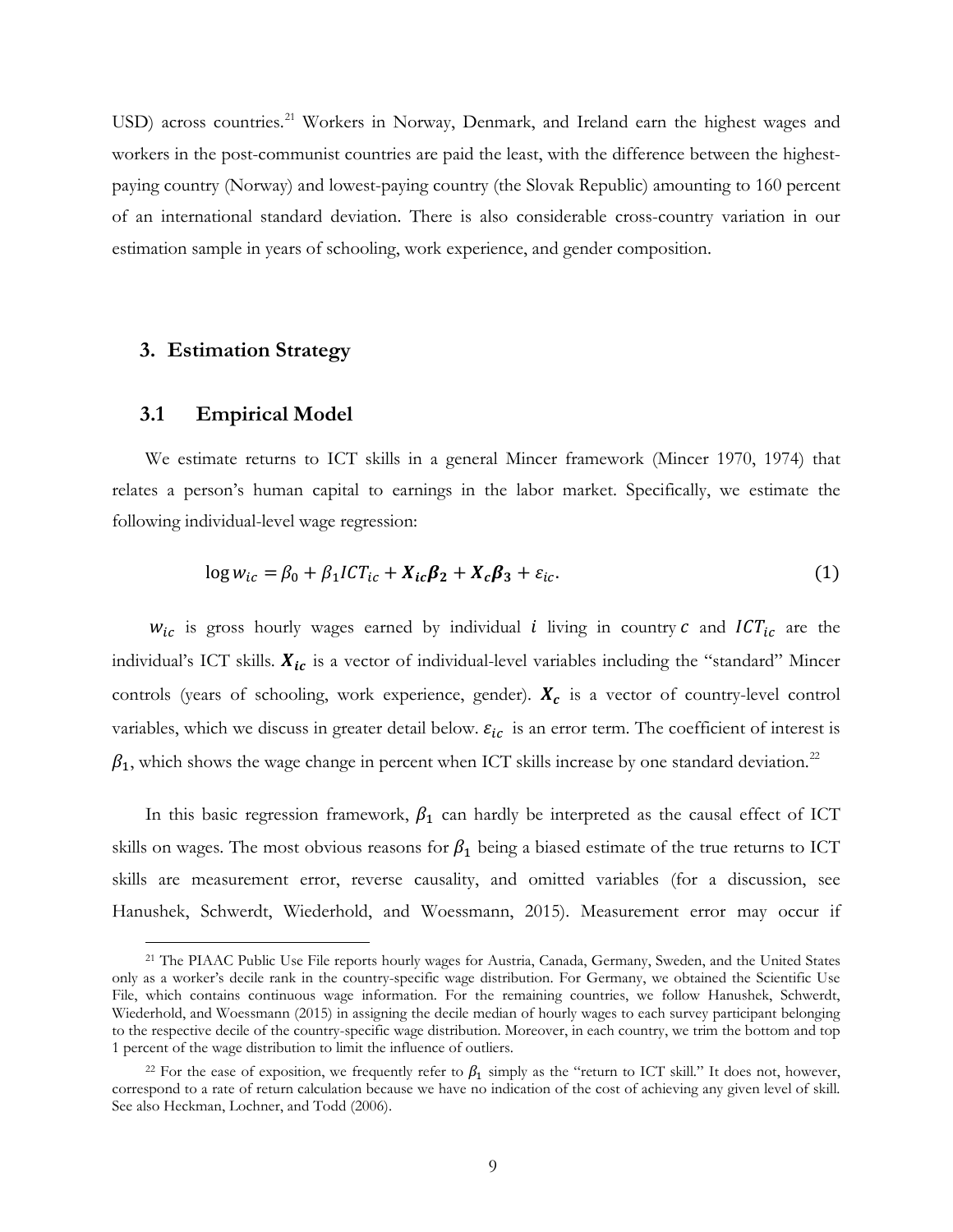cognitive skills in PIAAC are just an error-ridden measure of the human capital relevant in the labor market, and the implicit errors can bias our estimates of the returns to ICT skills. Errors in the measurement of ICT skills can also occur if PIAAC respondents had a bad testing day or answered questions correctly or incorrectly simply by chance. This measurement error in the assessment of an individual's ICT skills will bias the coefficient on ICT skills toward zero.<sup>[23](#page-10-1)</sup> Moreover, higher earnings may actually lead to improvements in ICT skills, giving rise to the problem of reverse causality. Better jobs may be more likely to require and reinforce skills or they may provide the resources to invest in adult education and training. Finally, omitted-variable bias may arise because unobserved variables like non-cognitive skills, personality traits, or family background could directly influence earnings and may also be related to ICT skills. While reverse causality will likely lead to an upward bias of the returns to ICT skills estimates, the direction of the omitted-variable bias is a priori not clear.

To solve these endogeneity problems, we apply an instrumental-variable (IV) strategy. The basic idea behind our strategy is that individuals acquire ICT skills through learning by doing, and that this learning is facilitated when access to broadband Internet is technically available in a country or region.<sup>[24](#page-11-0)</sup> Specifically, we exploit technologically determined variation in the availability of broadband Internet access via DSL across countries and between highly disaggregated regions within a single country, respectively.

# **3.2 Characteristics of the DSL Network**

DSL, one of the two dominant fixed-line broadband Internet access technologies worldwide, relies on the copper wires of the voice-telephony network connecting households with the main distribution frame (MDF). While these copper wires were used for making fixed-line voice calls before the emergence of the DSL technology, they could be upgraded to provide DSL by installing a

 <sup>23</sup> Hanushek, Schwerdt, Wiederhold, and Woessmann (2015) instrument numeracy skills with literacy skills to address the attenuation bias arising from measurement error. However, this strategy does not correct any errors common to both skill domains and implicitly imposes the assumption that measurement errors are uncorrelated across skill domains. Our IV strategy provides a more encompassing solution to the measurement error problem.

<span id="page-10-1"></span><span id="page-10-0"></span><sup>&</sup>lt;sup>24</sup> Before the introduction of broadband Internet, only low-speed Internet access via dial-up-type technologies such as modems and ISDN was feasible via the voice-telephony network. Even in the best case of high-end ISDN access, the maximum available speed was 128 kbit/s. The bandwidth substantially increased with the emergence of broadband, reducing limitations to Internet use as well as excessive waiting times for loading webpages. We thus expect that particularly broadband Internet induces learning-by-doing effects in the accumulation of ICT skills.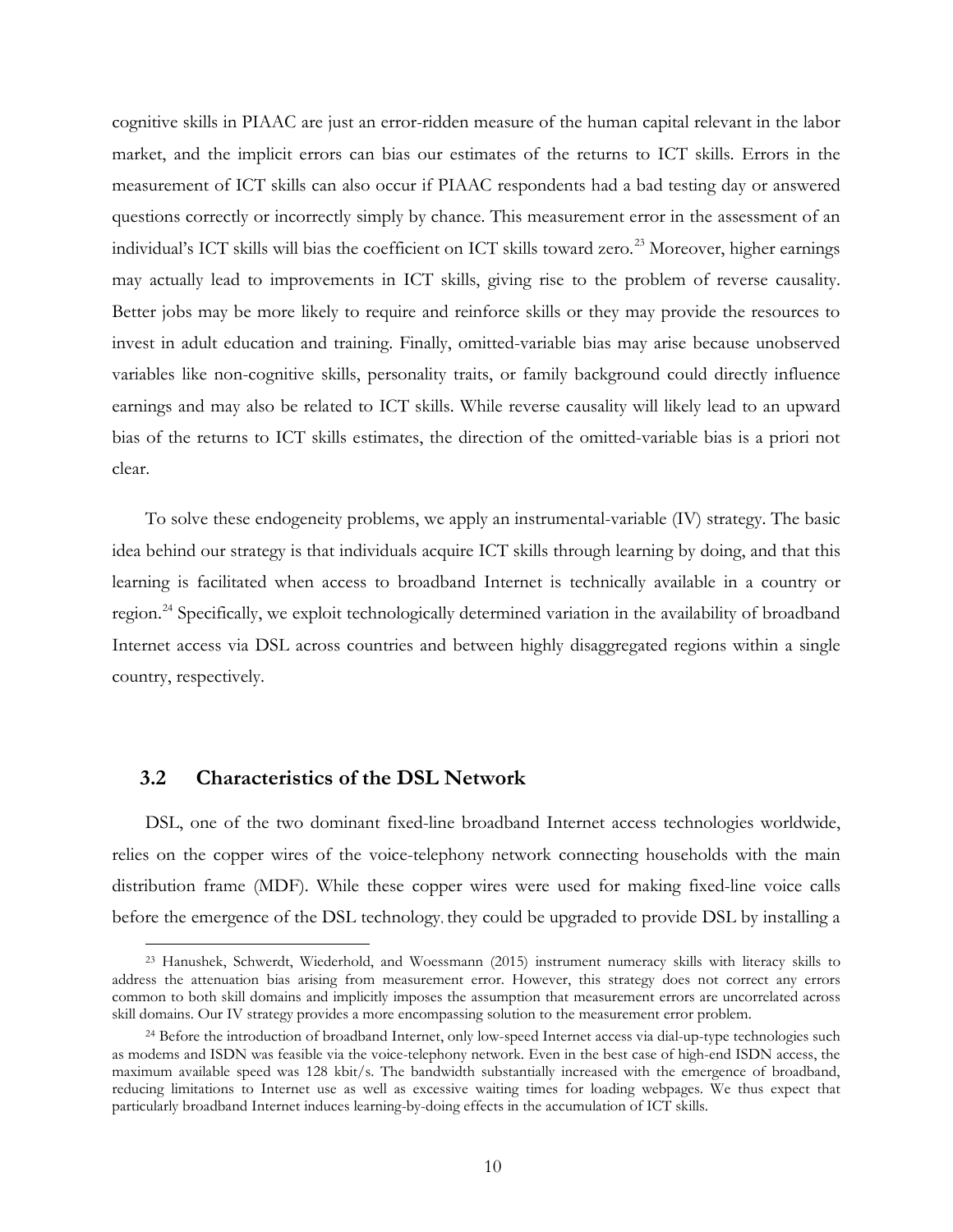new hardware (so called DSLAMs) at the MDFs making data traffic at high bandwidths to the telecommunication carrier's backbone network feasible (see Figure 2). This technological feature of the DSL technology made broadband rollout substantially cheaper as compared to a situation in which new wires (e.g., fiber) would have to be rolled out to the households. Even in countries where fiber was rolled out to the curbs or homes, the existing ducts of traditional fixed-line networks were used to reduce deployment cost of broadband. Thus, the existing fixed-line infrastructure initially built for purposes other than the provision of broadband allowed for an economically viable widespread diffusion of broadband Internet. In consequence, countries with a high fixed-line penetration before the introduction of DSL could roll out broadband at a faster rate (and, in fact, often started the rollout earlier) than countries lagging behind in fixed-line infrastructure.

#### << Figure 2 about here >>

At the same time, however, the reliance of broadband rollout on traditional voice-telephony networks also led to an uneven distribution of broadband Internet access within countries. While the distance between the household and the MDF, the so called "last mile", was irrelevant for the quality of voice-telephony services, it determines the maximum bandwidth and therefore plays a crucial role for access to broadband. Above a certain last-mile distance, DSL is no longer feasible without major infrastructure investment. This technological peculiarity of the DSL technology induces exogenous variation in broadband access at a very fine regional level.

<span id="page-11-0"></span>It is important to note that variation in broadband availability across or within countries stemming from the technological features described above was especially pronounced in the initial phase of extensive broadband diffusion in the early 2000s. Over time, initial differences in broadband availability were significantly reduced as lagging countries often massively supported investment in broadband infrastructure (e.g., Broadband Strategy of the German government). Moreover, new technologies allowing to access the Internet, e.g., via mobile broadband infrastructure, emerged in recent years. In the early phase, the Internet was mainly used to engage in email conversations and to locate and access digital information (*Web 1.0*). Internet use going beyond the mere consumption of content (e.g., podcasting, blogging, social networking) prevailing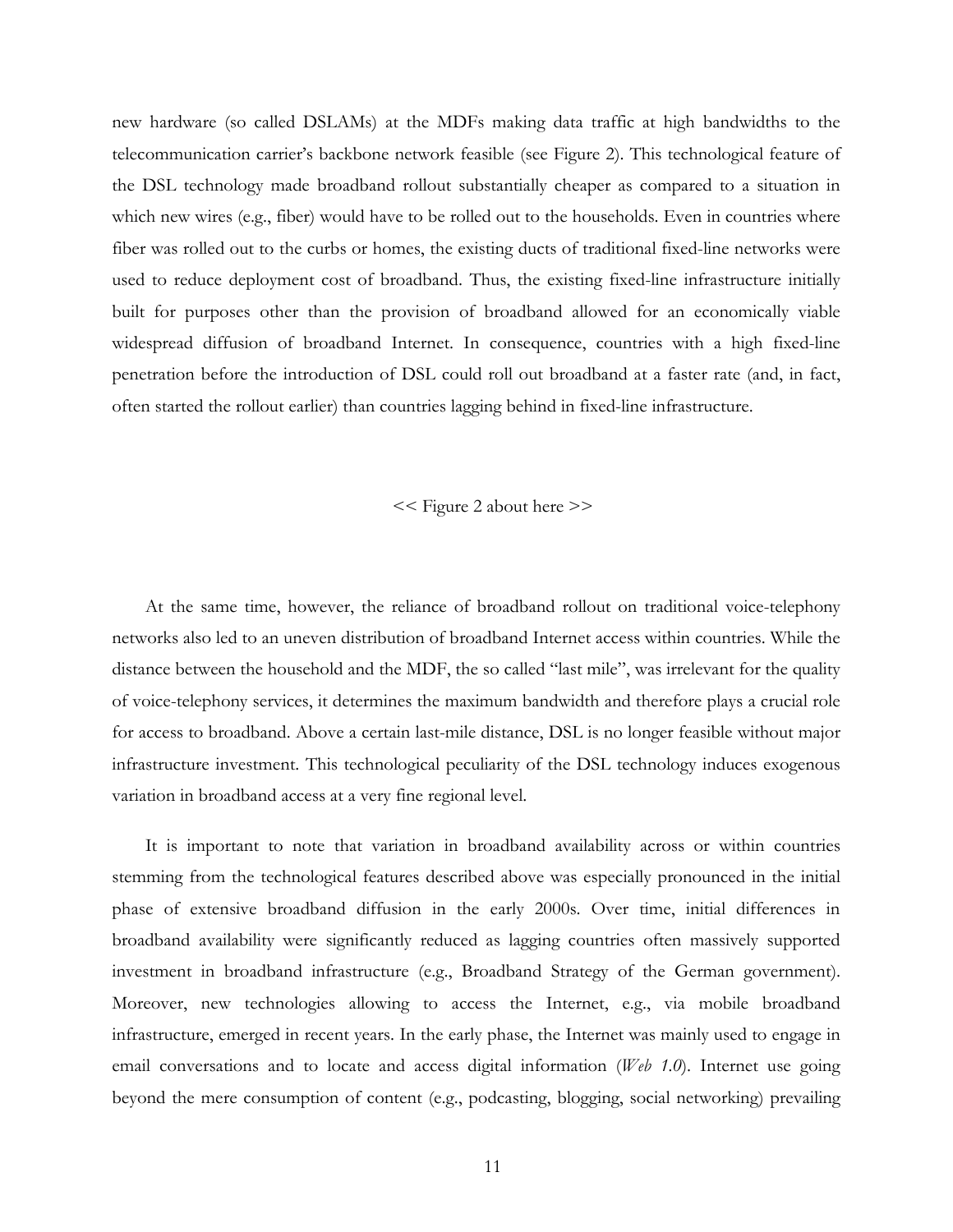in the second half of the 2000s is less likely to contribute to the learning-by-doing effects we identify.

## **3.3 Cross-Country Instrumental-Variable Model**

In our cross-country IV specification, we exploit the extent of the traditional voice-telephony network as a source of exogenous variation in the availability of broadband Internet. Following the reasoning in Section 3.2, we argue that individuals living in countries with a farther-reaching voice-telephony network in 1996 (i.e., before the introduction of broadband Internet in any country<sup>[25](#page-13-0)</sup>) had, on average, earlier access to broadband Internet in any consecutive year, thus increasing their chances and duration of accumulating ICT skills through learning by doing until 2011/2012 (i.e., the time of the PIAAC survey). To show that the traditional voice-telephony infrastructure indeed determines broadband rollout in a country, we follow Czernich, Falck, Kretschmer, and Woessmann (2011) and estimate nonlinear diffusion curves where the maximum reach of broadband is given by the spread of the voice-telephony networks that existed before broadband was introduced:

$$
B_{ct} = \frac{\gamma_c}{1 + \exp[-\lambda(t - \tau)]} + \theta_{ct},
$$
\n(2)

where  $B_{ct}$  is the diffusion of broadband in the population of country  $c$  at time  $t$ .  $\gamma_c$  determines the country-specific maximum penetration level of broadband diffusion (ceiling).  $\lambda$  and  $\tau$  denote the diffusion speed and the inflexion point of the diffusion process, respectively. Neither variable is country specific.  $\theta_{ct}$  is a stochastic error term.  $\gamma_c$  is explained by the extent of the voice-telephony network in 1996,  $T_c$ , which can be upgraded to provide broadband Internet access. Thus,  $\gamma_c$  can be written as:

$$
\gamma_c = \delta_0 + \delta_1 T_c. \tag{3}
$$

Figure 3 plots the actual and estimated broadband Internet diffusion curves across the 19 countries in our sample. To construct the figure, we used data from the OECD Broadband Statistics in combination with ITU data providing the number of broadband subscribers per inhabitant in the

 <sup>25</sup> Broadband was first introduced in Canada in 1997. See also Table A-2.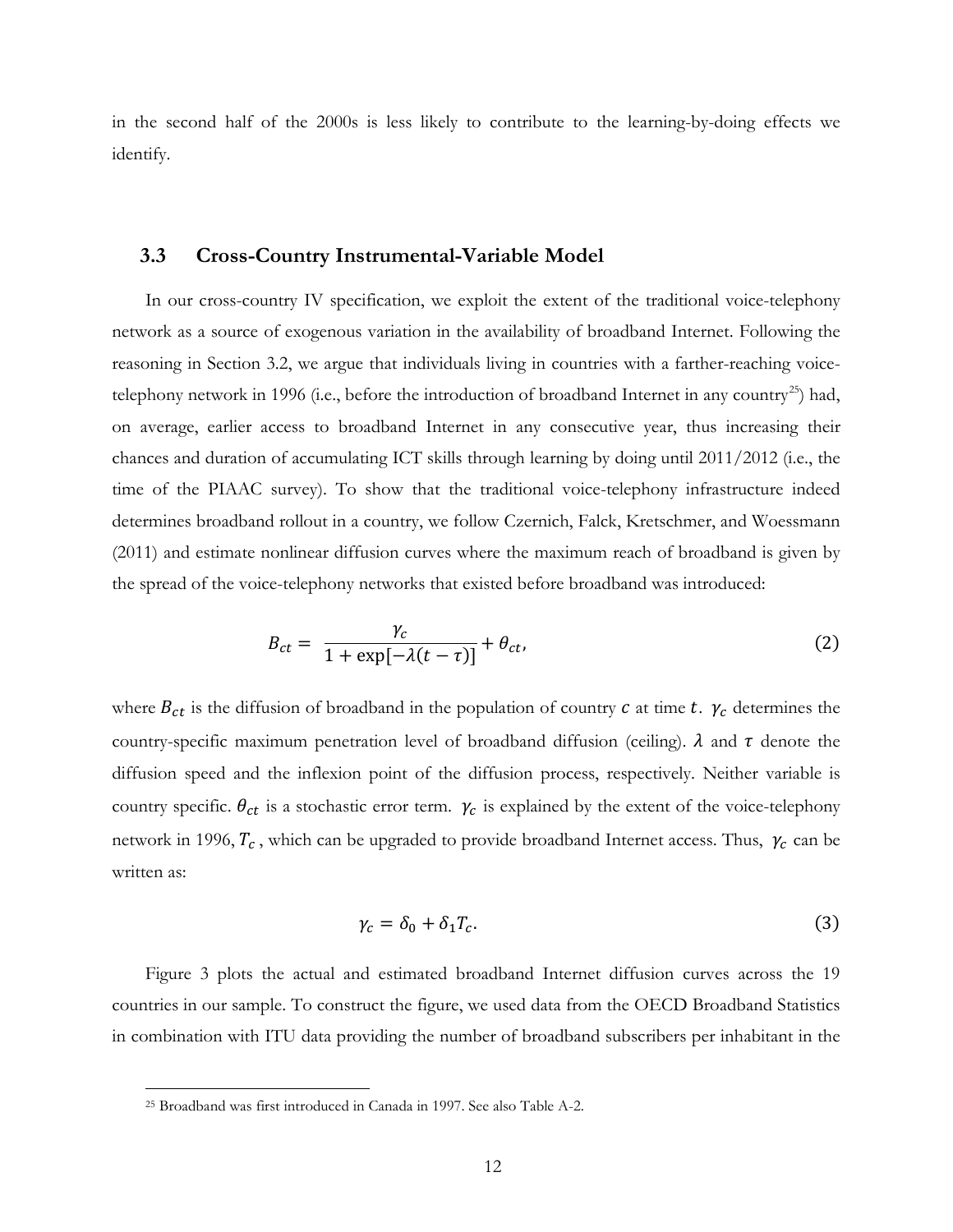period 1996 to 2012 and ITU data for the number of telephone access lines per inhabitant, that is, the voice-telephony penetration rate, in 1996.<sup>[26](#page-13-1)</sup> The figure reveals that the estimated broadband Internet diffusion based on Equations (2) and (3) is generally very close to the actual diffusion. Thus, the extent of the preexisting voice-telephony network is a good predictor of differences in actual broadband diffusion between countries in any year after 1996 (including the PIAAC survey years 2011/2012). In fact, the country-level correlation between the fixed-line infrastructure in 1996 and broadband diffusion in 2012 is very high at 0.79.

However, in some countries, such as Korea, the preexisting voice-telephony network does not capture actual broadband penetration well. In Korea, the government heavily subsidized the rollout of fiber to homes, resulting in a faster broadband penetration than predicted. Similarly, in Norway, we observe that actual broadband diffusion was faster than predicted diffusion toward the end of the observation period because of a public program progressively installing broadband access points (see also Bhuller, Havnes, Leuven, and Mogstad, 2013; Akerman, Gaarder, and Mogstad, 2015). Such state intervention is likely not independent of a country's economic development; in fact, investments in speeding up the rollout of broadband Internet were typically at the heart of economic stimulus packages introduced in the aftermath of the economic crisis in 2008 and 2009 (OECD, 2009). Using the extent of the voice-telephony network in 1996 instead of actual broadband diffusion in 2012 to predict individuals' ICT skills in PIAAC solves these endogeneity problems.

## << Figure 3 about here >>

We implement the cross-country IV model using two-stage least squares, where  $ICT_{ic}$  in the second-stage model (see Equation (1)) is the predicted value of the following first-stage model:

$$
ICT_{ic} = \alpha_0 + \alpha_1 T_c + X_{ic}\alpha_2 + X_c\alpha_3 + \vartheta_{ic}.
$$
\n<sup>(4)</sup>

<span id="page-13-1"></span><span id="page-13-0"></span>The main worry with this identification strategy is the possibility that our instrument,  $T_c$ , has an independent direct effect on individuals' wages at the time of the PIAAC survey or affect wages

 <sup>26</sup> The International Telecommunications Union (ITU) is the United Nation's agency for telecommunications.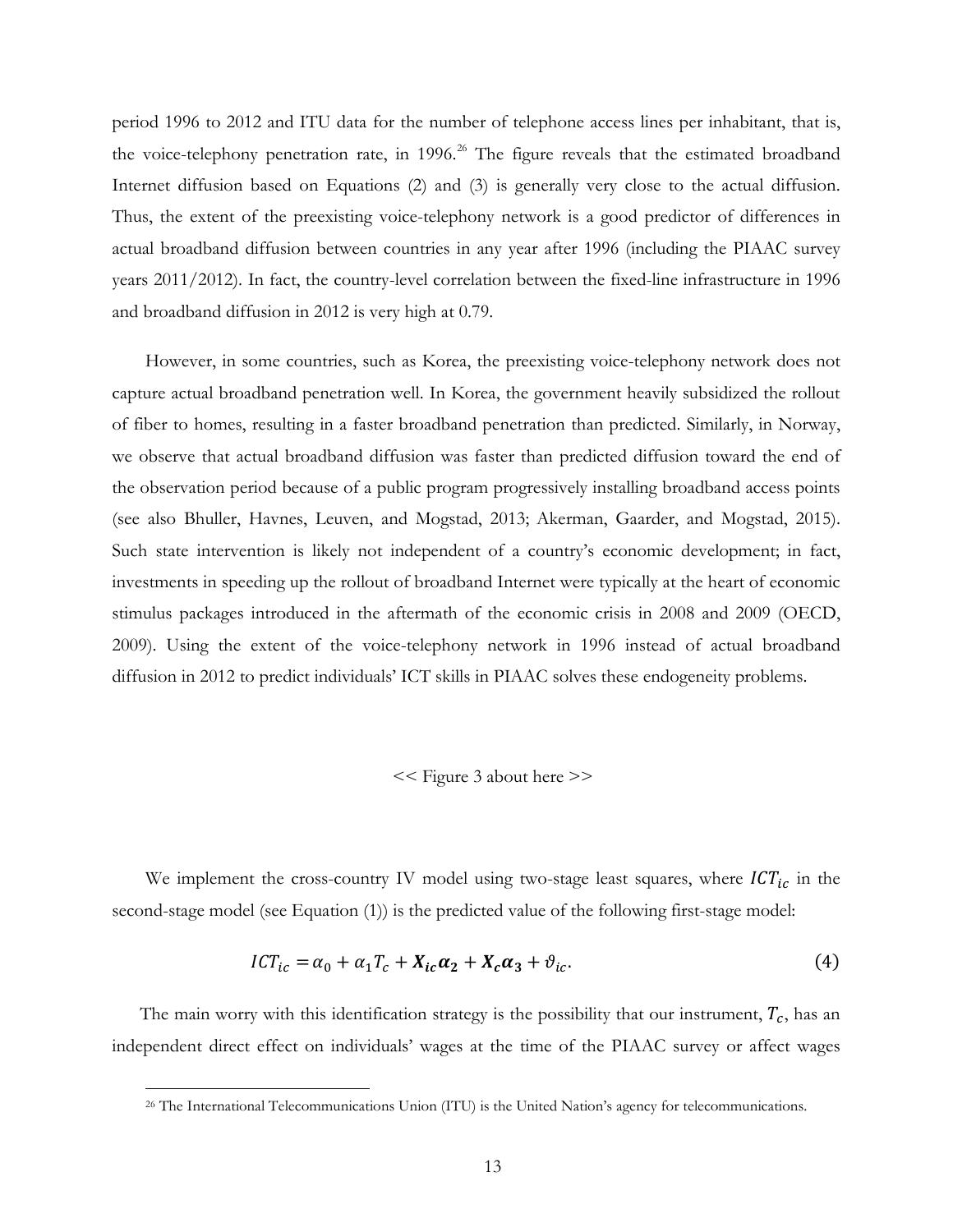through a channel other than ICT skills. To dispel concerns about the exogeneity of the traditional voice-telephony network, the vector  $X_c$  contains a country's GDP-per-capita level before broadband rollout and its wage level today. Conditioning our IV estimations on the historical GDP per capita captures any direct positive economic effect of the voice-telephony network until the emergence of broadband Internet (Röller and Waverman, 2001). Including this variable also controls for the fact that richer countries had a better-developed fixed-line infrastructure prior to broadband rollout and pay higher wages today.

Further accounting for a country's current wage level controls for country trends in wages from the pre-broadband period to today that might be correlated with a country's technological state and, thus, also with historical voice-telephony diffusion.<sup>[27](#page-15-0)</sup> Moreover, a growing body of evidence suggests that high-speed Internet has enabled productivity advances that accelerate economic growth (Czernich, Falck, Kretschmer, and Woessmann, 2011) and increase wages (Forman, Goldfarb, and Greenstein, 2012).<sup>[28](#page-15-1)</sup> Adding average wages accounts for these direct productivity-enhancing effects of high-speed Internet availability, and we effectively identify returns to ICT skills based on the difference between an individual's wage and the country mean.<sup>[29](#page-15-2)</sup>

Another concern is that the instrument is just spuriously correlated with country-level variables that also affect ICT skills (such as labor-market institutions or quality of the education system). Therefore, Section 4.1 provides a careful analysis showing that the instrument influences different groups of people within the same country differently, and it does so in a way that is consistent with a learning-by-doing channel.

<sup>&</sup>lt;sup>27</sup> Trends in wages might arise from the (country-level) concentration of firms that were not only early adopters of ICT but also of other productivity-enhancing technologies. Such concentrations can be explained by a country's culture and institutions leading to the prevalence of certain management practices, work organization, or labor relations.

<sup>28</sup> However, the results in Forman, Goldfarb, and Greenstein (2012) suggest that the impact of high-speed Internet on wage growth is modest. Using U.S. county-level data, the authors find that investment in the Internet is correlated with wage growth in only about 6 percent of U.S. counties. Interestingly, these counties were already well-performing before high-speed Internet diffusion took off.

<sup>&</sup>lt;sup>29</sup> Data on GDP per capita in 1996 are provided by the OECD. We calculate a country's current wage level directly from the PIAAC data, using only wages from workers aged 50 to 59 years, which are not included in our estimation sample (see Section 4.1). We thus avoid capturing a simple mechanical correlation of individual wages and a country's mean wage. When constructing the country-level means, we omit workers from age 60 onward because of differences across countries in retirement and labor-force participation rates.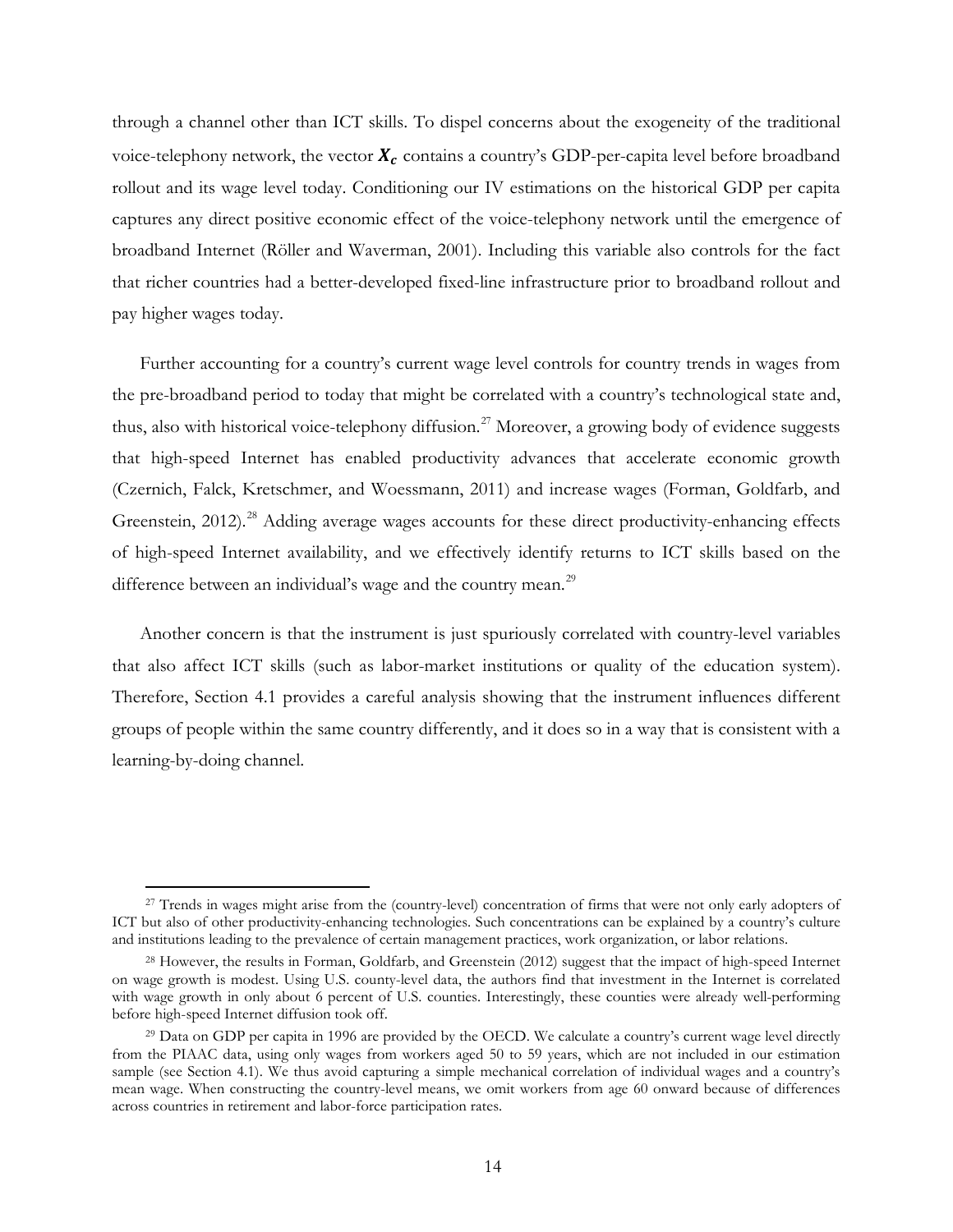## **3.4 Within-Country Instrumental-Variable Model**

By design, our international analysis that exploits cross-country variation in the extent of fixedline networks cannot account for differences in individuals' ICT skills within countries. These differences, however, are substantial in PIAAC; in our estimation sample, the within-country standard deviation in ICT skills is 40.5 points, while the between-country standard deviation is just 8.5 points. Moreover, employing a country-level instrument also comes at the cost of relying on limited degrees of statistical freedom (effectively dealing with 19 independent observations). We thus complement our cross-country analysis with within-country evidence on the returns to ICT skills in Germany, again using exogenous variation in the deployment of broadband infrastructure as an instrument for ICT skills.

In general, differences in broadband diffusion across regions within a country are largely determined by the endogenous decisions of profit-maximizing telecommunication carriers, which are, in turn, influenced by demand factors such as income level, educational attainment, and degree of urbanization. Since these factors may also affect current wages, we exploit the fact that past a certain threshold in the distance between a household and its assigned MDF broadband is no longer feasible (see Section 3.2). Specifically, in West Germany, the general structure of the voice-telephony network dates back to the 1960s when the provision of telephone service was a state monopoly with the declared goal of providing universal telephone service to all German households.<sup>[30](#page-16-0)</sup> While all households connected to an MDF enjoyed voice-telephony services of a similar quality, only those households below a distance to their assigned MDF of 4,200 meters (2.6 miles) could gain access to broadband Internet when a DSLAM was installed.<sup>[31](#page-16-1)</sup> Past this threshold, DSL technology was no longer feasible without replacing parts of the copper wire (typically placed between the MDF and the street cabinet) with fiber wire (see Figure 2). Since this replacement involved costly earthworks

<span id="page-15-0"></span><sup>&</sup>lt;sup>30</sup> We neglect East Germany since we cannot rule out that location decisions for the MDFs in East Germany, which were made after the reunification in the 1990s, were partly determined by unobserved characteristics of the municipalities that are also correlated with individual wages. See Bauernschuster, Falck, and Woessmann (2014) for details.

<span id="page-15-2"></span><span id="page-15-1"></span><sup>&</sup>lt;sup>31</sup> A threshold value of 4.200 meters is a consequence of the DSL provision policy of the German telecommunication carrier, the Deutsche Telekom, which only marketed DSL subscriptions at the lowest downstream data transfer rate of 384 kbit/s if the line loss was less than 55 decibel (dB). Since the copper cables connecting a household with the MDF usually came with a diameter of 0.4 mm, a line loss of 55dB was typically reached at a length of about 4,200 meters. As the actual line loss depends on other factors as well, the 4,200-meter threshold is only a fuzzy threshold (Falck, Gold, and Heblich, 2014). This fuzziness in the technological threshold of DSL availability is substantially more severe in other countries, effectively limiting the use of the threshold identification to Germany.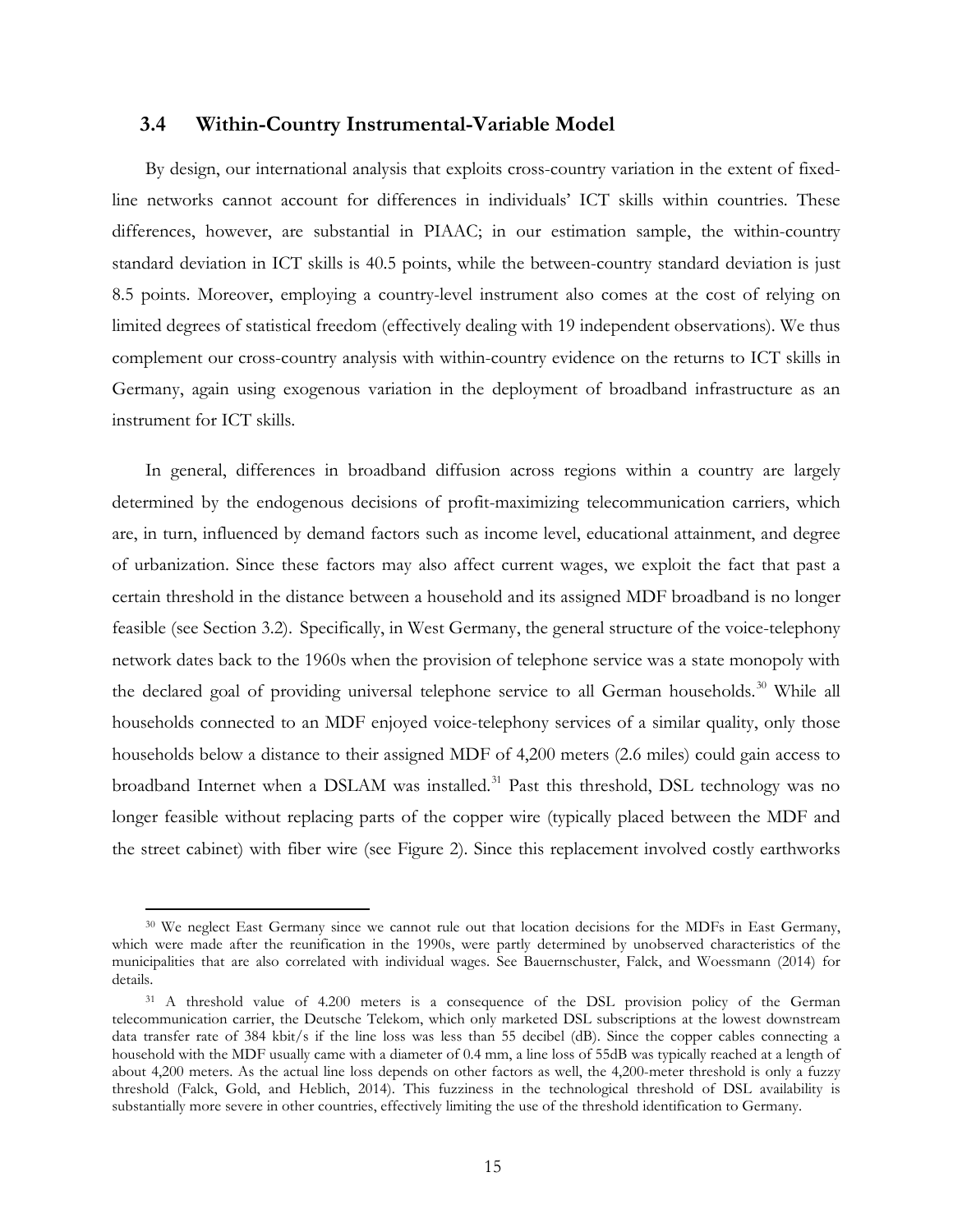that increased with the length of the bypass, certain West German municipalities were excluded from early broadband Internet access.<sup>[32](#page-16-2)</sup>

We follow Falck, Gold, and Heblich (2014) in using the 4,200-meter threshold as a source of exogenous variation in the availability of DSL technology in a municipality. We calculate the distance of a municipality's geographic centroid (as a proxy for the location of the average household) to the next MDF and merge this information, as well as information on the technological availability of DSL, with the German PIAAC data.<sup>[33](#page-17-0)</sup> Following a similar line of argumentation as in the crosscountry identification strategy, we expect that PIAAC respondents in municipalities above the 4,200 meter threshold have lower ICT skills because they had less opportunity to accumulate ICT skills due to a lack of high-speed Internet access.

In an extension, we narrow the sample even further and focus on municipalities without an own MDF. While densely populated municipalities always have at least one own MDF and are typically below the 4,200-meter threshold, less agglomerated municipalities often share an MDF. The choice of MDF locations in these less-agglomerated areas was determined by the availability of lots and buildings to host an MDF at the time the voice-telephony network was being planned, that is, in the 1960s. This sample thus includes only municipalities that were not chosen to host an MDF, which homogenizes the sample of municipalities with respect to socioeconomic characteristics. Some municipalities, however, were (arguably randomly) lucky to be close enough to an MDF in another municipality to have access to broadband Internet. This provides variation in the instrument in the restricted sample. However, the size of this restricted sample is considerably smaller than that of the full sample because the sampling of municipalities in PIAAC was proportional to municipality size (Rammstedt, 2013). $34$ 

<span id="page-16-1"></span><span id="page-16-0"></span><sup>&</sup>lt;sup>32</sup> The costs of rolling-out one kilometer of fiber wire subsurface amount to 80,000 euro, with an additional 10,000 euro to install a new node where the remaining part of the copper wires is connected to the fiber wire (Falck, Gold, and Heblich, 2014).

<sup>&</sup>lt;sup>33</sup> Availability of DSL is measured as the percentage of households in a municipality for which DSL is technologically feasible. Data are taken from the German Broadband Atlas, commissioned by the German Federal Ministry of Economics, where telecommunication operators self-report the number of households that are covered by their networks at a minimum downstream data transfer rate of 384 kbit/s.

<span id="page-16-2"></span><sup>&</sup>lt;sup>34</sup> We drop Berlin from our analysis because we are unable to distinguish between former West and East Berlin in terms of DSL availability. We also maintain the sample restrictions from the cross-country analysis, i.e., we include only employees aged 20–49 years and drop first-generation migrants.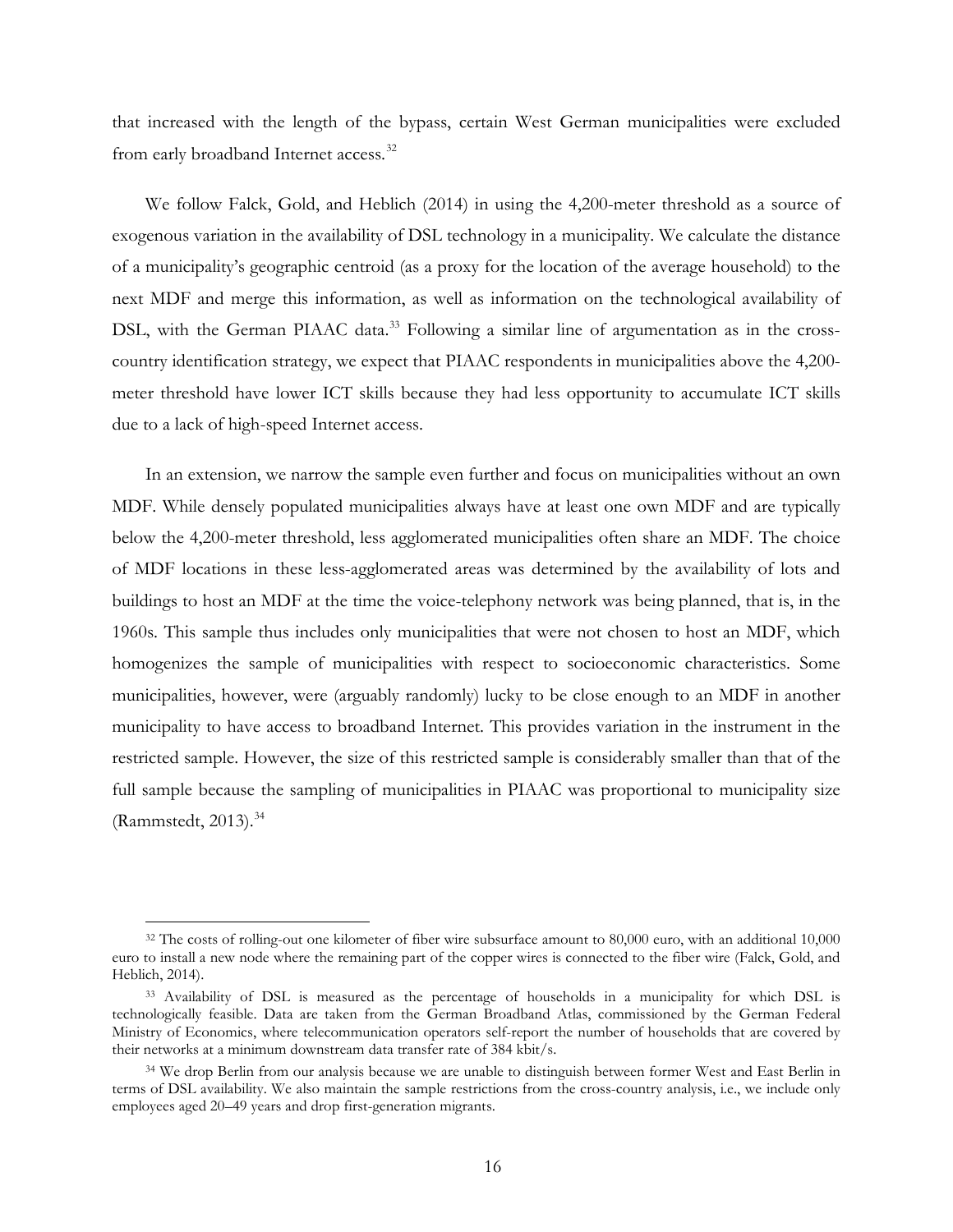Similar to the cross-country model, we control for potential direct effects of broadband diffusion on wages by including municipality-level wages of individuals aged 50–59 years, computed from the PIAAC micro data. To account for the fact that wage setting at the regional level in Germany can be affected by local labor-market conditions and the age structure, we add the unemployment rate and the population share of individuals above 65 years in a municipality as control variables.<sup>[35](#page-17-2)</sup>

However, an important threat for the validity of our within-country IV strategy would be if people selectively relocated from dwellings at a distance to the MDF above the 4,200-meterthreshold to dwellings below the threshold. To assess this issue, we employ annual household survey data from the German Socio-Economic Panel (SOEP) (Wagner, Frick, and Schupp 2007). We use the exact geo-coordinates of the SOEP households in West Germany (excluding Berlin) for the survey waves  $2000-2010^{36}$  $2000-2010^{36}$  $2000-2010^{36}$  to calculate whether a household has changed its distance to the MDF between two survey waves; that is, we can identify moves at a very small regional scale (including moves within the same neighborhood).<sup>[37](#page-18-1)</sup> In our sample, we can follow 14,568 households for at least two consecutive waves and over an average period of 6.1 years. Among these households, 996 (6.8 percent) lived in a dwelling situated above the threshold in at least one survey wave. Overall, we observe 6,449 relocations in our sample. From a simple individual fixed-effects regression with a relocation dummy as outcome variable and the lagged threshold dummy as the only explanatory variable, we derive an average relocation rate of 7.3 percent (6.2 percent) for households from dwellings situated below (above) the threshold. Thus, the relocation rate of above-threshold households is even (albeit insignificantly) *lower* than that of below-threshold households. Furthermore, 93.8 percent of the relocations do not involve a crossing of the threshold. Overall, this relocation pattern is clearly not in line with any sorting related to broadband Internet access.

Throughout, we cluster standard errors at the level where the instrument varies (Moulton, 1986, 1990); that is, standard errors are clustered at the country level in the cross-country analysis and at the municipality level in the within-country analysis.<sup>[38](#page-18-2)</sup> Moreover, our estimations always employ the

<span id="page-17-1"></span><span id="page-17-0"></span><sup>&</sup>lt;sup>35</sup> Data come from the German Federal Statistical Office. Note that data on GDP per capita in 1996 are not available at the municipality level, so we are unable to add this information in our within-country estimations.

<sup>36</sup> 2000 is the year when broadband was first introduced in Germany.

<sup>&</sup>lt;sup>37</sup> The geo-coordinates of the SOEP households are confidential and only available on-site at the DIW in Berlin.

<span id="page-17-2"></span><sup>38</sup> Recent research has shown that clustered standard errors can be biased downward in samples with a small number of clusters (e.g., Donald and Lang, 2007; Cameron, Gelbach, and Miller, 2008; Angrist and Pischke, 2009;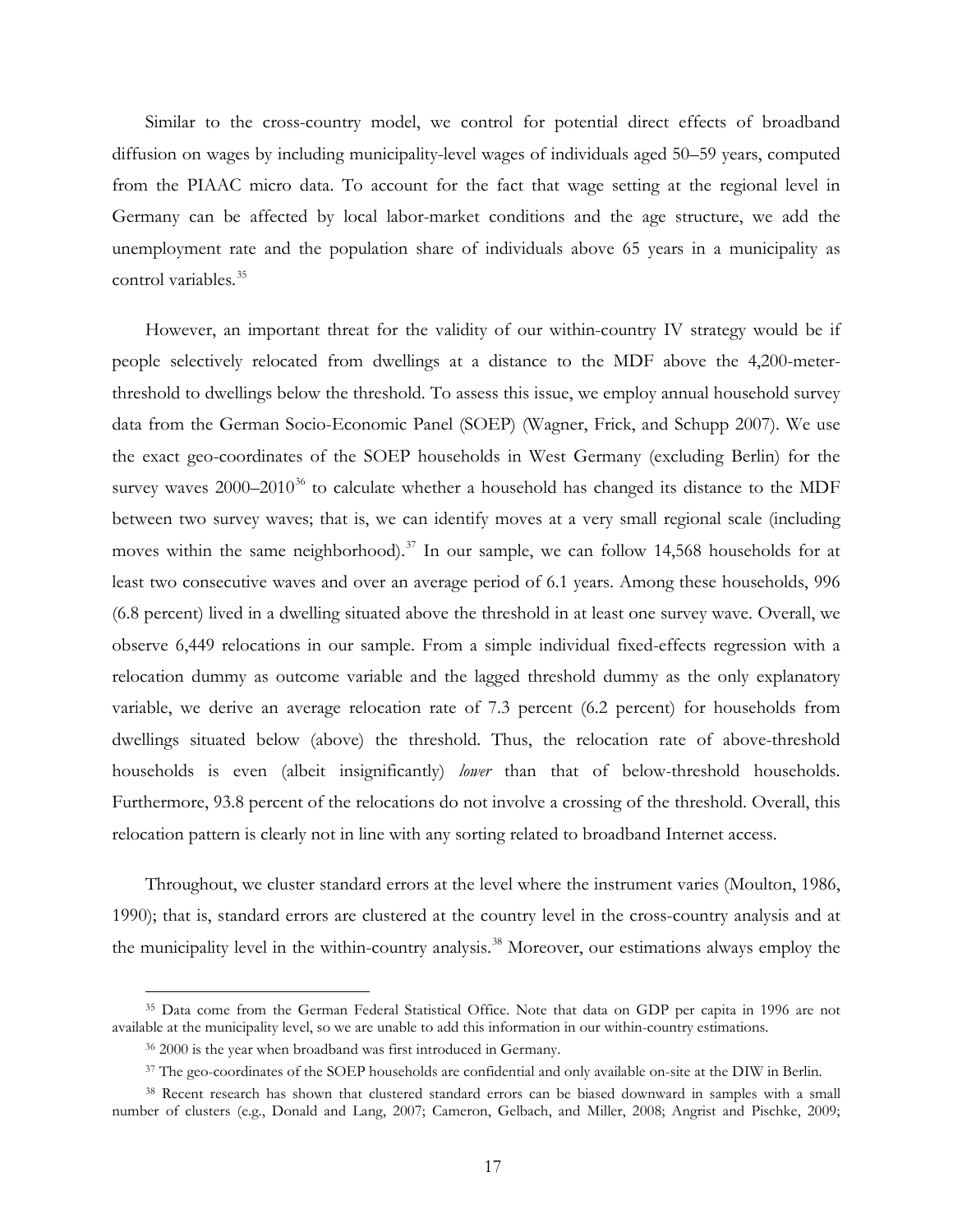sample weights provided in PIAAC; in the cross-country analysis, we restrict the sum of all individual-level weights within a country to equal one to account for differences in sample size across countries.

# **4. Cross-Country Estimation Results**

# **4.1 Instrument Validity and Sample**

It is paramount for the validity of our identification strategy that the instrument explains ICT skills only for the part of the country population that can potentially be affected by the instrument. Otherwise, it may just be spuriously correlated with ICT skills. Since the instrument reflects the technically determined availability of broadband Internet in a country in the first decade of the 2000s, it should primarily affect the ICT skills of individuals who most likely used the Internet during this decade.

As a first check, we investigate the relationship between ICT skills and traditional fixed-line diffusion by migration status. While natives and second-generation immigrants most likely have lived in the PIAAC test country during the early phase of extensive broadband diffusion in the early 2000s (which is likely to contribute most to the learning-by-doing effects we identify), almost 60 percent of first-generation immigrants in PIAAC had not yet migrated into the test country in 2000. We thus expect to find a positive first-stage relationship for the first two groups, while the relationship should be considerably weaker or nonexistent for first-generation immigrants. Table 1 shows the expected positive first-stage relationship for natives and second-generation immigrants (Columns (1) and (2)). [39](#page-19-0) For first-generation immigrants, however, fixed-line diffusion and ICT skills are not

<span id="page-18-2"></span><span id="page-18-1"></span><span id="page-18-0"></span> Ibragimov and Muller, 2010; Imbens and Kolesar, 2012). Although there is no widely accepted threshold when the number of clusters is "small", the work of Cameron, Gelbach and Miller (2008), Angrist and Pischke (2009), and Harden (2011) suggests a cutoff of around 40 clusters. To check whether clustering in our cross-country sample with just 19 clusters produces misleading inferences, we use the wild cluster bootstrap procedure suggested by Cameron, Gelbach and Miller (2008) for improved inference with few clusters (using Stata's *cgmwildboot* command for implementation). All results remain robust when employing the wild bootstrap procedure as an alternative to clustering.

<sup>&</sup>lt;sup>39</sup> We only report specifications with all control variables included. See below for models where we include control variables successively.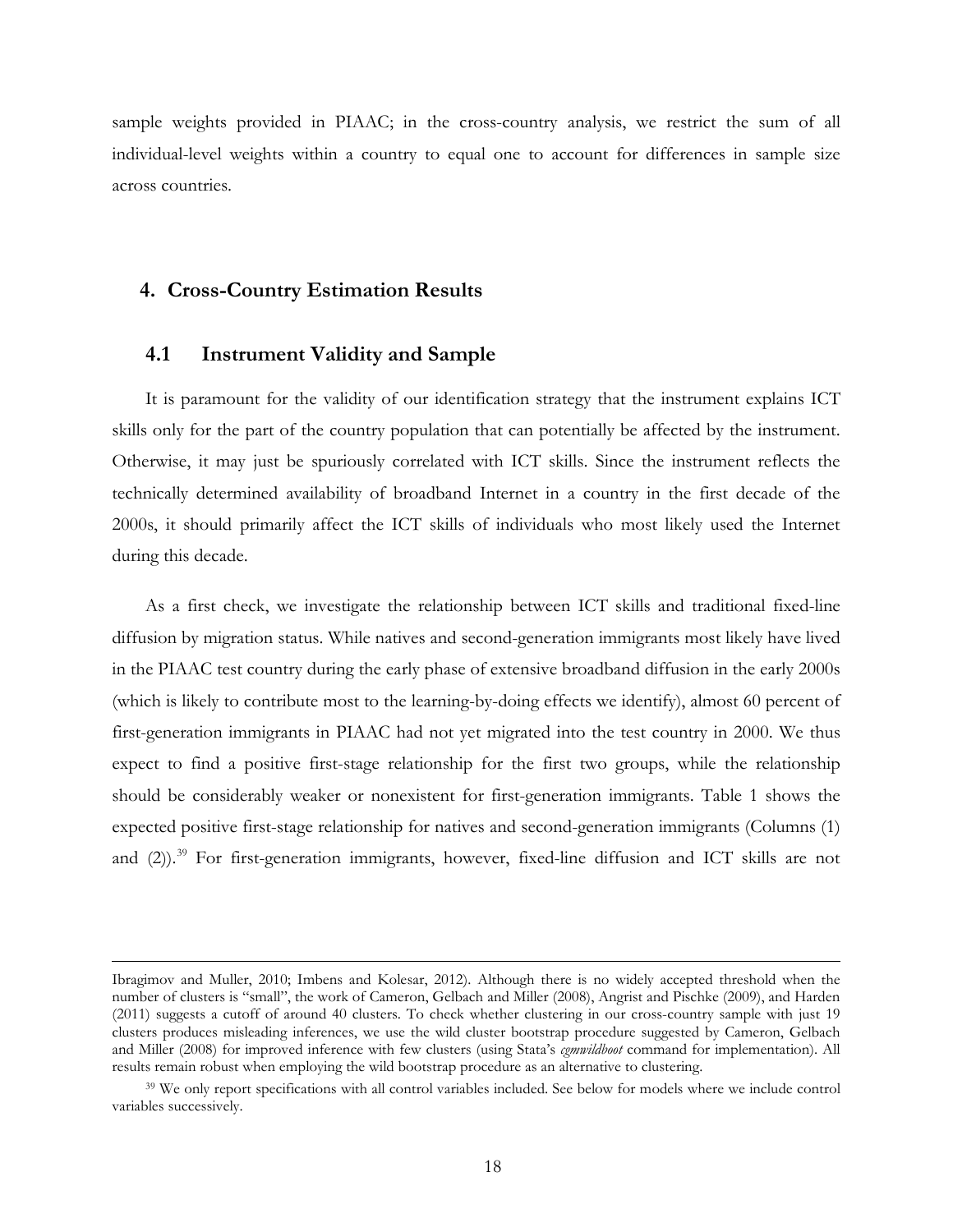significantly related (Column (3)). [40](#page-19-1) Since we can hardly ascribe their ICT skills to broadband Internet access in the PIAAC test country, we exclude first-generation immigrants from the subsequent analyses.<sup>[41](#page-19-2)</sup>

<< Table 1 about here >>

We also expect that our first-stage relationship should be strongest for individuals who were old enough to use the Internet in the first decade of the 2000s, but still young enough to be open to this new technology. Figure 4 shows the first-stage relationship for various age groups and, indeed, the figure reveals that fixed-line networks in 1996 especially influence the ICT skills of persons between 20 and 49 years of age. Although there is some variation, ICT skills of persons in this age range are generally very similarly affected by preexisting fixed-line networks. However, we observe a strong decline in the effect of our instrument for age groups beyond age 49 and for the very young age group of individuals aged 16–19 years, who are likely to use technology other than DSL to access the Internet (e.g., LTE/HSPA on smartphones).<sup>[42](#page-20-0)</sup> These results provide a rationale for restricting our main estimation sample to 20–49 year olds.<sup>[43](#page-20-1)</sup>

<< Figure 4 about here >>

In Table 2, we challenge the validity of our identification strategy in another way. Here, we estimate country-level first stage equations replacing ICT skills with various outcomes measured

 <sup>40</sup> Interestingly, the association between ICT skills and all other control variables is very similar across the three groups, indicating that the accumulation of ICT skills generally follows similar patterns for natives and both migrant types.

<span id="page-19-0"></span><sup>41</sup> Since results are identical when dropping cases where information on the country of birth of the parents  $(n = 197)$  or the respondent's origin country  $(n = 2)$  is missing, we include them in the estimation sample.

<span id="page-19-1"></span><sup>&</sup>lt;sup>42</sup> In Section 4.4, we show that our results continue to hold when we control for Internet access technologies other than DSL.

<span id="page-19-2"></span><sup>43</sup> We also performed estimations for other age groups (35–54, 35–65, 16–65), yielding qualitatively similar results to those reported below. Results can be obtained from the authors upon request.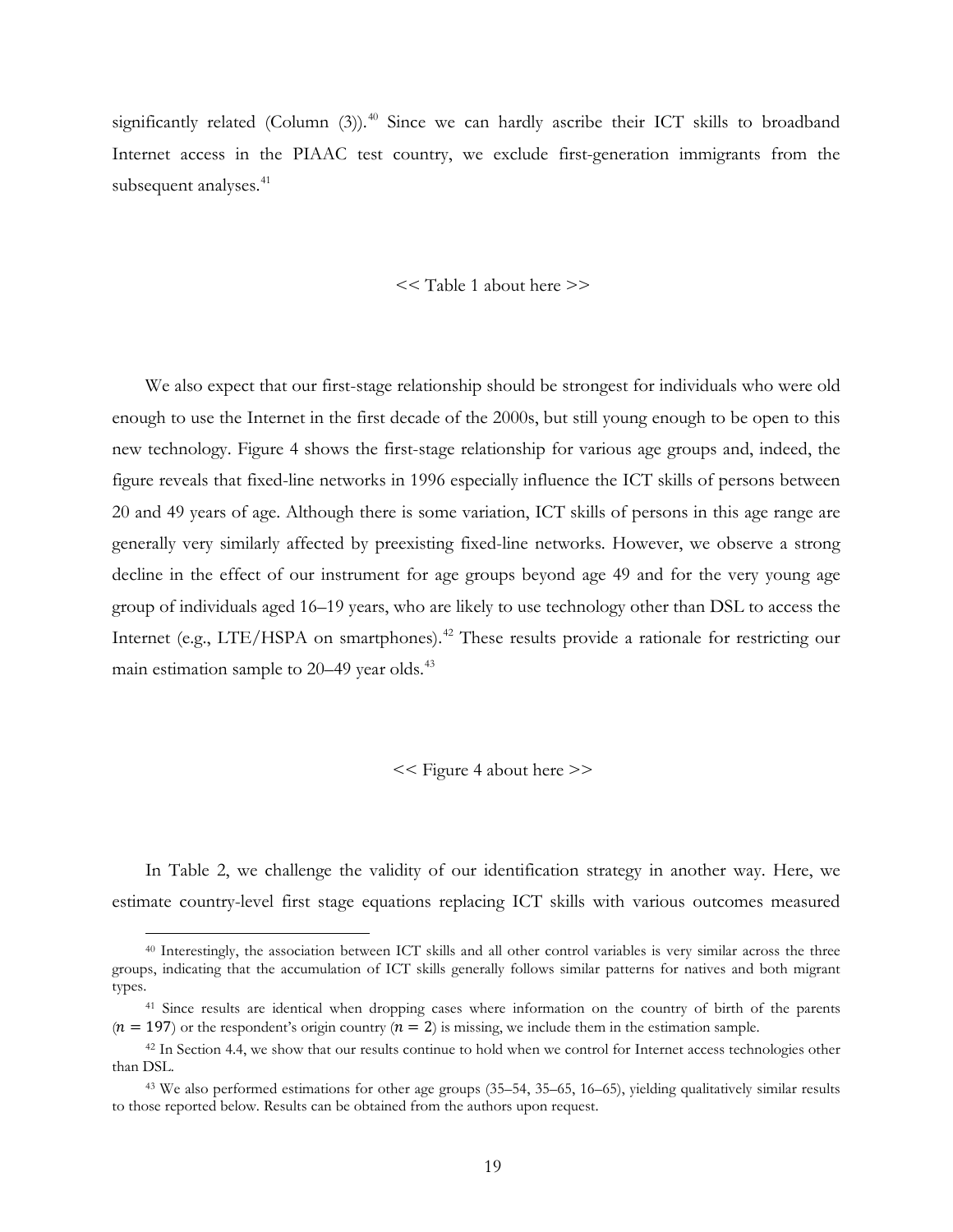before broadband rollout that potentially affect today's wages. In Columns (1)–(8), we consider both economic variables (i.e., hourly wages, wage growth between 1996 and 2012, years of schooling, and population size) and variables reflecting a country's general technology affinity (i.e., share of hightech exports, share of STEM graduates, and the extent of the cable TV network $^{44}$  $^{44}$  $^{44}$ ) and its specialization on ICT products (i.e., ICT goods trade as a share of total trade), respectively.<sup>[45](#page-20-3)</sup> A significant relationship between the traditional fixed-line network and any of these variables might indicate a violation of the exclusion restriction, that a larger extent of the fixed-line network affects today's wages only through individuals' ICT skills, and not directly in any other way. Reassuringly, the relationships between the instrument and the considered outcomes are neither statistically nor economically significant, lending support that the exclusion restriction holds. Corroborating the results from Table 1 for individual-level ICT skills, there is a very close relationship between the instrument and a country-level measure of ICT skills, significant at the 1 percent level (Column (9)).

<< Table 2 about here >>

Since our instrument relies on between-country variation, our first-stage relationship may be driven by some country outliers, which could cast doubt on the validity of our results. Figure 5 shows an added-variable plot for our first-stage regression with all control variables. To construct this graph, we aggregated the residuals of the individual-level regressions to the country level, the level where the instrument varies. The figure reveals that the positive relationship between our instrument and ICT skills is evident across the entire sample.<sup>[46](#page-21-0)</sup>

### << Figure 5 about here >>

<span id="page-20-1"></span><span id="page-20-0"></span> <sup>44</sup> Cable TV networks are an alternative determinant of broadband rollout as they have been upgraded for broadband Internet use in many countries (Czernich, Falck, Kretschmer, and Woessmann, 2011).

<span id="page-20-2"></span><sup>45</sup> All outcomes refer to 1996 unless otherwise noted. Data on wage level, wage growth, ICT goods trade, and STEM graduates are provided by the OECD. Data on years of schooling and population are from Barro and Lee (2010) and refer to 1995. Data on high-technology exports are from the World Bank and data on cable TV diffusion are from **ITU** 

<span id="page-20-3"></span><sup>46</sup> Excluding the two extreme observations (Ireland and Sweden) leads to a similar regression line, with only a slightly flatter slope.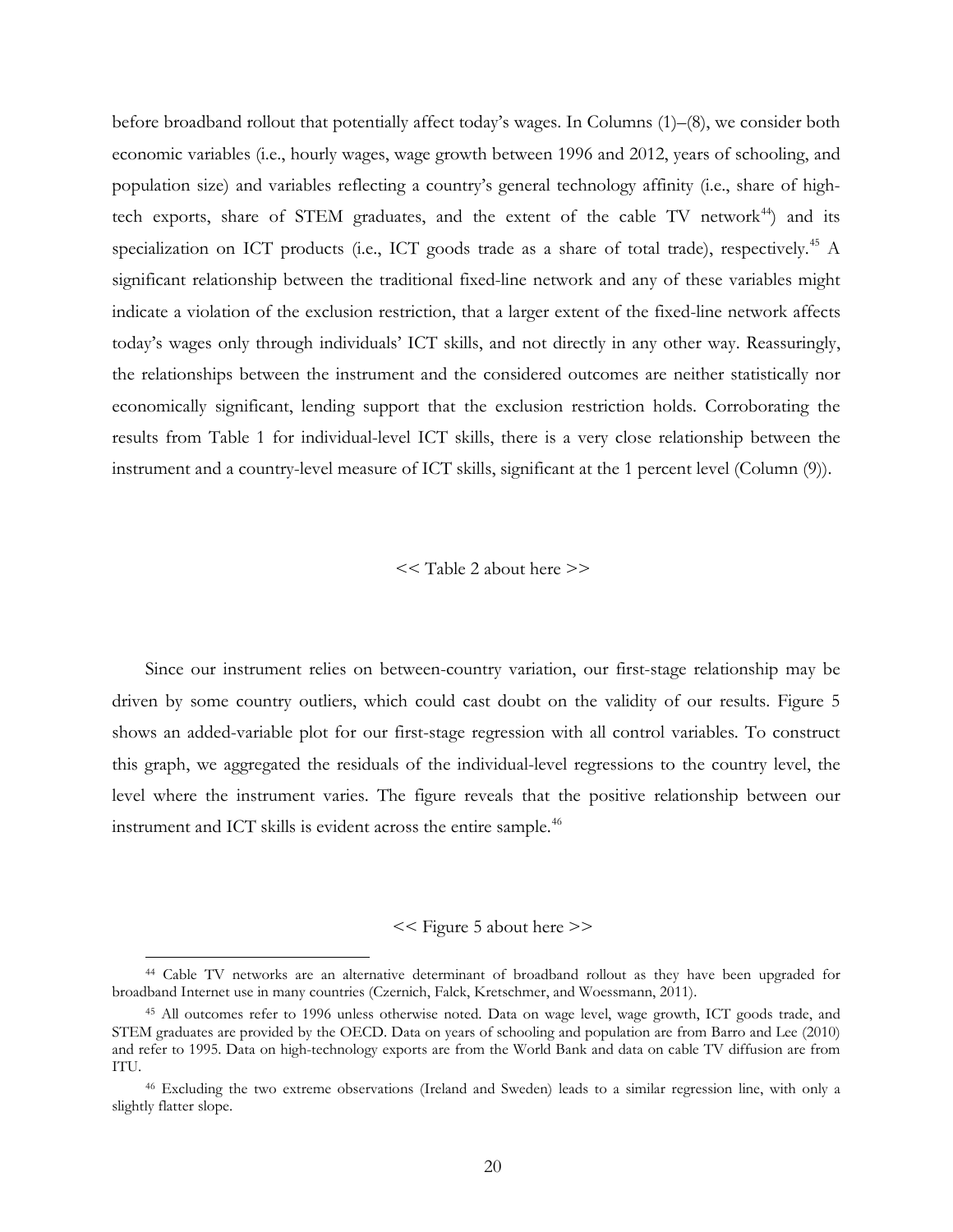# **4.2 OLS and IV Estimations**

We now turn to our two-stage least squares results, which are reported in Columns (4)–(6) of Table 3. For comparison, Table 3 also contains the results from corresponding OLS estimations (Columns (1)–(3)). As outlined above, we restrict our sample to natives and second-generation immigrants between 20 and 49 years of age. The table also reports the first-stage coefficient on preexisting fixed-line diffusion and the *F*-statistic on the excluded instrument. In line with the evidence presented in Section 4.1, the instrument is a strong predictor of ICT skills. In the most demanding specification with all control variables (Column (6)), the *F*-statistic is 55.7 and thus well above the threshold for a strong instrument. The first-stage estimate suggests that increasing the voice-telephony penetration rate from 0 to 100 percent is associated with an increase in ICT skills of about 11.6 country-level standard deviations (98 points). Although this appears to be a very large effect, note that the diffusion of fixed-line networks in 1996 effectively varies only between 17 percent (Poland) and 68 percent (Sweden) (see Table A-2). Our first-stage estimate thus suggests that an increase in the diffusion of fixed-line networks from the minimum to the maximum value in the sample is associated with an increase in ICT skills of 49 points.<sup>[47](#page-22-0)</sup>

The second stage shows the effect on wages of an increase in ICT skills induced by preexisting fixed-line networks. We begin by showing a specification that only controls for GDP per capita in 1996 and today's average wage level in a country, and then stepwise add further individual-level control variables.<sup>[48](#page-22-1)</sup> Across specifications, our results indicate significant returns to ICT skills. With all controls (Column (6) of Table 3), the ICT-skill coefficient of 0.075 implies that a one standard deviation increase in ICT skills attributable to a historically larger fixed-line network leads to a 7.5 percent increase in wages.[49](#page-22-2) As compared to the corresponding OLS coefficients, the estimated returns to skills in the IV models tend to be somewhat smaller, but OLS and IV estimates are almost

 <sup>47</sup> Table A-3 reports all first-stage coefficients for the corresponding specifications in Table 3, Columns (4)-(6). We observe that, on average, women have lower ICT skills than men and that ICT skills decrease with work experience. Not surprisingly, more educated workers also tend to have higher ICT skills. Assuming positive returns to ICT skills, the negative correlation between ICT skills and the average wages of the elderly workforce (who typically have low ICT skills) is also plausible.

<sup>48</sup> In Section 4.4., we account for additional country-level and individual-level control variables.

<span id="page-21-0"></span><sup>49</sup> All results are robust to using country-level aggregates of ICT skills instead of individual-level skills. We also experimented with aggregating all variables to the country level, and found the results to be robust. OLS results of crosscountry regressions (with and without control variables) are plotted in Figure A-3.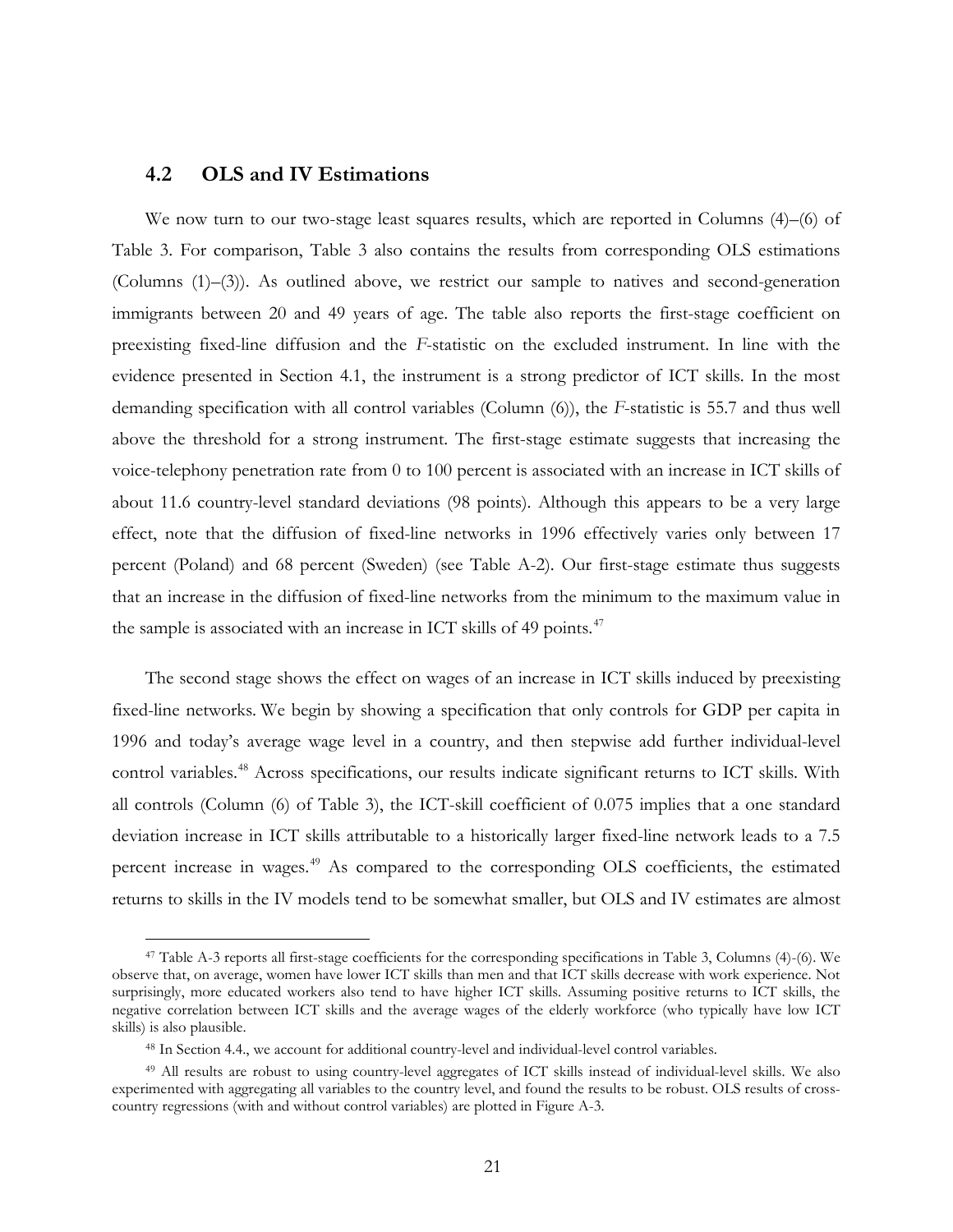equal in the specification with all controls.<sup>50</sup> While all the individual-level control variables enter the regressions with the expected sign<sup>[51](#page-22-4)</sup>, the IV coefficient is little affected by their inclusion, indicating that the variation in ICT skills captured by the instrument is not systematically related to an individual's work experience, gender, or education level.

To get a sense for the magnitude of this estimate, note that one standard deviation in ICT skills is similar to the difference in average ICT skills between Finland and Germany or between Denmark and the United States. Likewise, one standard deviation in ICT skills is also roughly similar to skill difference between ICT professionals (the occupation with highest average ICT skills) and administrative and commercial managers within the United States, and is only slightly larger than the difference between ICT professionals and science and engineering professionals. It is also useful to compare the magnitude of our returns to ICT skills coefficient with existing estimates on the returns to cognitive skills. In their sample of prime-age, full-time employed workers, Hanushek, Schwerdt, Wiederhold, and Woessmann (2015) find returns to numeracy skills of 10.2 percent in a specification analogous to ours (see pooled model in their Table 4); returns are very similar for literacy skills.<sup>[52](#page-23-0)</sup> Although their estimates cannot be interpreted causally, this is at least suggestive evidence that ICT skills as measured in PIAAC are somewhat less valued in the labor market than more traditional cognitive skills.

#### << Table 3 about here >>

<span id="page-22-0"></span>It is important to note that our IV approach is a reduced-form analysis of the following threestage model: (1) fixed-line diffusion in 1996 predicts broadband Internet diffusion in 2012; (2) broadband Internet diffusion predicts ICT skills; and (3) ICT skills predict wages. To show that the expected relationship holds at each stage, we estimate a recursive system of three equations using a

<span id="page-22-2"></span><span id="page-22-1"></span> <sup>50</sup> OLS estimates of the returns to skills are very similar when including country fixed effects. This indicates that the country-level control variables capture the most relevant level differences in wages across countries.

<span id="page-22-3"></span><sup>51</sup> The coefficient on GDP per capita is negative when the average wage level is also included, but it has the expected positive sign without the wage control.

<span id="page-22-4"></span><sup>&</sup>lt;sup>52</sup> The returns-to-skills estimates remain almost unchanged when we re-estimate their model for the 19 countries in our sample.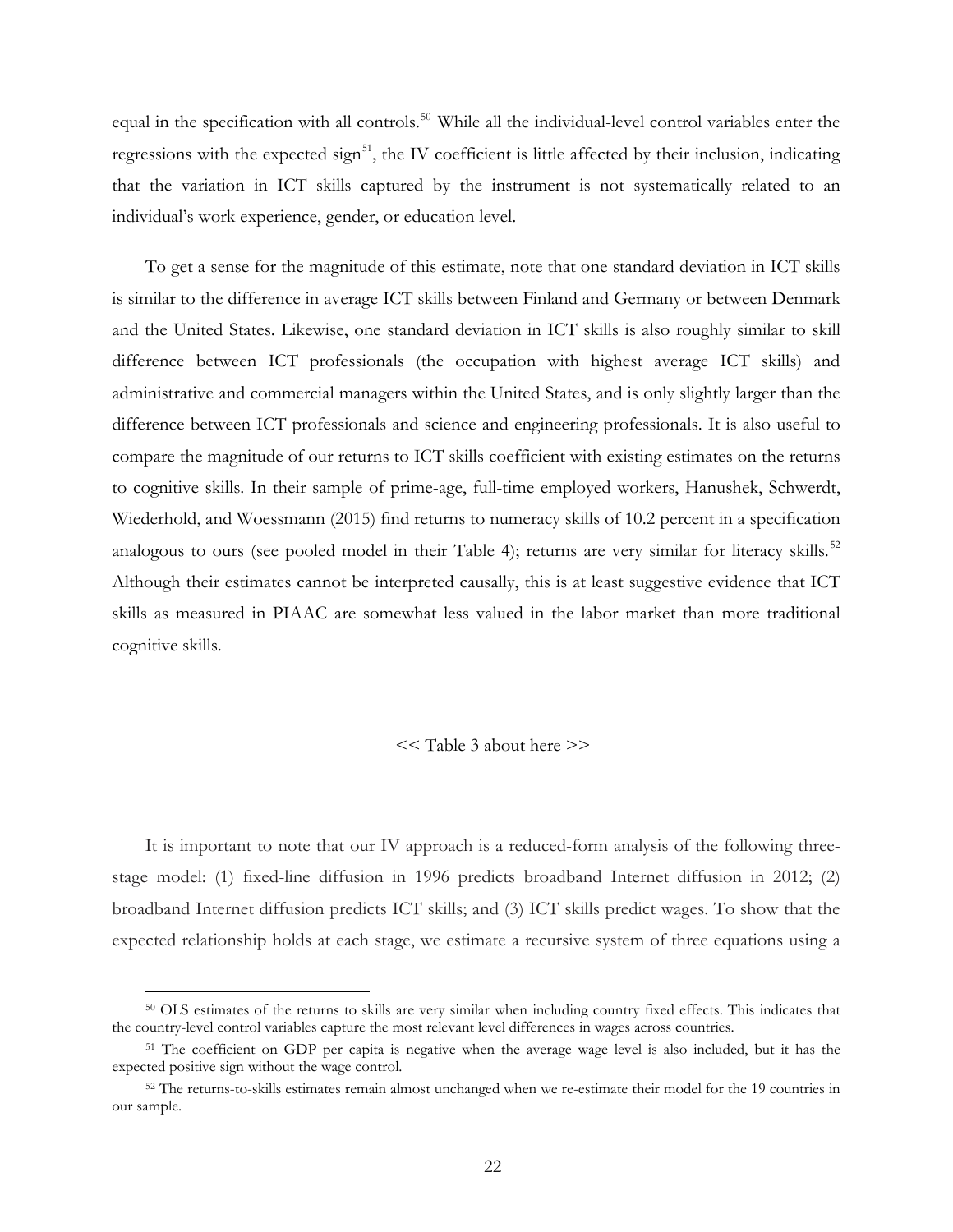seemingly unrelated regressions model. Results shown in Table A-4 imply that preexisting fixed-line diffusion is positively associated with the availability of broadband Internet today (first equation). In the second equation, we find that Internet diffusion is positively related to ICT skills, which in turn significantly predict wages in the third equation. Strikingly, the estimated returns to ICT skills in these models are very similar to the 2SLS estimation results in Table 3.

# **4.3 Placebo Tests**

To interpret the above IV results as showing a causal effect of ICT skills on wages, we need to be certain that the spread of voice-telephony networks that existed before the emergence of broadband Internet insulates the effect of ICT skills on wages from that of other skills (e.g., DiNardo and Pischke, 1997). Thus, in our first-stage regression, we replace ICT skills with numeracy and literacy skills, respectively, which are also available in the rich PIACC dataset. If our instrument does indeed isolate the effect of ICT skills, it should not be systematically related to numeracy and literacy skills.

Table 4 shows the results of these placebo tests. As long as we do not control for ICT skills, the instrument is also positively associated with numeracy and literacy skills due to the high correlations between the different skill domains (Columns (1) and (2)); still, ICT skills are more strongly affected by the instrument than are the other skill domains (Column (3)). Importantly, once we control for ICT skills, we find that neither numeracy nor literacy skills are significantly related to the preexisting fixed-line network (Columns (4) and (5)), while the instrument continues to be a relevant predictor of ICT skills when the other skill domains are accounted for (Columns (6) and (7)). These results indicate that our instrument captures the "right" variation and provide confidence that the returnsto-ICT-skills estimates in Section 4.2 are not biased due to unobserved skills of the PIAAC respondents.<sup>[53](#page-24-0)</sup>

#### << Table 4 about here >>

<span id="page-23-0"></span> <sup>53</sup> Note that we prefer not to control for numeracy or literacy skills in the IV regressions because how fast a person accumulates ICT skills likely depends on his or her literacy and numeracy skills, for example, because acquiring and evaluating ICT-related information (which is a considerable part of ICT skills) is facilitated by high reading ability. Thus, controlling for other skill domains in the regressions would disregard one important mechanism through which ICT skills develop. However, returns-to-ICT-skills estimates remain statistically significant and sizeable when including numeracy or literacy skills as an additional control.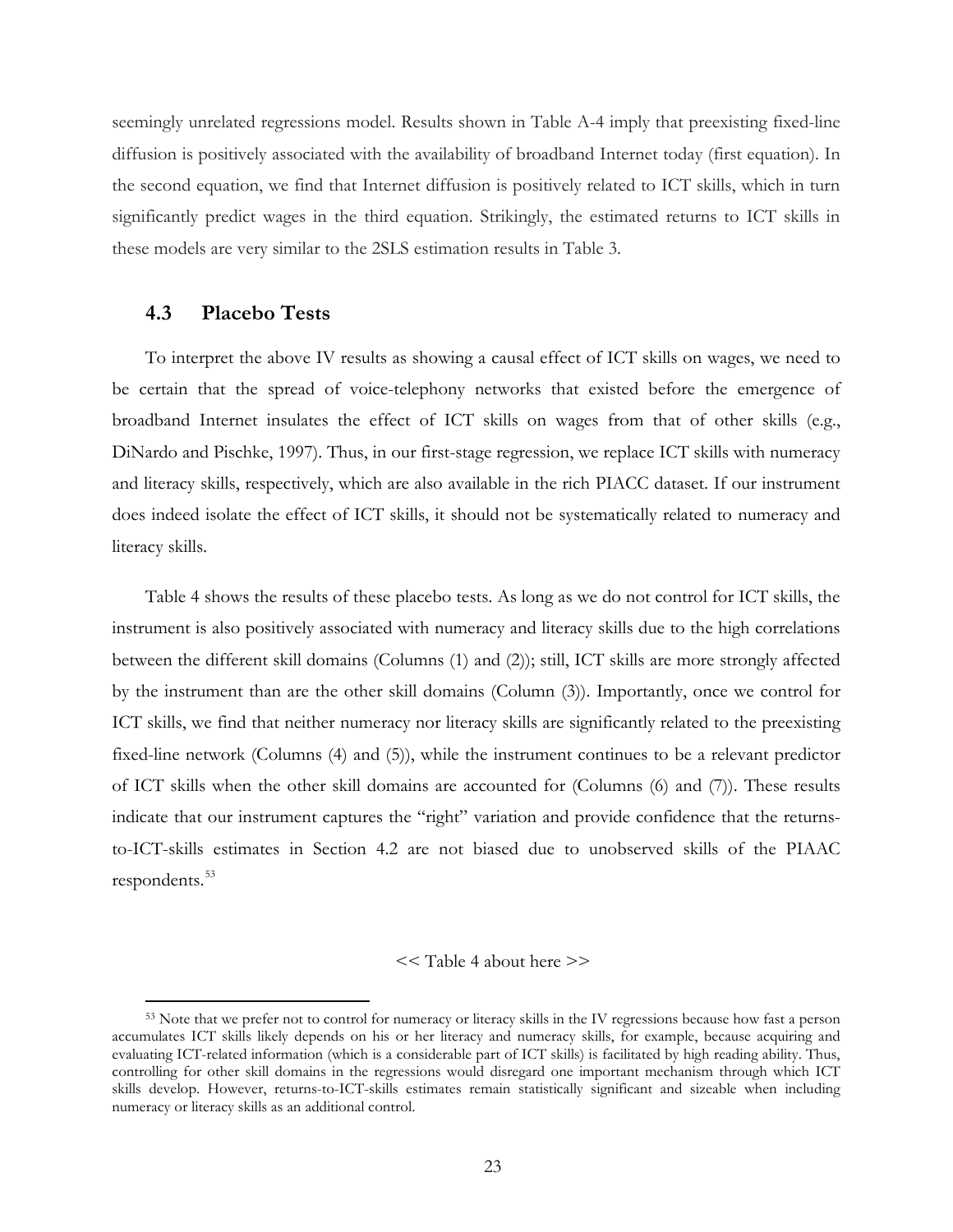## **4.4 Robustness**

An important concern with our IV strategy is that the extent of the pre-existing fixed-line network just picks up factors at the country level that influence individuals' wages, which are not captured by the country-level controls included in our baseline model. One test whether our estimates reflect returns to ICT skills vis-à-vis returns to some unobserved country factors is to estimate the specifications within occupations that do not require ICT skills, that is, occupations where computers are not at all or only infrequently used. To identify these occupations, we make use of the fact that the PIAAC background questionnaire provides information about the frequency of using software, programming language, and spreadsheet tools, which we aggregate into a single index of computer use at work.<sup>[54](#page-25-0)</sup> Judging by this index, workers in elementary occupations make least use of computers; consequently, we would expect that returns to ICT skills are small or even nonexistent there.[55](#page-25-1) The estimation results substantiate this conjecture: the IV-coefficient on ICT skills fails to capture statistical significance in a sample of workers in elementary occupations. This result cannot be explained by (i) a weak instrument—the first-stage *F*-statistics is 19.2 in this restricted sample; (ii) insufficient variation in ICT skills in elementary occupations; or (iii) the fact that returns to skills are generally small in elementary occupations; in fact, returns to numeracy skills in these occupations are only slightly below the average return in all other occupations.

Furthermore, in Tables 4 and 5, we present a series of robustness checks designed to test the sensitivity of our main results to adding further controls and to changes in the estimation sample. In our baseline specification, we controlled for a country's GDP per capita in the pre-broadband period and its overall wage level today. However, it could be argued that fixed-line diffusion in 1996 is correlated with other country-level factors that also affect an individual's wage in 2012 and that are

 <sup>54</sup> Specifically, PIAAC respondents were asked to indicate how often they perform the following activities at work: create or read spreadsheets, use word-processing software, use programming language, and engage in computer-aided real-time discussions. To create a summary index, we follow Kling, Liebman, and Katz (2007) and first calculate the *z*score for each of the variables individually, aggregate the *z*-scores, and normalize by the standard deviation of the aggregate*.* Note that all calculations are performed for each country individually to account for possible differences in answering behavior.

<span id="page-24-0"></span><sup>55</sup> Elementary occupations include cleaners and helpers, agricultural, forestry and fishery laborers, laborers in mining, construction, manufacturing and transport, food preparation assistants, street and related sales and service workers, refuse workers, and other elementary workers.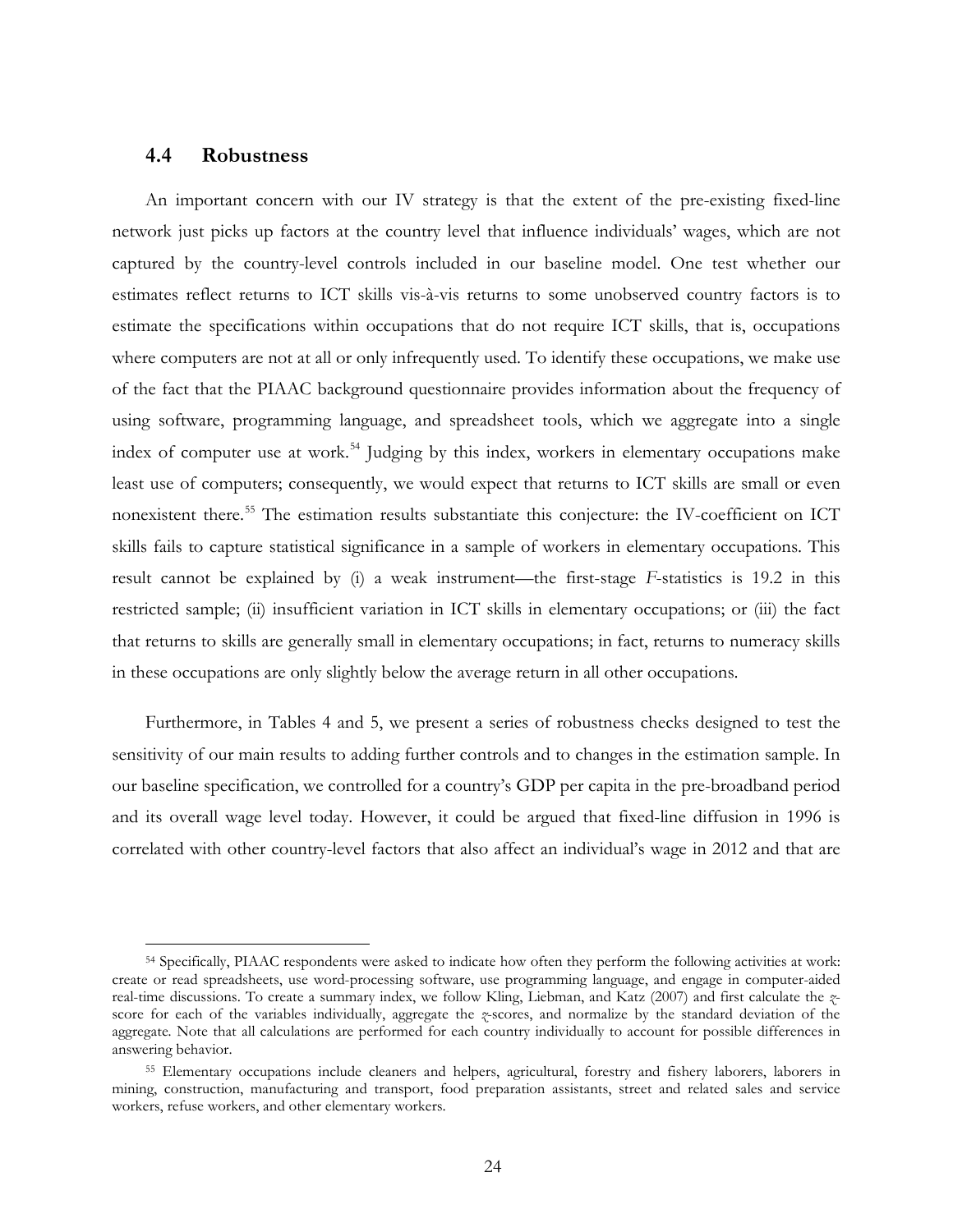not captured by the two included country-level controls.<sup>[56](#page-25-2)</sup> First, we add control variables characterizing the labor market, namely, union density, employment protection legislation, publicsector share, and youth unemployment rate. We also account for a country's industry structure by including the GDP share of the service sector. The available human capital is proxied by the share of persons currently enrolled in tertiary education. Finally, we add the current cellphone diffusion to proxy for Internet access technologies other than DSL.<sup>[57](#page-25-3)</sup> The results, shown in Columns (1) to (7) of Table 5, demonstrate that the estimated returns to ICT skills remain very similar when including additional country-level controls. Unreported regressions show that the results continue to hold when we add gross fixed capital formation or the number of patents registered at the European Patent Office (either all or only ICT-related patents) to capture a country's technological structure.<sup>[58](#page-26-0)</sup>

Another potential concern is that our effects are driven only by those countries with very low levels of both broadband diffusion and wages. Closer inspection of the data revealed that the four post-communist countries in our sample (the Czech Republic, Estonia, Poland, and the Slovak Republic) had the lowest fixed-line diffusion in 1996 and also paid the lowest wages in 2012 (see Tables A-1 and A-2). It is therefore reassuring that the coefficient on ICT skills remains very similar when omitting the post-communist countries from the sample (Column  $(8)$  of Table 5).<sup>[59](#page-26-1)</sup>

<< Table 5 about here >>

<span id="page-25-0"></span><sup>&</sup>lt;sup>56</sup> Given that variation in our IV specification comes from differences in the fixed-line diffusion across 19 countries, degrees of freedom for adding further country-level controls are somewhat limited. We therefore include additional country-level controls one at a time.

<span id="page-25-1"></span><sup>57</sup> All additional country-level variables refer to 2012 unless otherwise noted. Data on union density, employment protection legislation, and youth unemployment rate are provided by the OECD. The employment-protection indicator is the weighted sum of sub-indicators concerning the regulations for individual dismissals (weight of 5/7) and additional provisions for collective dismissals (2/7), incorporating 13 data items (for details, see Venn, 2009). The public-sector share is calculated from the PIAAC data. The service-sector share is provided by the World Bank and Statistics Canada. The share of persons that completed tertiary education is taken from Barro and Lee (2010) and refers to 2010. Data on mobile telephone diffusion are from ITU. See Table A-2 for descriptive statistics.

<span id="page-25-2"></span><sup>58</sup> Data on gross fixed capital formation are provided by the OECD and data on (ICT) patents are provided by Eurostat. Data always refer to 2012.

<span id="page-25-3"></span><sup>59</sup> Similarly, results are robust to excluding the Nordic countries (Denmark, Finland, Norway, and Sweden), which perform best in the ICT skills assessment and also pay the highest wages. Specifications that restrict the analysis to European countries only or that include continental fixed effects also lead to very similar results.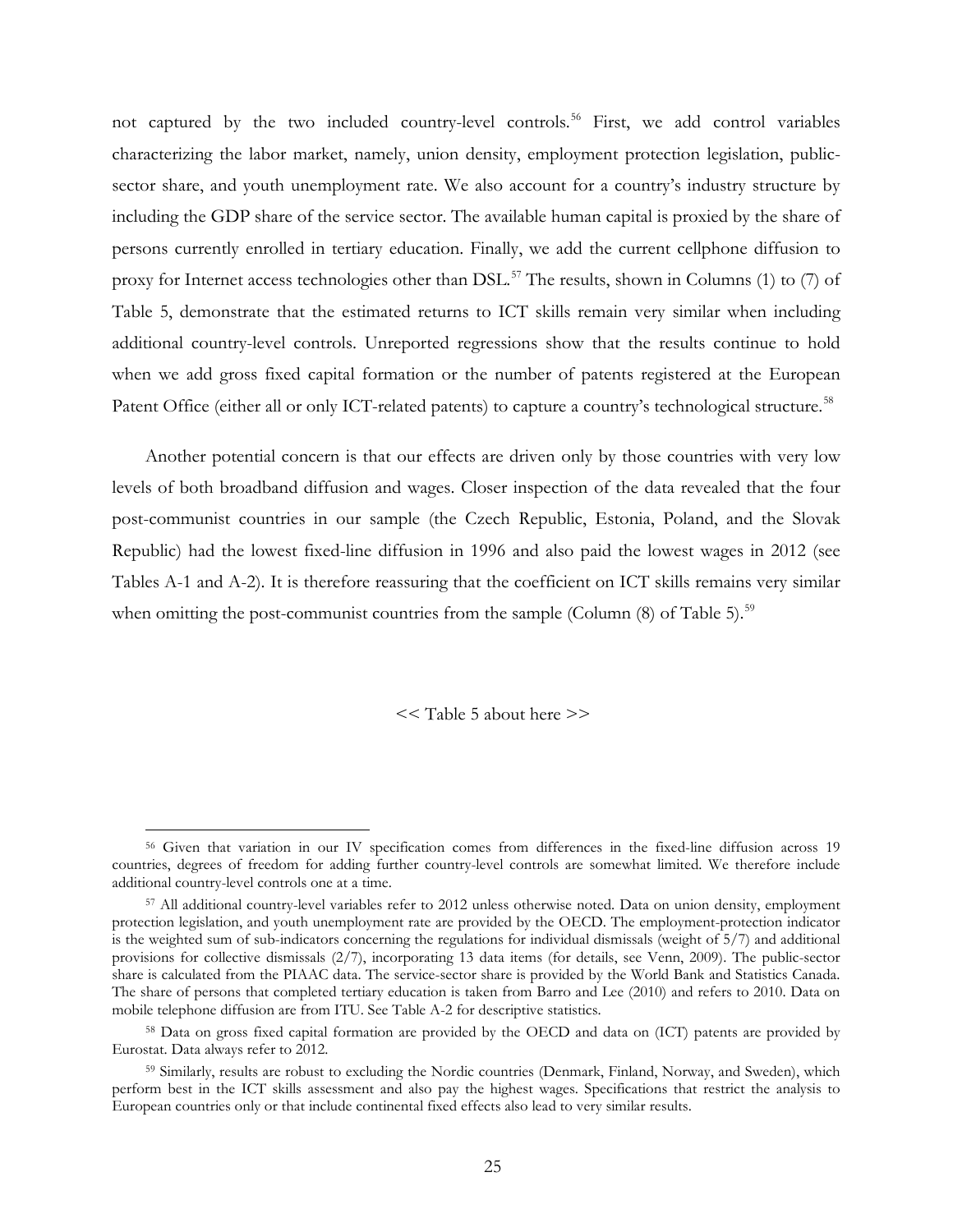In Table 6, we assess the robustness of our baseline results to the inclusion of additional individual-level control variables. First, it may be argued that actual work experience is endogenous to skill levels because people may use and reinforce skills on the job. Actual work experience may thus capture a channel of the effect of skills on wages. Therefore, in Columns (1) and (2) we replace actual work experience by age and potential work experience (age minus years of schooling minus six), respectively. Likewise, full-time jobs may be more likely to sustain skill levels by requiring more regular practice of them or by providing the money to invest in professional development and adult education. Thus, whether a person is full-time employed may be an important omitted variable in the baseline specification. In Column (3), we control for a full-time employment indicator.<sup>[60](#page-26-2)</sup> Further, if family background is related to skill development and family ties help people find better jobs, the association between skills and wages will be confounded. Column (4) captures the influence of parental background by controlling for parental education.<sup>[61](#page-27-0)</sup> Similarly, a person's health may positively affect both skill acquisition and wages. Column (5) thus controls for a measure of selfassessed health status available in PIAAC. Column (6) controls for the size of the firm in which the PIAAC respondent is working, capturing differences in the firm-size distribution across countries that may affect the returns-to-skills estimates. Finally, we add controls for 10 one-digit occupation (ISCO) categories (Column (7)) and 21 one-digit industry (ISIC) categories (Column (8)), which account for differences in wages across occupations and industries. Neither of these additional control variables qualitatively changes the baseline results.<sup>[62](#page-27-1)</sup>

<< Table 6 about here >>

 <sup>60</sup> Full-time employment is defined as working at least 30 hours per week. In Australia and Austria, full-time working status is based on a question asking whether a respondent works full-time. Since the Canadian data neither report working hours nor work status, we were unable to create an indicator for full-time employment in the Canadian sample.

<sup>61</sup> The negative coefficient on parental education indicates that conditional on an individual's educational attainment and his or her level of ICT skills, better parental education does not have an additional positive effect on wages.

<span id="page-26-2"></span><span id="page-26-1"></span><span id="page-26-0"></span> $62$  In unreported analysis, we explored whether the impact of ICT skills differs across various worker subgroups. We performed subsample estimations by gender and education level, and also estimated effects separately for privatesector and public-sector employees, and for workers in manufacturing and services. The sample splits reveal that returns to ICT skills are quite homogenous across the considered subgroups. The only exception is that ICT skills are less strongly rewarded in the public sector than in the private sector (3.2 percent vs. 8.9 percent), which is in line with the seniority-based and rather compressed pay scale in the public sector. Results are available on request.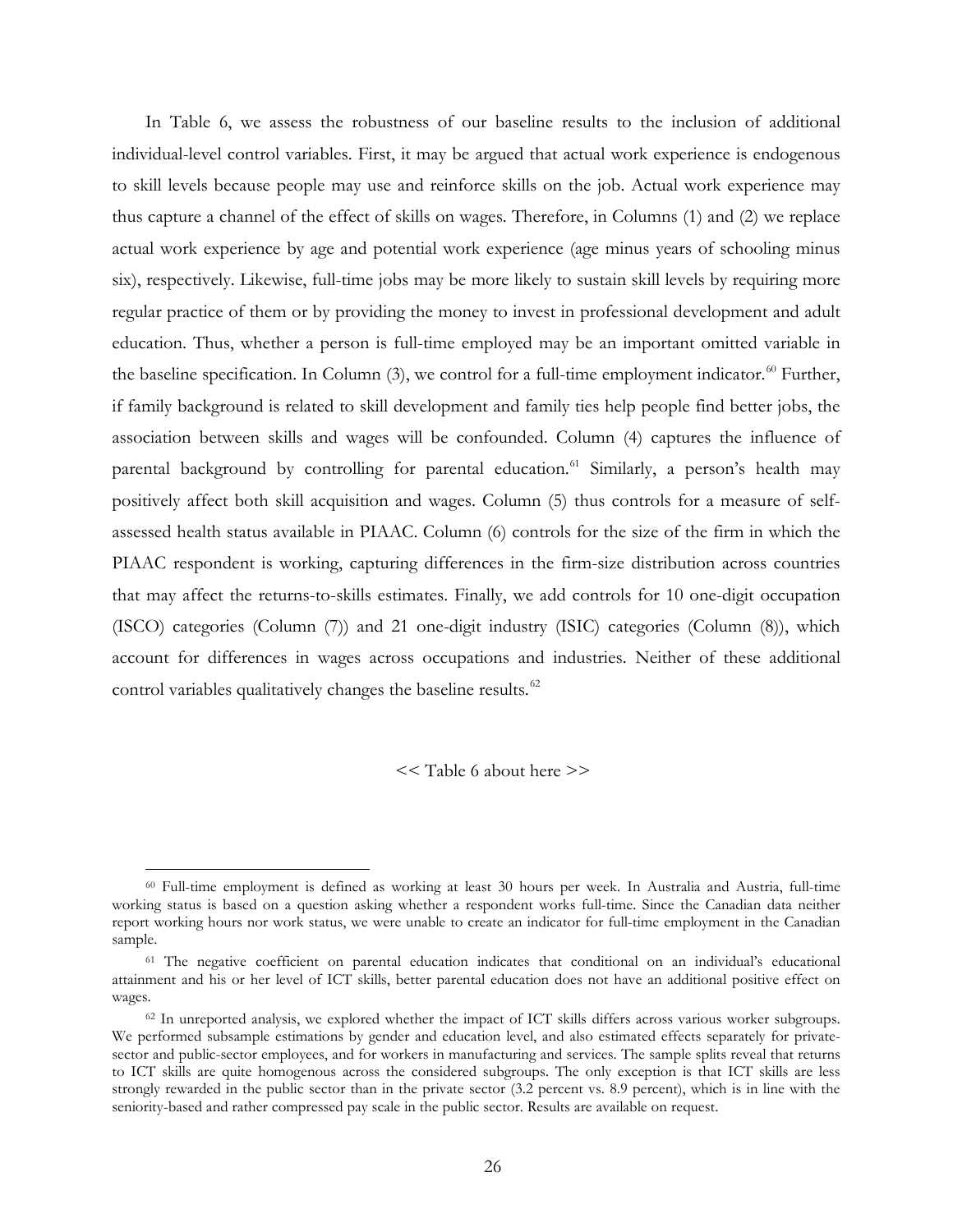Taken together, the evidence provided in Tables 4 and 5 strongly suggests that our IV strategy did indeed identify variation in ICT skills that is independent of potentially omitted variables at the country or individual level.

## **5. Within-Country Estimation Results**

Thus far, we have provided evidence on the wage returns to ICT skills from a cross-country IV model. We now zoom in on a single country—Germany—where we also exploit historical peculiarities in the structure of the voice-telephony network as a source of plausibly exogenous variation in ICT skills (see Section 3.4). In Table 7, we present results from IV regressions using as instrument a dummy variable that equals 1 for municipalities with distances between the municipality centroid and the closest MDF above the threshold of 4,200 meters. In the full sample, shown in Columns (1)–(3), the first-stage results indicate that persons in municipalities above the 4,200-meter threshold have substantially lower ICT skills than persons living in municipalities below the threshold, which is in accordance with the proposed learning-by-doing channel. In the specification with all controls (Column (3)), we find that persons in municipalities with a distant MDF have 59 percent of a standard deviation lower ICT skills than persons in municipalities with a close MDF. When we use the threshold instrument in a sample of less-agglomerated West German municipalities without an own MDF (Columns  $(4)$ – $(6)$ ), the magnitude of the threshold estimate even increases. Although the threshold instrument has a sizable effect on individual ICT skills, point estimates are somewhat imprecise. A major reason for the relatively low instrument strength is that people are mobile between municipalities, and yet we observe their municipality of residence only at the time of the PIAAC survey in 2011/2012.<sup>[63](#page-28-0)</sup> Although we do not find evidence that the mobility pattern is systematically related to our instrument (see Section 3.4), it is a source of measurement error leading to an attenuation bias in the first-stage regression. To address a potential weak-

<span id="page-27-1"></span><span id="page-27-0"></span> <sup>63</sup> As shown in Section 3.4, estimations based on the German Socio-Economic Panel (SOEP) indicate that 7.3 percent of households living in dwellings below the 4,200-meter threshold change their location each year. This figure is not significantly different for households living in dwellings above the threshold (moving rate of 6.2 percent), suggesting that the first-stage effects are, if at all, attenuated due to classical measurement error.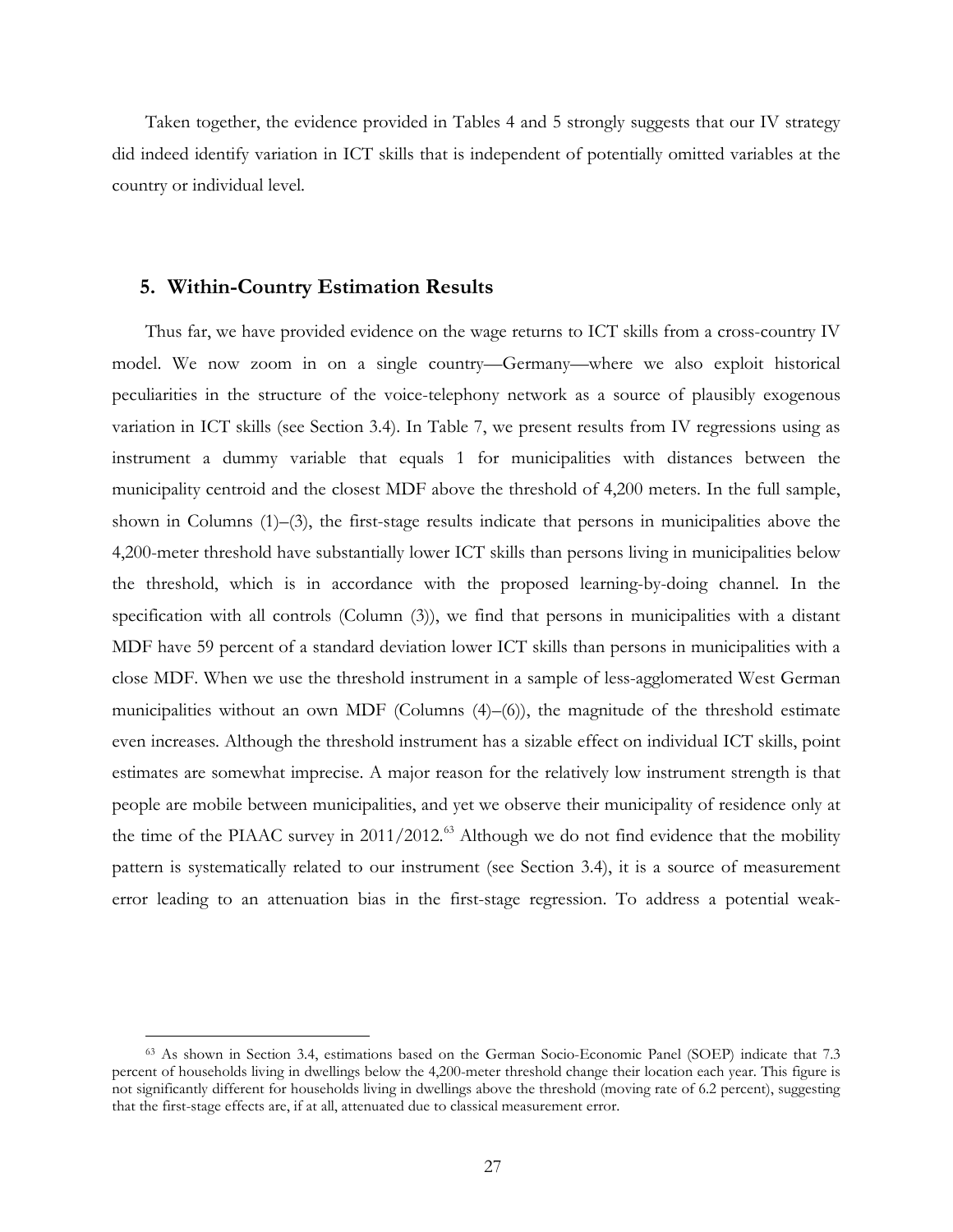instrument problem (e.g., Bound, Jaeger, and, Baker 1995), we use LIML to obtain our IV estimates since LIML minimizes the coefficient estimate bias associated with weak instruments.<sup>[64](#page-28-1)</sup>

Turning to the second stage of our IV estimation (see the upper part of Table 7), we find that a one standard deviation increase in ICT skills attributable to the technical threshold in broadband availability increases wages by 14 percent in the full sample (Column (3)). The coefficient is statistically significant at the 10 percent level. Estimated returns to skills even increase to 19 percent in the restricted sample, also significant at the 10 percent level (Column  $(6)$ ).<sup>[65](#page-28-2)</sup> The returns are somewhat larger than the corresponding estimate in the cross-country sample, which is consistent with the evidence in Hanushek, Schwerdt, Wiederhold, and Woessmann (2015) that Germany is one of the countries with the highest returns to cognitive skills worldwide.

### << Table 7 about here >>

Finally, to ensure that our within-country identification strategy insulates the effect of ICT skills on wages from the effect of general ability, Table 8 presents placebo tests analogous to those in Table 4 for the cross-country sample. While neither numeracy nor literacy skills are systematically affected by the threshold instrument and even show positive coefficients throughout specifications, the relationship between ICT skills and the instrument remains significantly negative even conditional on the other skill domains.

#### << Table 8 about here >>

<span id="page-28-1"></span><span id="page-28-0"></span><sup>&</sup>lt;sup>64</sup> We also construct the Anderson and Rubin (AR) 95 percent confidence intervals, which are robust to weak instruments (Anderson and Rubin, 1949). The AR confidence intervals are quite similar to those obtained in the IV estimates, suggesting that our estimates do not suffer from a weak-instrument problem that biases the IV results in a meaningful way. Results are available on request.

<span id="page-28-2"></span><sup>65</sup> The three-equation estimations in Table A-5 indicate that the reduced-form first-stage estimates in Table 7 do indeed capture the effect of Internet availability on ICT skills. We find that municipalities above the 4,200-meter threshold have on average a 6 percentage point lower broadband availability (4 percentage points in the no own MDF sample), while broadband availability positively affects individual ICT skills. Reassuringly, wage returns in the threeequation estimations are very similar to those obtained in the IV models.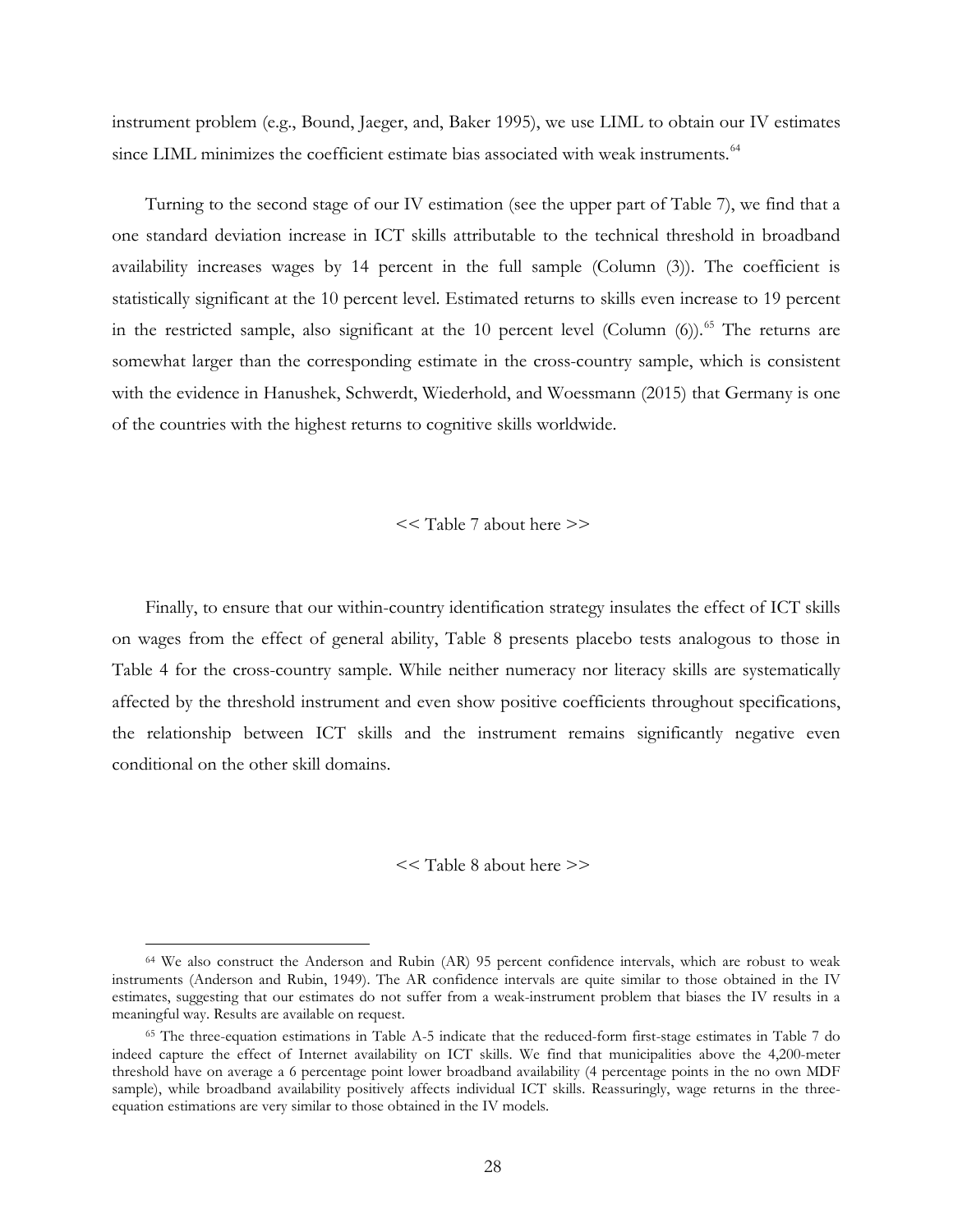## **6. Task Content of Occupations and Returns to ICT Skills**

In the following we will look at a potential mechanism driving the positive wage returns to ICT skills, namely, that recent technological change is complementary to nonroutine abstract tasks, which use and reinforce ICT skills. In particular, Autor, Levy, and Murnane (2003) relate changes in the U.S. labor structure since the 1960s to the proliferation of computers in the workplace.<sup>[66](#page-29-0)</sup> The authors ask what kind of tasks computers execute that substitute for or complement tasks performed by workers. Therefore, instead of using conventional labor group distinctions (lowskilled, medium-skilled, and high-skilled; production and nonproduction; or blue-collar and whitecollar), they propose a measurement of tasks that provides an intuitive and testable explanation of the relationship between the introduction of new technologies and the demand for heterogeneous labor. The basic idea is that computers substitute for routine tasks (those that can be accomplished by following explicit rules) and are complementary to nonroutine abstract tasks (such as problem solving and coordination). The underlying reasoning is that routine tasks embody explicit knowledge that can be relatively easily programmed, which is not the case for nonroutine tasks. Moreover, an increase in the supply of codifiable tasks increases the marginal productivity of employees who engage extensively in nonroutine tasks and who use routine work output as their work input.<sup>[67](#page-30-0)</sup>

Trends toward a rising importance of abstract tasks may be a potential mechanism behind our result that ICT skills are considerably rewarded in modern labor markets. If high ICT skills are required to obtain jobs that intensively use abstract tasks because these tasks are complementary to computers, any wage premia abstract jobs pay would imply positive returns to ICT skills. To test this, we assess the ICT skills of workers in occupations that make intense use of abstract tasks and compare them to the ICT skills of workers with little abstract task intensity.<sup>[68](#page-30-1)</sup> We also investigate whether the proliferation of personal computers is complementary to abstract tasks and whether it substitutes for routine tasks, as found in Autor, Levy, and Murnane (2003). Specifically, we correlate abstract and routine task intensity, respectively, with the index of computer use at work introduced

 <sup>66</sup> Related work also suggests that the skill structure of developed economies has changed remarkably since the second half of the 20th century. Educational upgrading was a prevalent trend and widespread evidence points toward increases in skill premia (e.g., Acemoglu, 2003; Goldin and Katz, 2009) and in wage inequality (e.g., Autor, Katz, and Kearney, 2008; Dustmann, Ludsteck, and Schönberg, 2009; Card, Heining, and Kline, 2013; Autor, 2014).

<span id="page-29-0"></span><sup>&</sup>lt;sup>67</sup> Recent evidence suggests that such skill complementarity of personal computers is also present in Europe (Akerman, Gaardner, and Mogstad, 2015).

<sup>68</sup> Workers with the highest abstract job content are managers and teaching professionals. Occupations with the lowest abstract content are elementary occupations.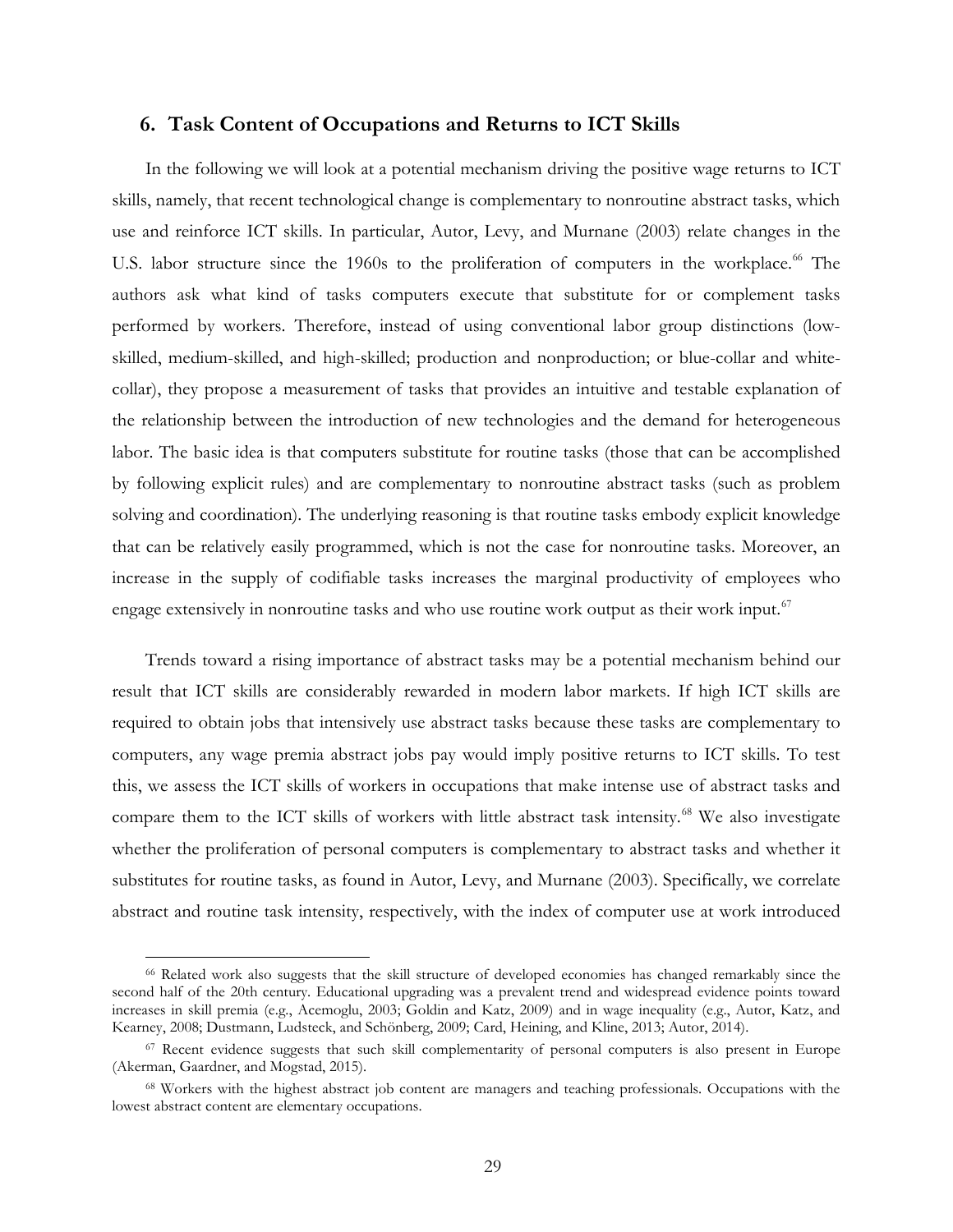in Section 4.4. For this analysis, we gained access from the OECD to the two-digit ISCO-08 (International Standard Classification of Occupations) codes for all employed respondents in PIAAC, which we link to the measures of abstract, routine, and manual tasks from Goos, Manning, and Salomons  $(2014).<sup>69</sup>$  $(2014).<sup>69</sup>$  $(2014).<sup>69</sup>$ 

Figure 6 shows the results from this analysis. Both ICT skills and computer use systematically vary with a job's task content. Using the population median to distinguish between jobs with high versus low task intensity, we observe in Panel A that workers in jobs requiring high abstract tasks have substantially stronger ICT skills than workers in occupations with low abstract task intensity (305 vs. 283 PIAAC points). In contrast, workers in jobs that are intensive in routine or manual tasks have weaker ICT skills than their peers in jobs that involve few routine or manual tasks (routine: 290 vs. 297; manual: 288 vs. 298). Panel B reveals similar differences by job content when looking at our index of computer use at work. Computer use by workers in occupations requiring high abstract tasks is 35 percent of a standard deviation above the global mean and is 44 percent of a standard deviation below the mean for workers in occupations with little abstract task content. Not surprisingly, workers frequently performing routine or manual tasks are considerably less reliant on computers than are workers performing few of these tasks. For both ICT skills and computer use, the difference between occupations with high versus low task intensity is always largest for abstract tasks. $70$ 

<<Figure 6 about here >>

<span id="page-30-2"></span><span id="page-30-1"></span><span id="page-30-0"></span> <sup>69</sup> They combine the five original DOT task measures of Autor, Levy, and Murnane (2003) into three task aggregates: (nonroutine) abstract tasks, routine tasks, and (nonroutine) manual tasks (see also Akerman, Gaardner, and Mogstad, 2015). The abstract task measure is the average of two DOT variables: "direction control and planning" measuring managerial and interactive tasks, and "GED Math," measuring mathematical and formal reasoning requirements; the routine task measure is a simple average of two DOT variables, "set limits, tolerances and standards," measuring an occupation's demand for routine cognitive tasks, and "finger dexterity," measuring an occupation's use of routine motor tasks; and the manual task measure corresponds to the DOT variable measuring an occupation's demand for "eye-hand-foot coordination." The task measures are mapped onto the ISCO occupational classification system and normalized to have mean zero and standard deviation one across occupations. See Autor, Levy, and Murnane (2003, Appendix 1) for examples of workplace activities with different task intensities.

<sup>70</sup> This result not only holds in the pooled sample, but also in each individual country. Moreover, differences in ICT skills and computer use between occupations with high versus low task intensity hardly change when we account for country fixed effects and also control for work experience, gender, and educational attainment.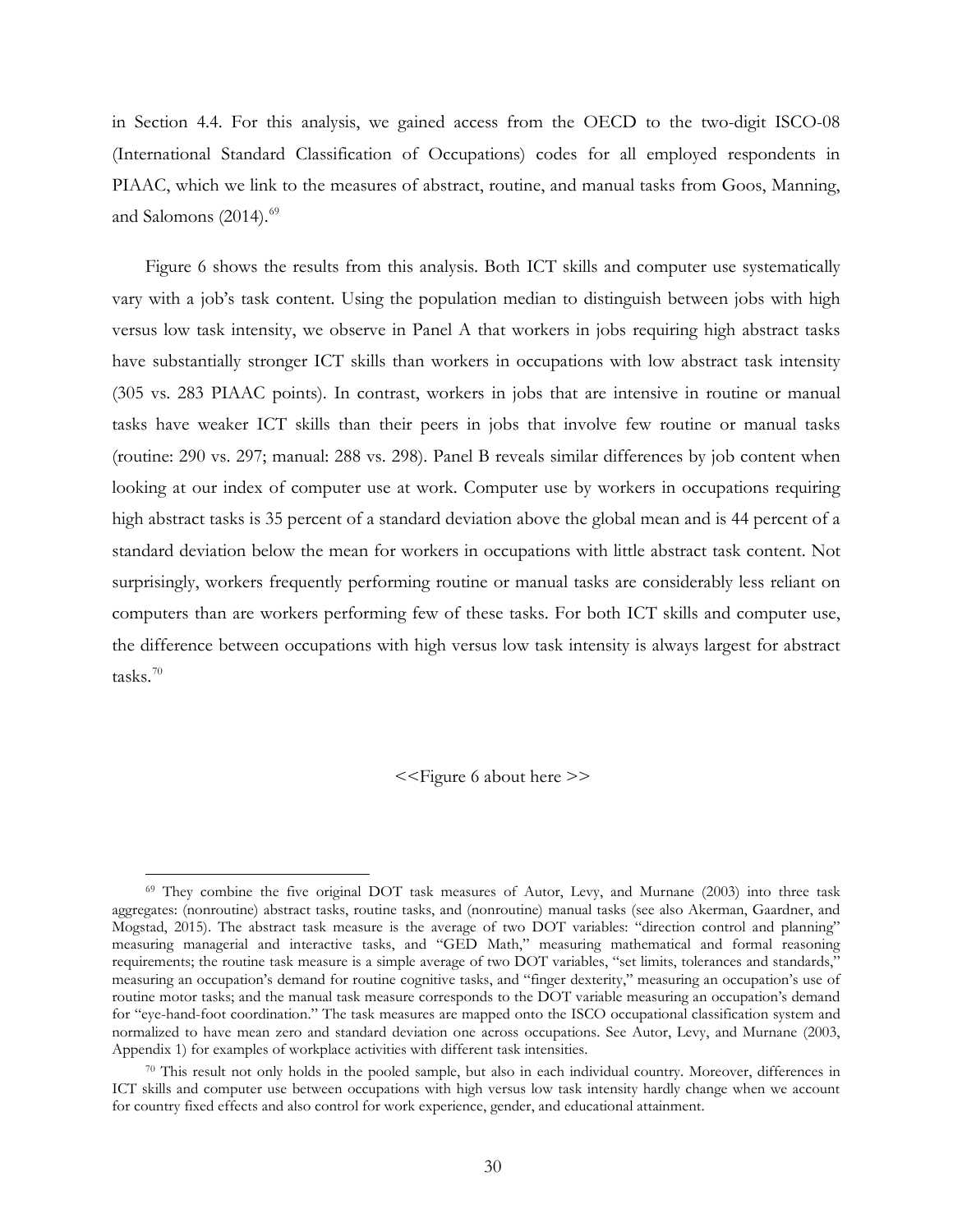Although being purely descriptive, the results in Figure 6 have two important implications: First, they support the idea that the upsurge of computers in recent decades complements workers in executing nonroutine abstract tasks, and substitutes for workers performing routine and manual tasks. Second, they suggest that the proliferation of computers is potentially a mechanism behind the positive returns to ICT skills in modern labor markets. Jobs that are dominated by abstract tasks pay substantial wage premia<sup>[71](#page-31-1)</sup>, and having high ICT skills seems to be a necessary prerequisite to enter these well-paid jobs."

## **7. Conclusion**

This paper investigates the labor-market returns to ICT skills by means of a novel dataset that measures individuals' ICT skills in 19 developed countries. We identify exogenous variation in ICT skills by exploiting cross-country differences in the extent of traditional voice-telephony networks that were upgraded for fast Internet use. The underlying idea is that ICT skills are developed through learning by doing, for which having access to the Internet is a precondition. We show that voice-telephony networks from before the emergence of broadband are indeed a strong predictor of current ICT skills, and a series of validity tests provide support for the existence of the learning-bydoing channel. Estimations additionally control for a rich set of individual-level and country-level variables, including a person's acquired level of schooling, the general economic condition before widespread broadband rollout, and a country's current wage level.

Our results indicate that better ICT skills are systematically related to higher wages, with a one standard deviation increase in ICT skills leading to a 7.5 percent increase in wages. A placebo test showing that preexisting voice-telephony networks cannot explain any variation in numeracy or literacy skills suggests that our IV approach is able to insulate the wage effect of ICT skills from that of general ability. Returns to ICT skills are also sizable when we use a different source of identifying variation that also exploits technological peculiarities of the preexisting voice-telephony network in Germany that effectively excluded many municipalities from accessing high-speed Internet. These within-country results reveal that returns to ICT skills are especially pronounced for Germany.

<span id="page-31-1"></span><span id="page-31-0"></span> <sup>71</sup> In our sample, jobs which are intensive in abstract tasks pay on average 25 percent higher wages than jobs that involve relatively little abstract tasks. This figure is obtained from a regression of log hourly wages on an indicator of whether a person works in an occupation with an above-median abstract task intensity, conditional on country fixed effects, a quadratic polynomial in work experience, gender, and years of schooling.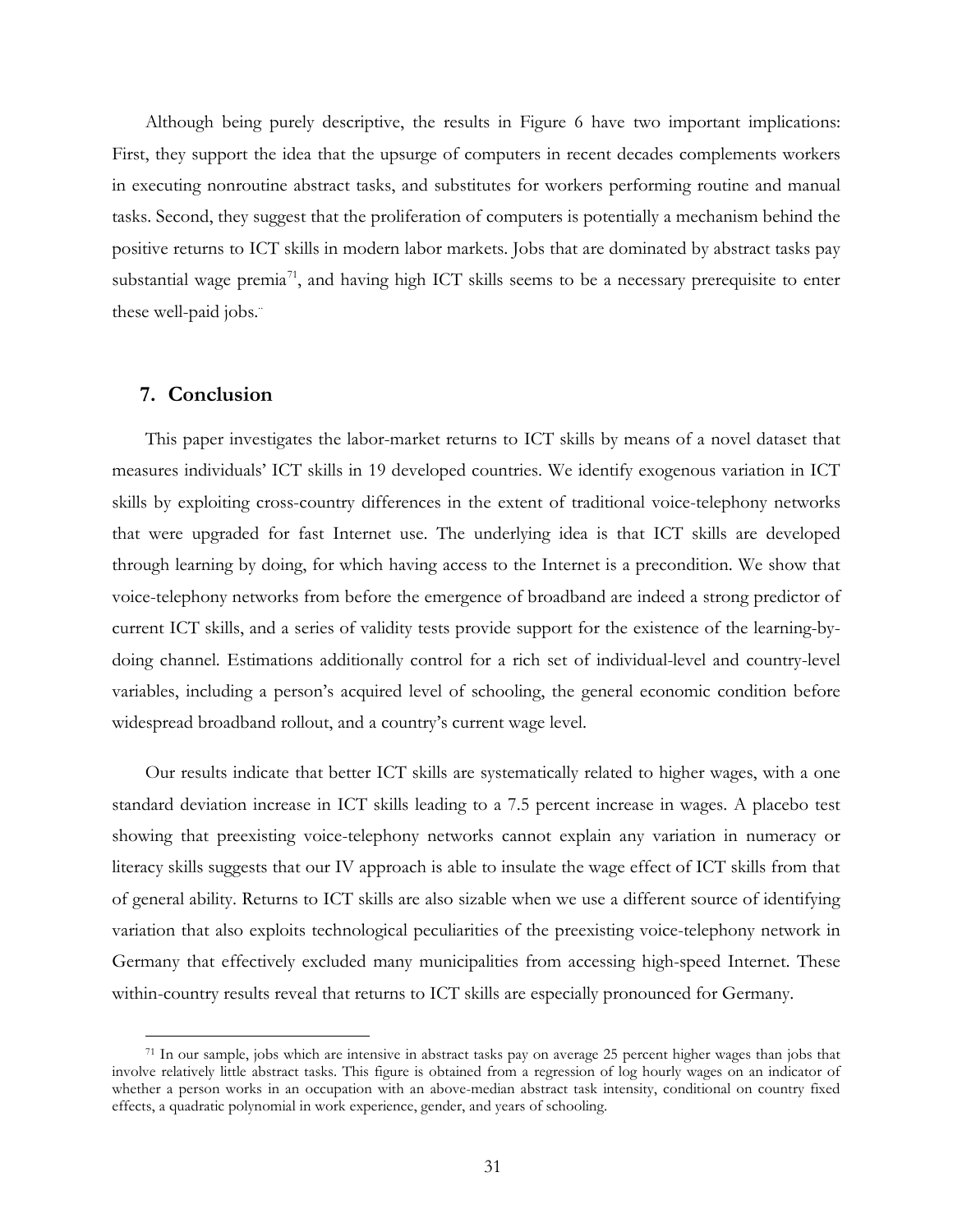By showing that ICT skills are rewarded quite substantially in the labor market, our results provide support for Neelie Kroes's notion of ICT skills as "the new literacy." Still, our findings should not be interpreted as conclusive evidence that ICT skills are valued more highly than other types of skills in modern knowledge-based economies. Providing such evidence would require identifying sources of variation that systematically capture other domain-specific skills that are not confounded by a person's general ability. However, given that evidence on the causal returns to cognitive skills (general or domain-specific) has been rare thus far, we consider our work a suitable starting point for further inquiry into causality in the returns-to-skills estimation.

This paper also sheds light from a new angle on the discussion about the digital divide, which describes the notion that there is social inequality in access to the Internet. For instance, linking data from the 2013 American Community Survey with the most recent version of the National Broadband Map, President Obama's Council of Economic Advisors shows that Black and Hispanic households in the U.S. are 16 and 11 percentage points less likely to have an Internet connection than white households, respectively (CEA, 2015). The fundamental insight of this paper that the ability to function in ICT-technology-rich environments can be promoted by providing access to this technology suggests that the efforts by policy-makers worldwide to expand broadband Internet access may not only close the gap in Internet access, but also lead to a convergence in the skills to master digital technologies. At the same time, our research also puts a number on the economic benefits foregone for those who are lacking Internet access due to informational or financial reasons.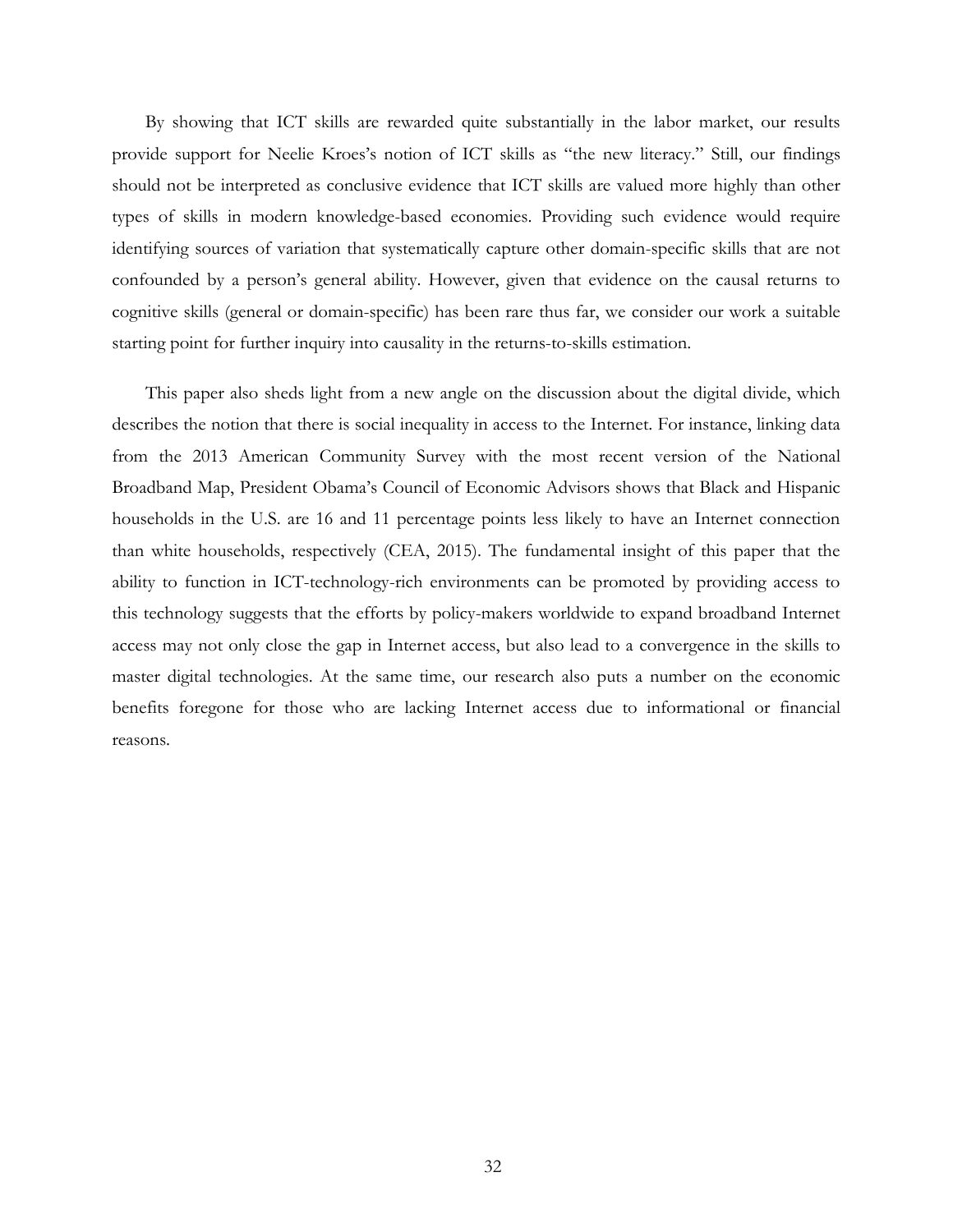# **References**

Acemoglu, Daron (1998): "Why Do New Technologies Complement Skills? Directed Technical Change and Wage Inequality." *Quarterly Journal of Economics*, 113(4): 1055–1089.

Acemoglu, Daron (2003): "Patterns of Skill Premia." *Review of Economic Studies*, 70(2): 199–230.

Acemoglu, Daron and David H. Autor (2011): "Skills, Tasks and Technologies: Implications for Employment and Earnings." *Handbook of Labor Economics* (Orley Ashenfelter and David Card, Eds.), Vol. 4, 1043–1171. Amsterdam: Elsevier.

Akerman, Anders, Ingvil Gaarder, and Magne Mogstad (2015): "The Skill Complementarity of Broadband Internet." *Quarterly Journal of Economics*, forthcoming.

Anderson, T. W. and Herman Rubin (1949): "Estimation of the Parameters of a Single Equation in a Complete System of Stochastic Equations." *Annals of Mathematical Statistics*, 20(1): 46–63.

Angrist, Joshua D. and Jorn-Steffen Pischke (2009): *Mostly Harmless Econometrics: An Empiricist's Companion*. Princeton: Princeton University Press.

Autor, David H. (2014): "Skills, Education, and the Rise of Earnings Inequality Among the 'Other 99 Percent'." *Science*, 344(6186): 843–851.

Autor, David H. and David Dorn (2013): "The Growth of Low-Skill Service Jobs and the Polarization of the US Labor Market." *American Economic Review*, 103(5): 1553–1597.

Autor, David H., Lawrence F. Katz, and Melissa S. Kearney (2006): "The Polarization of the U.S. Labor Market." *American Economic Review Papers and Proceedings*, 96(2): 189–194.

Autor, David H., Lawrence F. Katz, and Melissa S. Kearney (2008): "Trends in US Wage Inequality: Revising the Revisionists." *Review of Economics and Statistics*, 90(2): 300–323.

Autor, David H., Frank Levy, and Richard J. Murnane (2003): "The Skill Content of Recent Technological Change: An Empirical Exploration." *Quarterly Journal of Economics*, 118(4): 1279–1333.

Barro, Robert and Jong-Wha Lee (2010): "A New Data Set of Educational Attainment in the World, 1950-2010." *Journal of Development Economics*, 104: 184–198.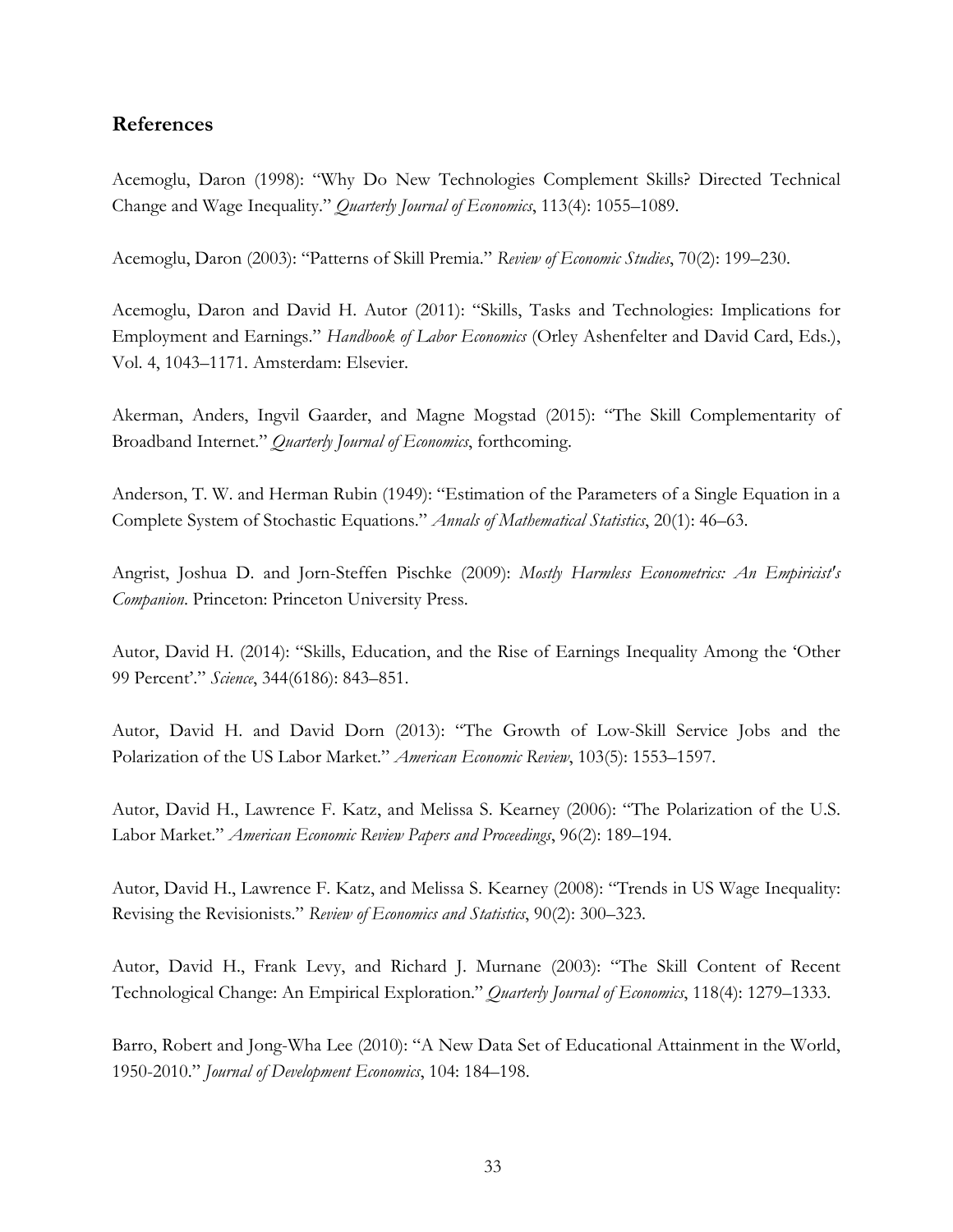Bauernschuster, Stefan, Oliver Falck, and Ludger Woessmann (2014): "Surfing Alone? The Internet and Social Capital: Quasi-Experimental Evidence from an Unforeseeable Technological Mistake." *Journal of Public Economics*, 117: 73–89.

Bertschek, Irene, Daniel Cerquera, and Gordon Jochem Klein (2013): "More Bits—More Bucks? Measuring the Impact of Broadband Internet on Firm Performance." *Information Economics and Policy*, 25(3): 190–203.

Bhuller, Manudeep, Tarjei Havnes, Edwin Leuven, and Magne Mogstad (2013): "Broadband Internet: An Information Superhighway to Sex Crime?" *Review of Economic Studies,* 80(4): 1237–1266.

Black, Sandra E. and Alexandra Spitz-Oener (2010): "Explaining Women's Success: Technological Change and the Skill Content of Women's Work." *Review of Economics and Statistics*, 92(1): 187–194.

Bound, John, David A. Jaeger, and Regina M. Baker (1995): "Problems with Instrumental Variables Estimation When the Correlation Between the Instruments and the Endogenous Explanatory Variable is Weak." *Journal of the American Statistical Association*, 90(430): 443–450.

Bowles, Samuel, Herbert Gintis, and Melissa Osborne (2001): "The Determinants of Earnings: A Behavioral Approach." *Journal of Economic Literature*, 39(4): 1137–1176.

Bresnahan, Timothy F., Erik Brynjolfsson, and Lorin M. Hitt (2002): "Information Technology, Workplace Organization, and the Demand for Skilled Labor: Firm-Level Evidence." *Quarterly Journal of Economics*, 117(1): 339–376.

Bulman, George and Robert W. Fairlie (2015): "Technology and Education: The Effects of Computers, the Internet and Computer Assisted Instruction on Educational Outcomes." Manuscript prepared for the *Handbook of the Economics of Education* (Eric A. Hanushek, Steven Machin, and Ludger Woessmann, Eds.), Vol. 5. Amsterdam: North Holland.

Cameron, A. Colin, Jonah B. Gelbach and Douglas L. Miller (2008): "Bootstrap-Based Improvements for Inference with Clustered Errors." *Review of Economics and Statistics*, 90(3):414–427.

Card, David, Jörg Heining and Patrick Kline (2013): "Workplace Heterogeneity and the Rise of West German Wage Inequality." *Quarterly Journal of Economics*, 128(3): 967–1015.

CEA (2015): "Mapping the Digital Divide". Council of Economic Advisors Policy Brief, August 2015.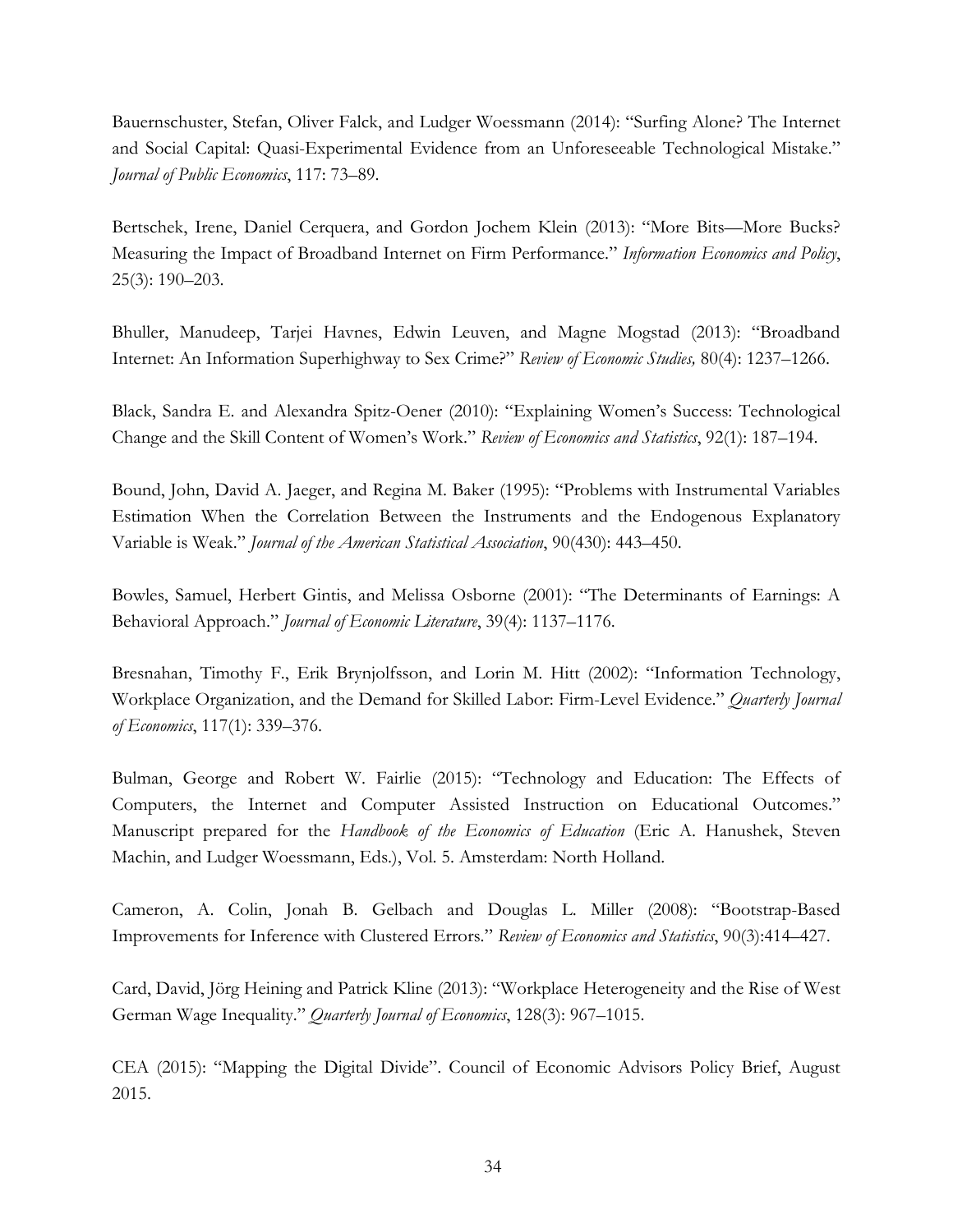Czernich, Nina, Oliver Falck, Tobias Kretschmer, and Ludger Woessmann (2011): "Broadband Infrastructure and Economic Growth." *Economic Journal*, 121: 505–532.

DiNardo, John E. and Jorn-Steffen Pischke (1997): "The Returns to Computer Use Revisited: Have Pencils Changed the Wage Structure Too?" *Quarterly Journal of Economics*, 112(1): 291–303.

Draca, Mirko, Raffaella Sadun, and John Van Reenen (2007): "Productivity and ICTs: A Review of the Evidence." *Oxford Handbook of Information and Communication Technologies* (Robin Mansell, Chrisanthi Avgerou, Danny Quah, and Roger Silverstone, Eds.), 100–147. Oxford: Oxford University Press.

Donald, Stephen G. and Kevin Lang (2007): "Inference with Difference-in-Di erences and Other Panel Data." *Review of Economics and Statistics*, 89(2): 221–233.

Dustmann, Christian, Johannes Ludsteck, and Uta Schönberg (2009): "Revisiting the German Wage Structure." *Quarterly Journal of Economics*, 124(2): 843–881.

Falck, Oliver, Robert Gold, and Stephan Heblich (2014): "E-lections: Voting Behavior and the Internet." *American Economic Review*, 104(7): 2238–2265.

Falck, Oliver, Constantin Mang, and Ludger Woessmann (2015): "Virtually No Effect? Different Uses of Classroom Computers and Their Effect on Student Achievement." CESifo Working Paper No. 5266.

Firpo, S., N. M. Fortin, and T. Lemieux (2011): "Occupational Tasks and Changes in the Wage Structure." IZA Discussion Paper No. 5542.

Forman, Chris, Avi Goldfarb, and Shane Greenstein (2012): "The Internet and Local Wages: A Puzzle." *American Economic Review*, 102(1): 556–575.

Fuller, Wayne A. (1977): "Some Properties of a Modification of the Limited Information Estimator." *Econometrica*, 45(4): 939–953.

Goldin, Claudia and Lawrence F. Katz (1996): "Technology, Human Capital, and the Wage Structure." *American Economic Review*, 86(2): 252–257.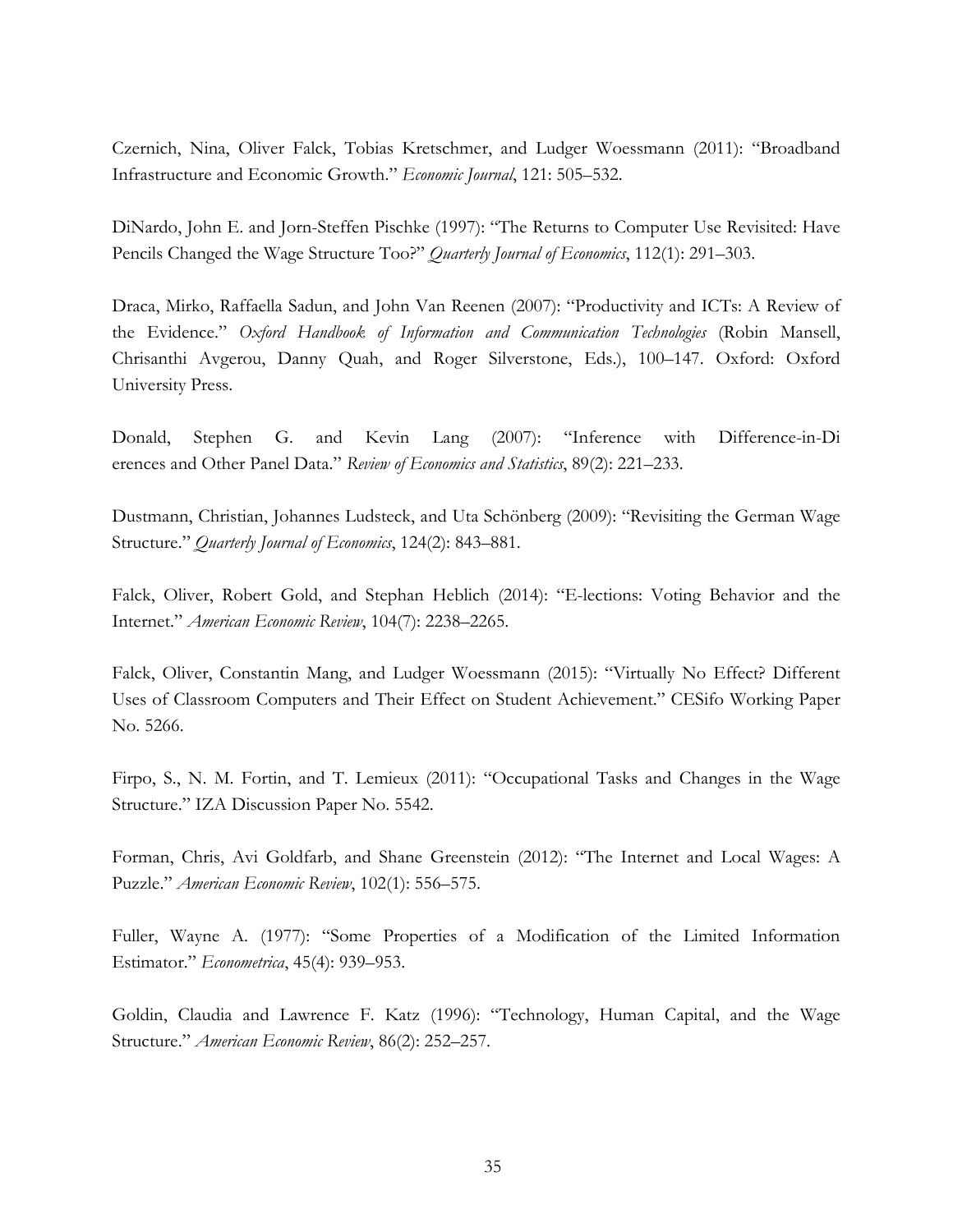Goldin, Claudia and Lawrence F. Katz (2009): *The Race Between Education and Technology*. Harvard: Harvard University Press.

Goos, Maarten and Alan Manning (2007): "Lousy and Lovely Jobs: The Rising Polarization of Work in Britain." *Review of Economics and Statistics*, 89(1): 118–133.

Goos, Maarten, Alan Manning, and Anna Salomons (2014): "Explaining Job Polarization: Routine-Biased Technological Change and Offshoring." *American Economic Review*, 104(8): 2509–2526.

Hanushek, Eric A. and Dennis D. Kimko (2000): "Schooling, Labor-Force Quality, and the Growth of Nations." *American Economic Review*, 90(5): 1184–1208.

Hanushek, Eric A. and Steven G. Rivkin (2012) "The Distribution of Teacher Quality and Implications for Policy." *Annual Review of Economics*, 4(1): 131–157.

Hanushek, Eric A., Guido Schwerdt, Simon Wiederhold, and Ludger Woessmann (2015): "Returns to Skills Around the World: Evidence from PIAAC." *European Economic Review*, 73(C): 103–130.

Hanushek, Eric A. and Ludger Woessmann (2008): "The Role of Cognitive Skills in Economic Development*." Journal of Economic Literature*, 46(3): 607–668.

Heckman, James J., Lance J. Lochner, and Petra E. Todd (2006): "Earnings functions, rates of return and treatment effects: The Mincer equation and beyond." *Handbook of the Economics of Education* (Eric A. Hanushek and Finis Welch, Eds.), Vol. 1, 307–458. Amsterdam: North Holland.

Harden, Jeffrey J. (2011): "A Bootstrap Method for Conducting Statistical Inference with Clustered Data." *State Politics & Policy Quarterly*, 11(2):223–246.

Ibragimov, Rustam and Ulrich K. Muller (2010): "t-Statistic Based Correlation and Heterogeneity Robust Inference." *Journal of Business & Economic Statistics*, 28(4):453–468.

Imbens, Guido W. and Michal Kolesar (2012): "Robust Standard Errors in Small Samples: Some Practical Advice." NBER Working Paper No. 18478.

Kling, Jeffrey R., Jeffrey B. Liebman, and Lawrence F. Katz (2007): "Experimental Analysis of Neighborhood Effects." *Econometrica*, 75(1): 83–119.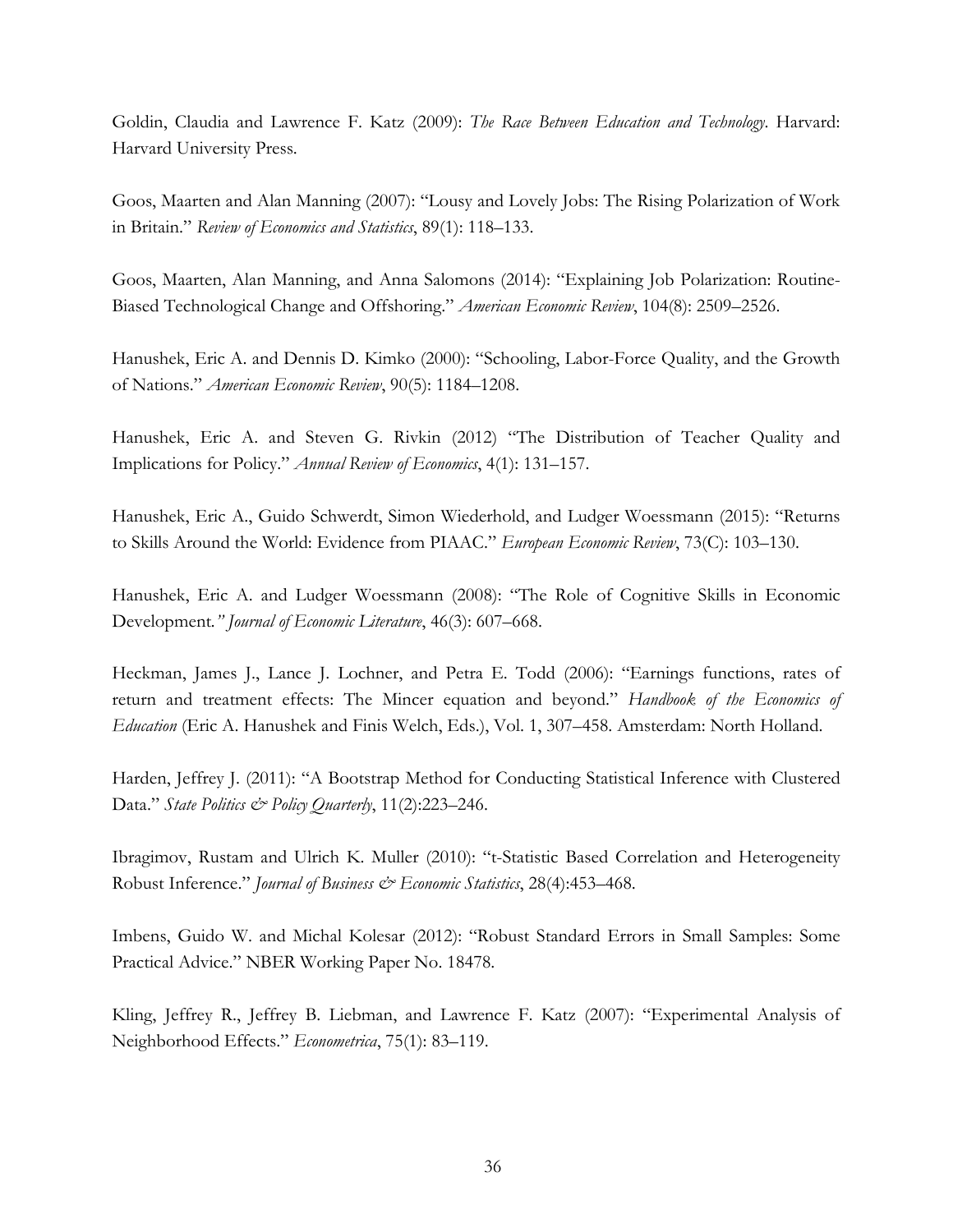Malamud, Ofer and Cristian Pop-Eleches (2011): "Home Computer Use and the Development of Human Capital." *Quarterly Journal of Economics*, 126(2): 987-1027.

Mani, Sunil (2004): "Exports of High Technology Products from Developing Countries: Are the Figures Real or Are They Statistical Artefacts?"*Innovation, Learning, and Technological Dynamism of Developing Countries* (Sunil Mani and Henny Romijn, Eds.), 12–47. Tokio: United Nations University Press.

Mincer, Jacob (1970): "The Distribution of Labor Incomes: A Survey with Special Reference to the Human Capital Approach." *Journal of Economic Literature*, 8(1): 1–26.

Mincer, Jacob (1974): *Schooling, Experience, and Earnings*. New York: NBER.

Moulton, Brent R. (1986): "Random Group Effects and the Precision of Regression Estimates." *Journal of Econometrics*, 32(3): 385–397.

Moulton, Brent R. (1990): "An Illustration of a Pitfall in Estimating the Effects of Aggregate Variables on Micro Units." *Review of Economics and Statistics*, 72(2): 334–338.

OECD (2009): *Policy Responses to the Economic Crisis: Investing in Innovation for Long-Term Growth*. Paris: Organisation for Economic Co-operation and Development.

OECD (2013): *OECD Skills Outlook 2013. First Results from the Survey of Adult Skills*. Paris: Organisation for Economic Co-operation and Development.

OECD (2015): *Adults, Computers and Problem Solving: What's the Problem?* Paris: Organisation for Economic Co-operation and Development.

Perry, Anja, Simon Wiederhold, and Daniela Ackermann-Piek (2014): "How Can Skill Mismatch Be Measured? New Approaches with PIAAC." *methods data analyses – Journal for Quantitative Methods and Survey Methodology*, 8(2): 137–174.

Rammstedt, Beatrice (Ed.). (2013): *Grundlegende Kompetenzen Erwachsener im internationalen Vergleich: Ergebnisse von PIAAC 2012*. Münster: Waxmann.

Röller, Lars-Hendrik and Leonard Waverman (2001): "Telecommunications Infrastructure and Economic Development: A Simultaneous Approach." *American Economic Review*, 91(4): 909–923.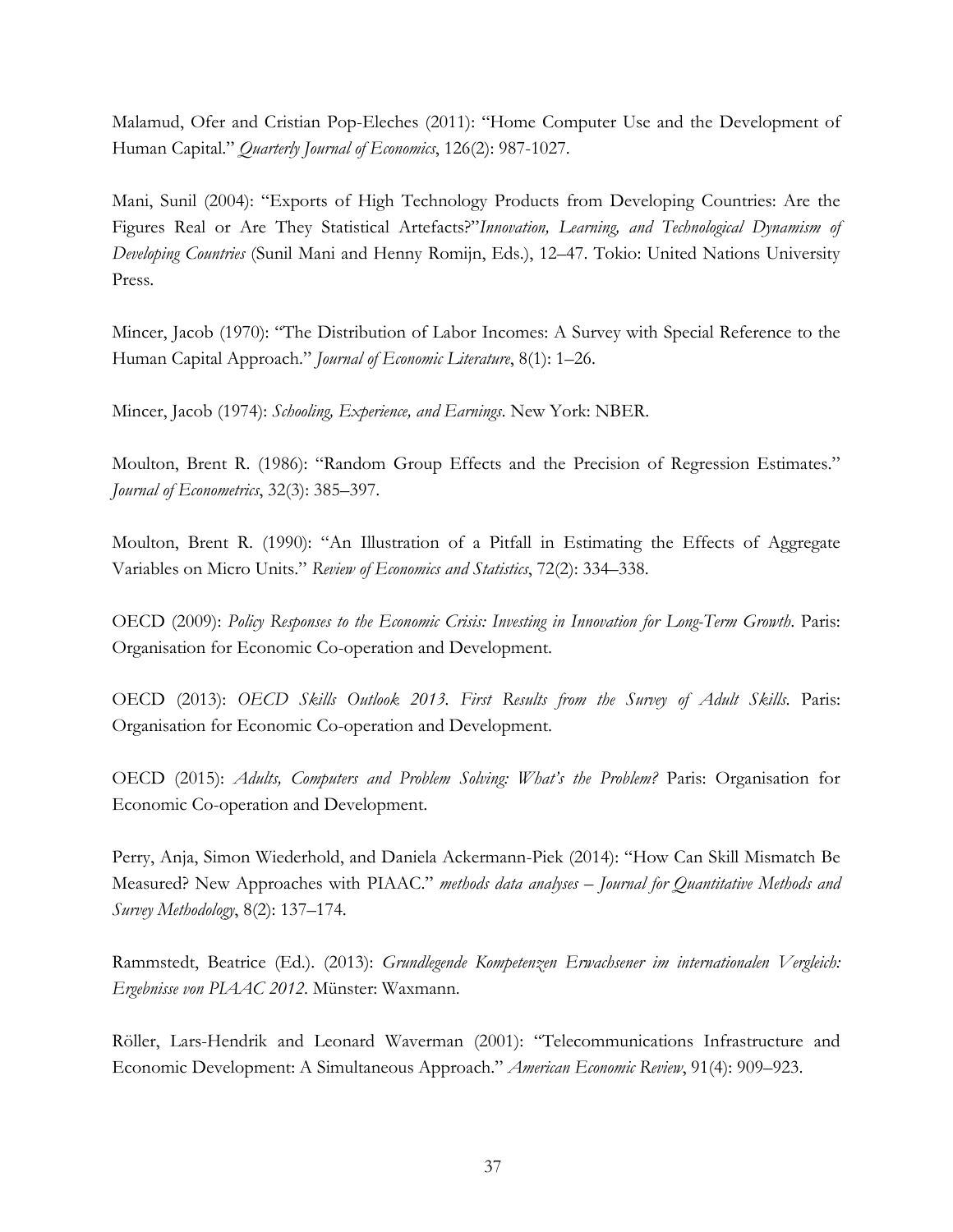Venn, Danielle (2009): "Legislation, Collective Bargaining and Enforcement: Updating the OECD Employment Protection Indicators." OECD Social, Employment and Migration Working Paper, 89, Paris: OECD.

Wagner, Gert G., Joachim R. Frick, and Jürgen Schupp (2007): "The German Socio-Economic Panel Study (SOEP) – Scope, Evolution and Enhancements." Schmollers Jahrbuch, 127 (1): 139– 170.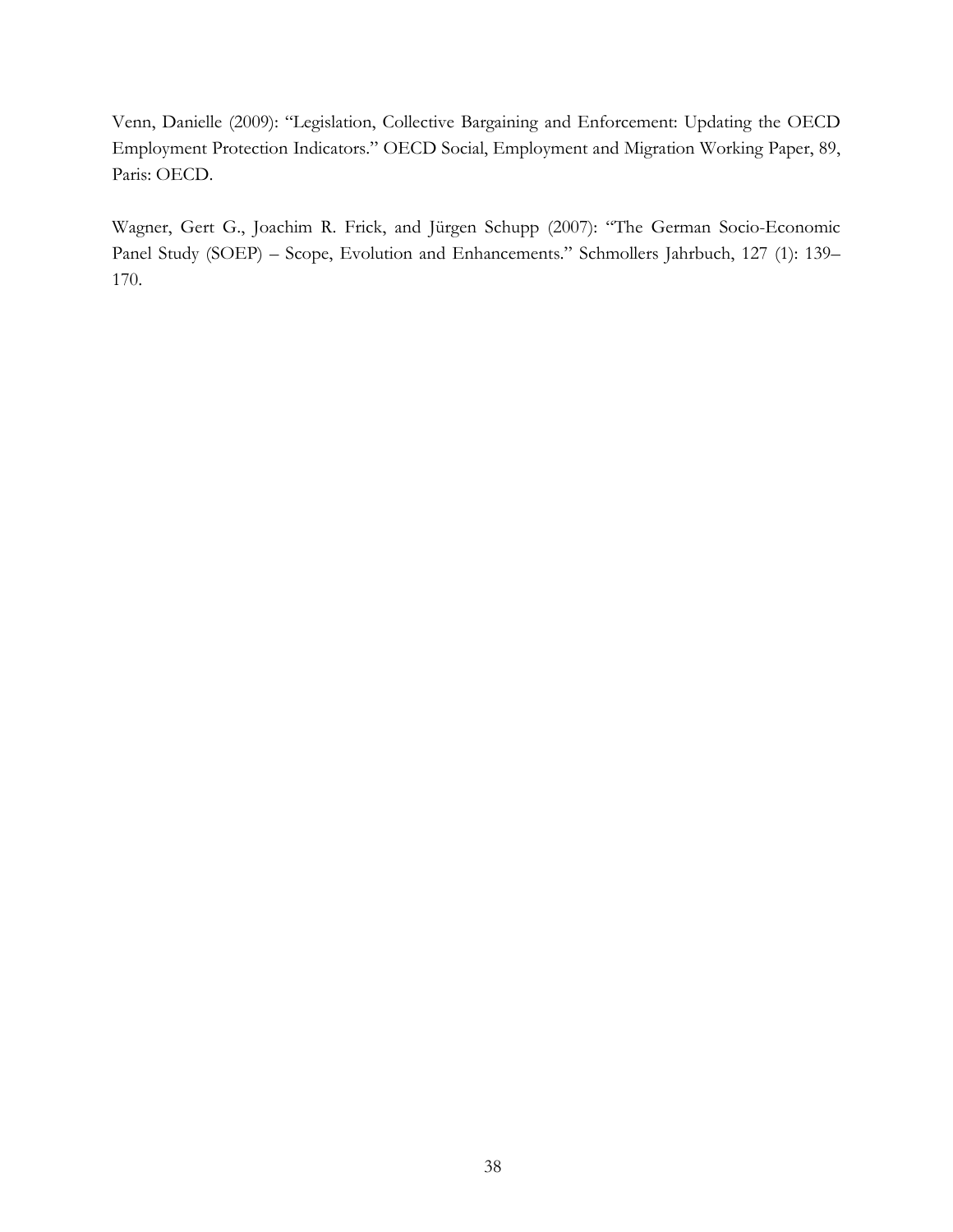# Figures and Tables



Figure 1: ICT Skills Around the World

Notes: Average ICT skills across countries. Sample: employees aged 20–49 years, no first-generation immigrants. Data source: PIAAC.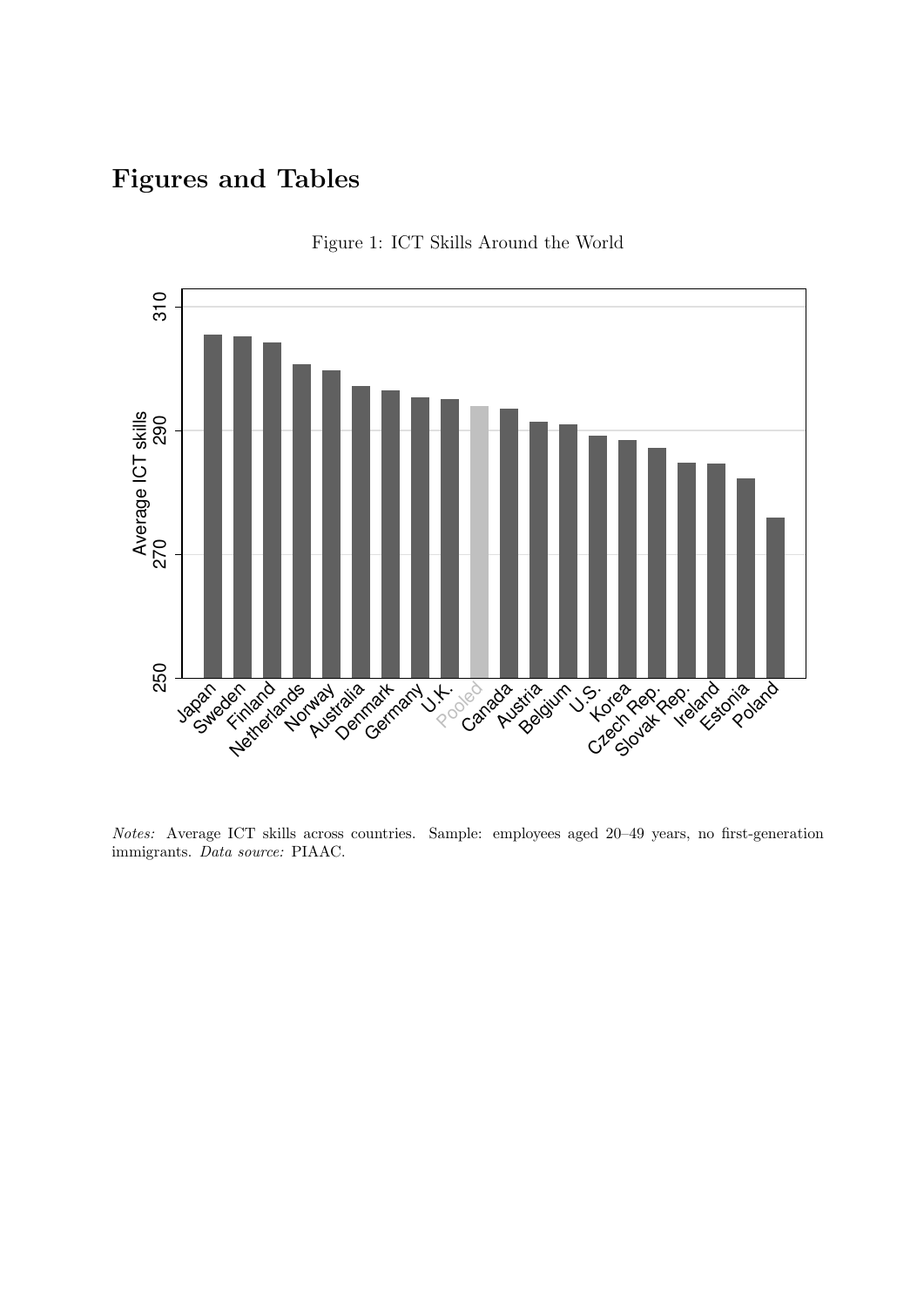# Figure 2: The Structure of a DSL Network



**Main Distribution Frame** 

Notes: The figure shows the structure of a DSL network that relies on the "last mile" of the preexisting fixed-line voice-telephony network. The "last mile" consists of copper wires connecting every household via the street cabinet to the main distribution frame. At the main distribution frame, a DSLAM (Digital Subscriber Line Access Multiplexer) is installed that aggregates and redirects the voice and data traffic to the telcos backbone network.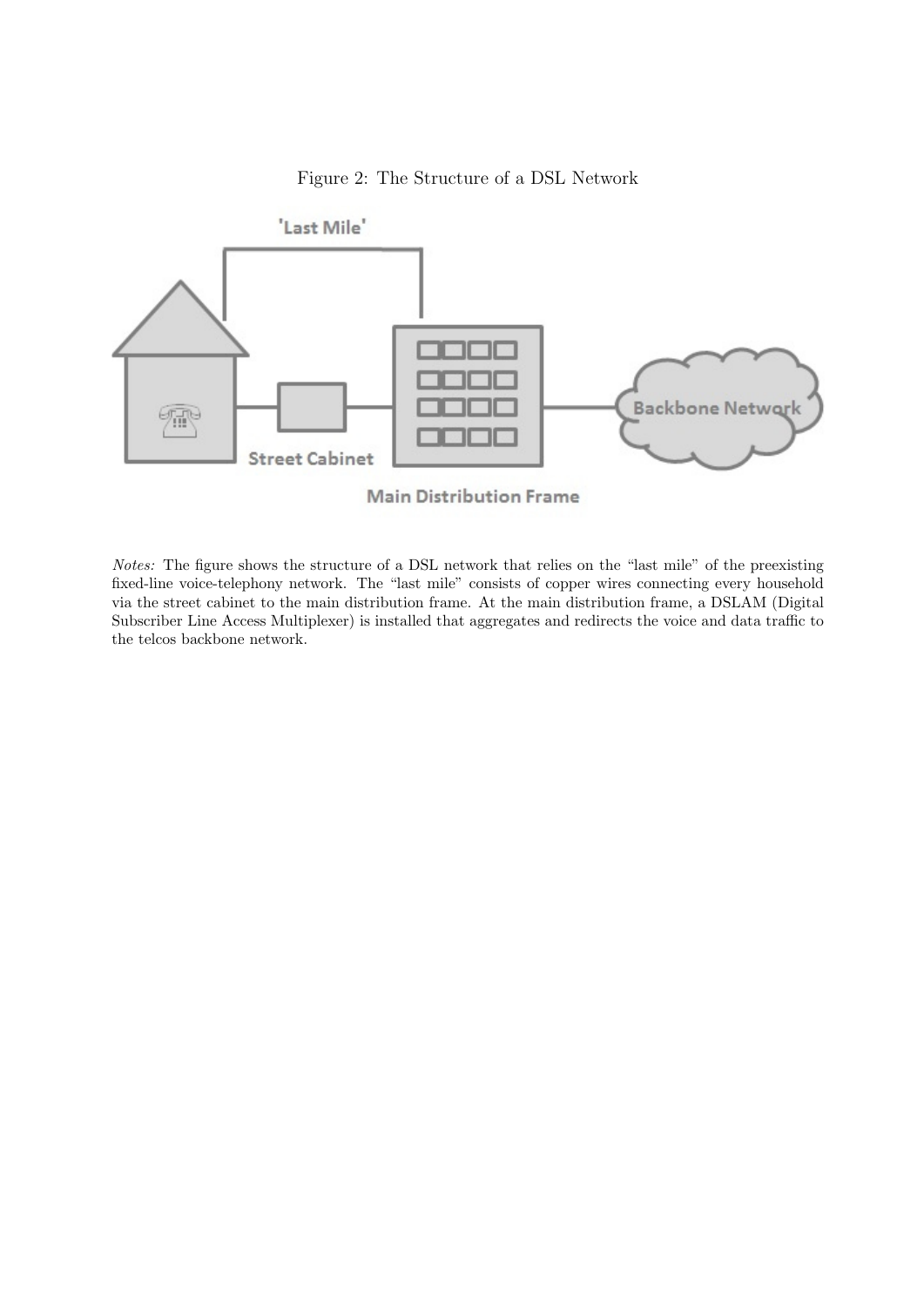

Figure 3: Broadband Diffusion Across Countries: Actual and Predicted Curves, 1996–2012

Notes: Actual broadband penetration is measured as the number of broadband subscribers per inhabitant in 2012. Predicted broadband diffusion is derived from nonlinear least squares estimation of a diffusion curve based on the voice-telephony penetration rate (telephone access lines per inhabitant) in 1996. See Section 3.3 for details. *Data sources:* ITU, OECD.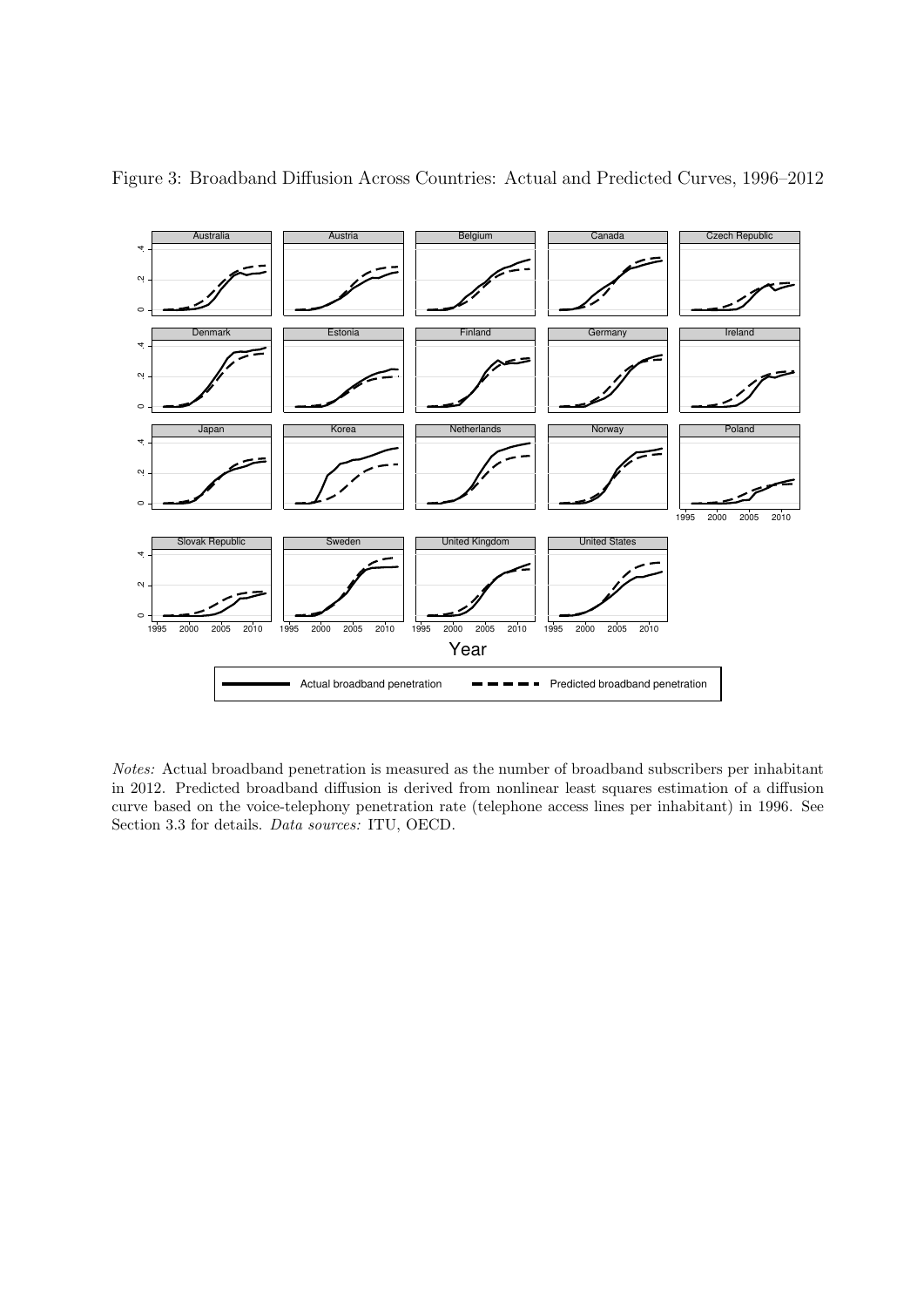

Figure 4: Preexisting Fixed-Line Diffusion and ICT Skills by Age Group

Notes: Coefficient estimates on fixed-line voice-telephony diffusion (in 1996) for indicated five-year age groups in a regression of ICT skills (standardized to std. dev. 1 across countries) on fixed-line diffusion and all control variables included in Table 3, Column (6). Regression weighted by sampling weights (giving same weight to each country). Sample: employees, no first-generation immigrants. Slopes of solid lines reflect average change in the effect of fixed-line diffusion on ICT skills by age groups (separately estimated for ages 20-49 and 50-65). Data sources: ITU, OECD, PIAAC.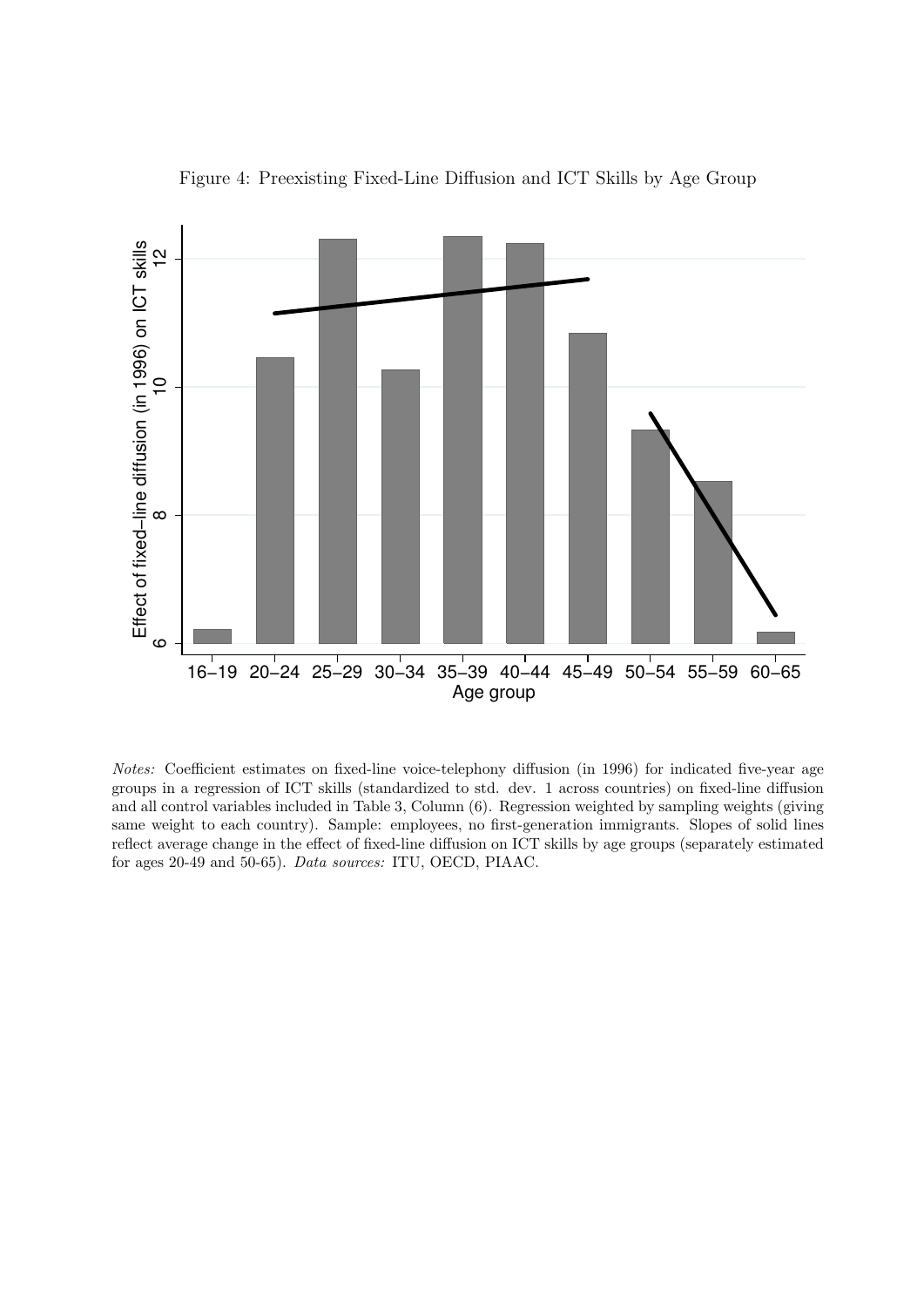

Figure 5: Preexisting Fixed-Line Diffusion and ICT Skills (First Stage)

Notes: Added-variable plot from a regression of ICT skills on fixed-line voice-telephony diffusion (in 1996) and all control variables included in Table 3, Column (6). Sample: employees aged 20–49 years, no firstgeneration immigrants. Based on individual-level regressions (weighted by sampling weights) that are then aggregated to the country level. Solid line is fitted through all country-level observations; in fitting the dashed line, Ireland and Sweden were excluded. Data sources: ITU, OECD, PIAAC.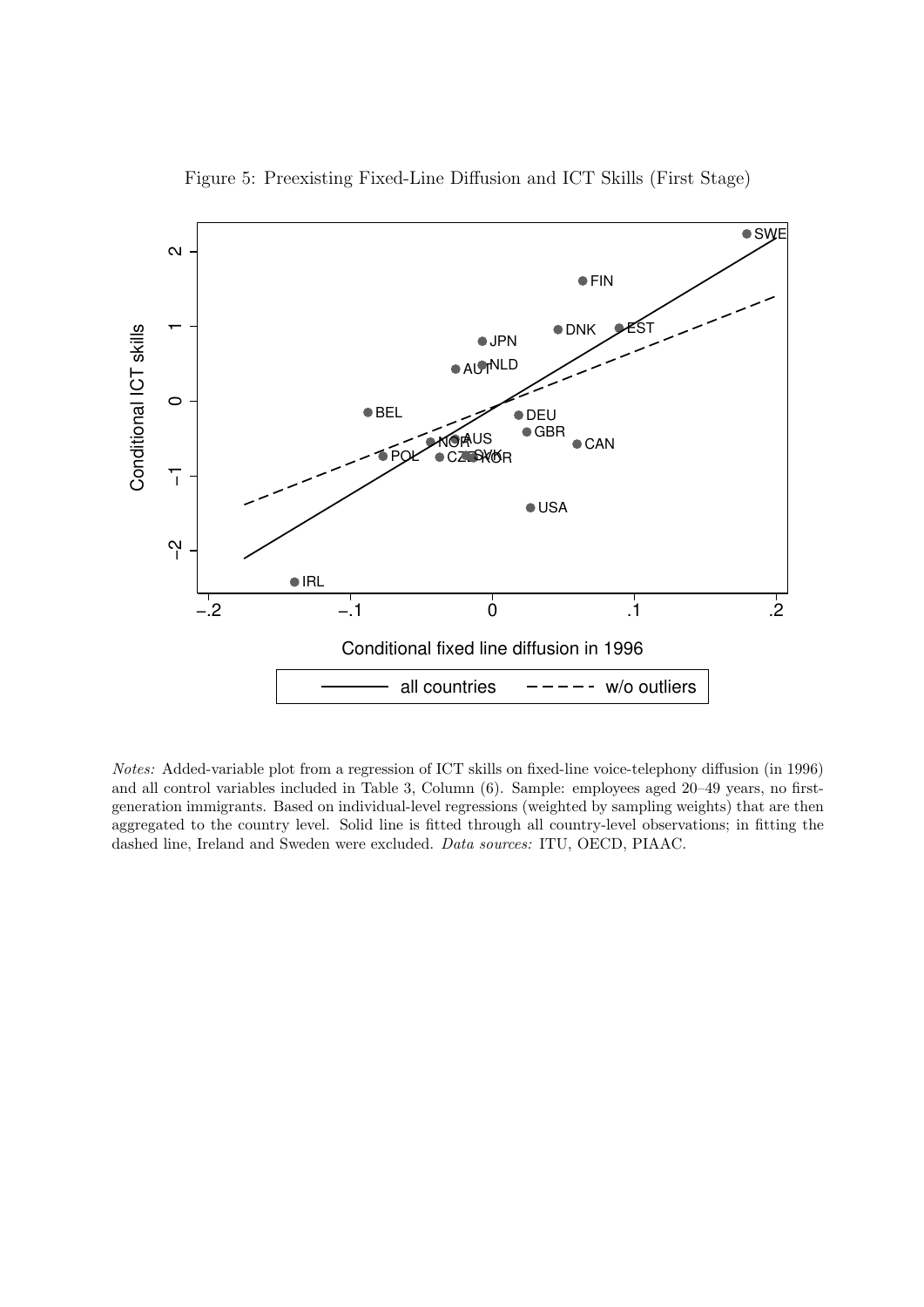

Figure 6: ICT Skills and Computer Use by Occupational Task Content

Panel A: ICT Skills

Notes: Sample: employees aged 20–49 years, no first-generation immigrants; 222 individuals who did not provide information on their occupation are also excluded. To distinguish between "high" and "low" task intensities, we use the population median in abstract, routine, and manual tasks, respectively. Task measures are taken from Goos, Manning, and Salomons (2014) and are defined at the two-digit ISCO level. Computer use index is based on questions indicating how often a person performs the following activities at work: create or read spreadsheets, use word-processing software, use programming language, and engage in computer-aided real-time discussions; answers are combined to a single index following the procedure described in Kling, Liebman, and Katz (2007) and then aggregated to the country-occupation (two-digit ISCO) level. Data sources: Goos, Manning, and Salomons (2014), PIAAC.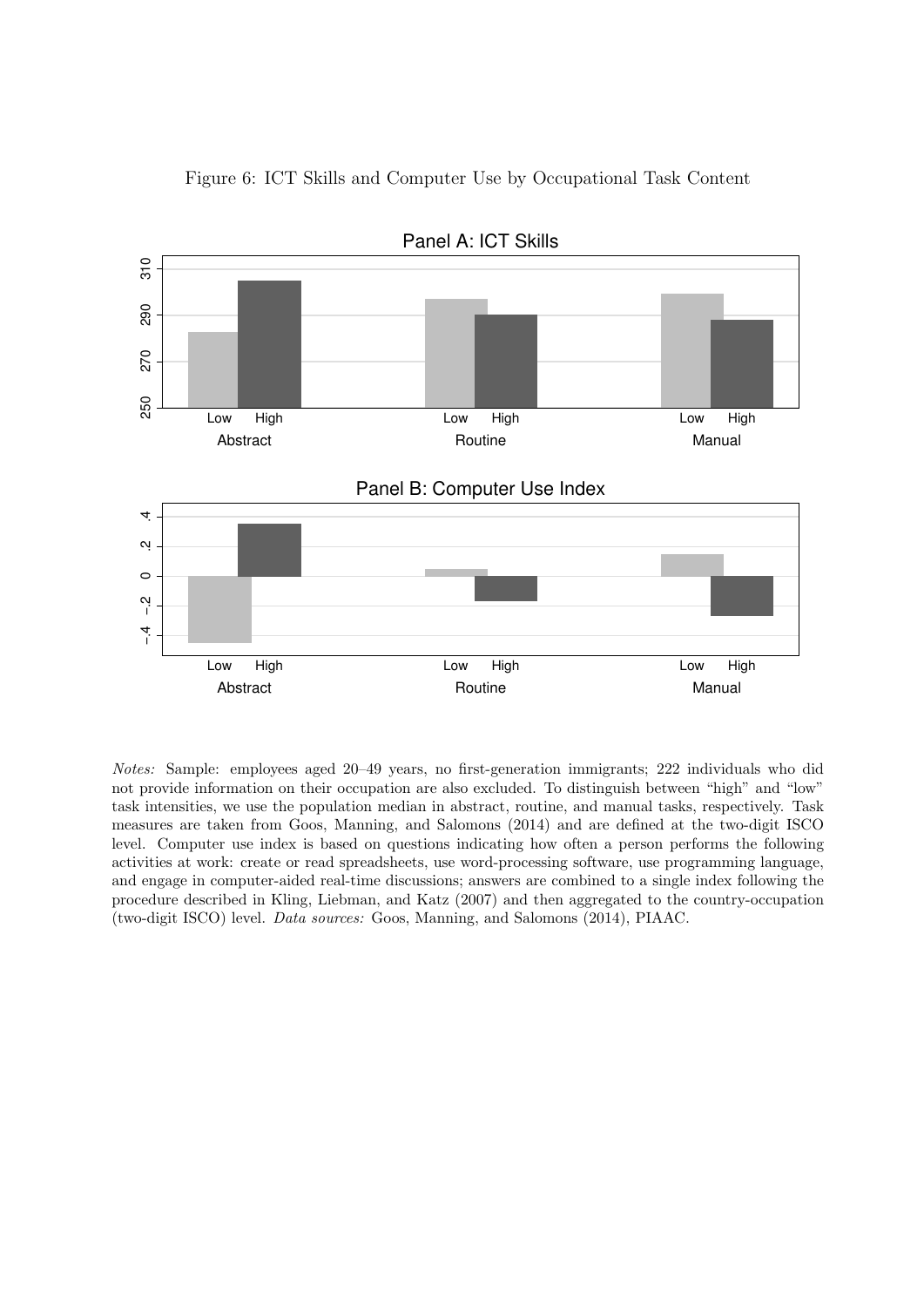| Dependent variable: ICT skills   |                |             |             |
|----------------------------------|----------------|-------------|-------------|
|                                  | <b>Natives</b> | 2nd-gen.    | $1st$ -gen. |
|                                  |                | immigrants  | immigrants  |
|                                  | (1)            | (2)         | (3)         |
| Fixed-line diffusion in 1996     | 11.996***      | $9.638***$  | $-1.343$    |
|                                  | (1.658)        | (1.419)     | (1.521)     |
| GDP per capita in $1996$ (log)   | $1.169*$       | $0.951*$    | 1.110       |
|                                  | (0.610)        | (0.540)     | (1.170)     |
| Average wage level 50_59 (log)   | $-3.156***$    | $-2.242***$ | $-2.431**$  |
|                                  | (0.722)        | (0.627)     | (1.110)     |
| Experience                       | $-0.075**$     | $-0.065$    | $-0.054$    |
|                                  | (0.027)        | (0.040)     | (0.057)     |
| Experience <sup>2</sup> $(7100)$ | $-0.103$       | $-0.001$    | 0.059       |
|                                  | (0.076)        | (0.124)     | (0.151)     |
| Female                           | $-0.952***$    | $-0.709***$ | $-0.887***$ |
|                                  | (0.104)        | (0.170)     | (0.200)     |
| Years of schooling               | $0.673***$     | $0.713***$  | $0.692***$  |
|                                  | (0.027)        | (0.030)     | (0.048)     |
| R squared (adjusted)             | 0.18           | 0.18        | 0.14        |
| Individuals                      | 36,870         | 3,999       | 4,842       |
| Countries                        | 19             | 19          | 19          |

Table 1: Preexisting Fixed-Line Diffusion and ICT Skills by Migration Status

Notes: Ordinary least squares estimation weighted by sampling weights (giving same weight to each country). Sample: employees aged 20–49 years. ICT skills are standardized to std. dev. 1 across countries, using the country-level std. dev. as "numeraire" scale. Native: participant and both parents born in the country of residence. 2nd-gen. immigrants: mother, father, or both born abroad; participant born in country of residence. 1st-gen. immigrants: participant born abroad; at least one parent as well. Fixed-line diffusion in 1996: voicetelephony penetration rate (telephone access lines per inhabitant) in 1996. GDP per capita in 1996 (log) is measured in PPP-USD and obtained from the OECD. Average wage level 50 59 (log) is the mean wage (in PPP-USD) of employees aged 50–59 years, without first-generation immigrants, obtained from PIAAC. Fixedline diffusion, GDP per capita, and average wages of exit-age workers are measured at the country level; all other variables are measured at the individual level. Robust standard errors, adjusted for clustering at the country level, in parentheses. Significance levels: <sup>∗</sup> p<0.10, ∗∗ p<0.05, ∗∗∗ p<0.01. Data sources: ITU, OECD, PIAAC.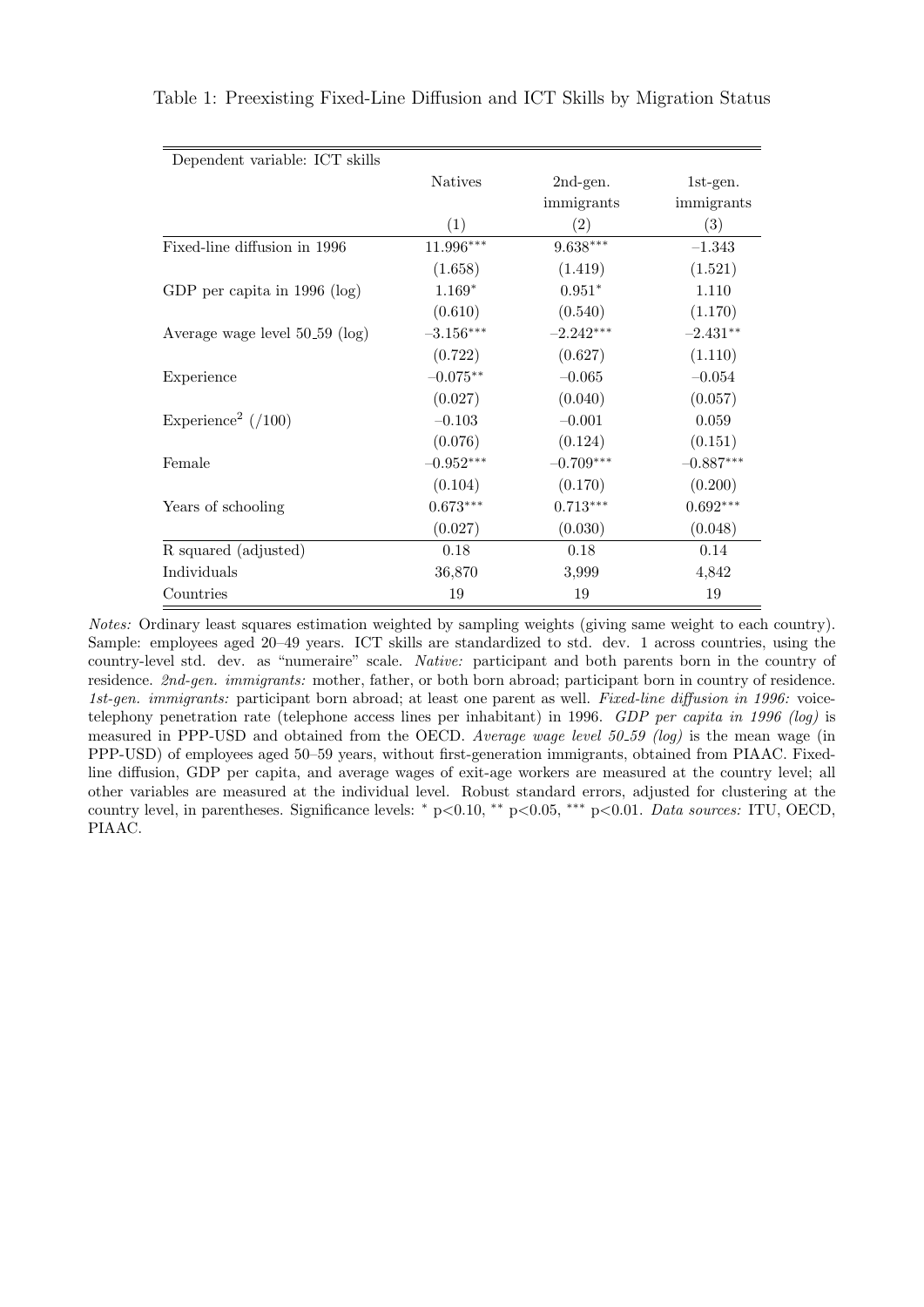| Dependent variable indicated in column heading |            |          |                            |            |                |                              |           |           |            |
|------------------------------------------------|------------|----------|----------------------------|------------|----------------|------------------------------|-----------|-----------|------------|
|                                                |            |          | Economic indicators (1996) |            |                | Technology indicators (1996) |           |           |            |
|                                                | Wage       | Wage     | Years                      | Population | $\%$ High-tech | %ICT                         | %STEM     | Cable TV  | ICT skills |
|                                                | level      | growth   | schooling                  |            | exports        | trade                        | graduates | diffusion | (2012)     |
|                                                | (1)        | (2)      | (3)                        | (4)        | (5)            | (6)                          | (7)       | (8)       | (9)        |
| Fixed-line diffusion in 1996                   | $-0.304$   | 0.006    | $-0.784$                   | 0.042      | $-0.347$       | $-0.019$                     | 0.088     | 0.509     | $6.082***$ |
|                                                | (0.418)    | (0.528)  | (2.517)                    | (0.093)    | (0.349)        | (0.240)                      | (0.203)   | (0.344)   | (1.266)    |
| GDP per capita in $1996$ (log)                 | 0.256      | $-0.106$ | 1.390                      | 0.045      | $-0.103$       | $-0.103$                     | $-0.070$  | $-0.277*$ | 0.929      |
|                                                | (0.230)    | (0.220)  | (1.349)                    | (0.043)    | (0.095)        | (0.078)                      | (0.208)   | (0.141)   | (0.614)    |
| Average wage level $50-59$ (log)               | $0.913***$ | $-0.194$ | $-0.984$                   | $-0.032$   | $0.379**$      | 0.159                        | $-0.053$  | 0.161     | $-1.183**$ |
|                                                | (0.206)    | (0.247)  | (1.303)                    | (0.038)    | (0.160)        | (0.107)                      | (0.081)   | (0.112)   | (0.431)    |
| R squared                                      | 0.90       | 0.37     | 0.05                       | 0.11       | 0.52           | 0.23                         | 0.10      | 0.23      | 0.67       |
| Countries                                      | 19         | 19       | 19                         | 19         | 18             | 18                           | 15        | 19        | 19         |

Table 2: Does Preexisting Fixed-Line Diffusion Predict Outcomes in the Pre-Broadband Era?

Notes: Country-level ordinary least squares regressions. Outcomes refer to 1996 unless otherwise noted (broadband Internet first appeared in Canada in 1997). Average wages in Column (1) are measured in logs and are in PPP-USD. Wage growth in Column (2) is between 1996 and 2012. Data on years of schooling in Column (3) and population in Column (4) refer to 1995; population is in millions. High-technology exports (as a share of manufactured exports) in Column (5) are the top 10 manufactured products with the highest embodied R&D spending relative to the value of shipments, such as in aerospace, computers, pharmaceuticals, scientific instruments, and electrical machinery (Mani, 2004); data not available for Belgium. ICT goods trade in Column (6) is measured as a share of total trade; data not available for Estonia and refer to 1997 in the Slovak Republic. STEM graduates (as a share of all university graduates) in Column (7) include graduates in Natural Science, Medical Science, Mathematics, Computer Science, Engineering, and Architecture; data not available for Estonia, Korea, Poland, and the Slovak Republic. Cable TV diffusion in Column (8) is measured as cable television subscribers per inhabitant. ICT skills in Column (9) refer to 2012 and are measured as the country-level average (normalized with std. dev. 1) of ICT skills of employees aged 20-49 years, without first-generation immigrants. See text for details on data sources. Fixed-line diffusion in 1996: voice-telephony penetration rate (telephone access lines per inhabitant) in 1996. GDP per capita in 1996 (log) is measured in PPP-USD. Average wage level 50.59 (log) is the mean wage in 2012 (in PPP-USD) of employees aged 50–59 years, without first-generation immigrants. Robust standard errors in parentheses. Significance levels: <sup>∗</sup> p<0.10, ∗∗ p<0.05, ∗∗∗ p<0.01. Data sources: Barro and Lee (2010), ITU, OECD, PIAAC, World Bank.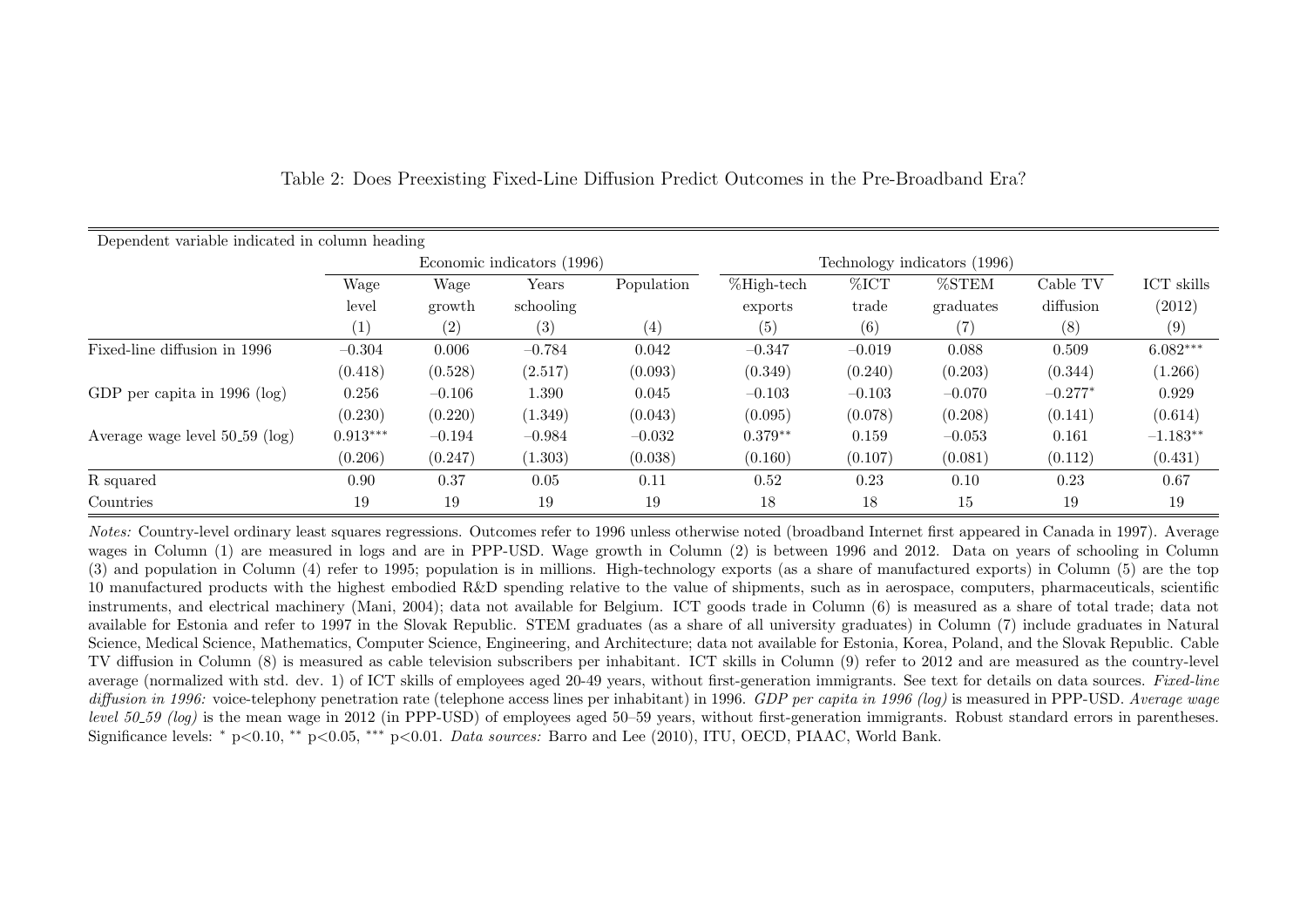| Dependent variable: log gross hourly wage    |                        |                        |                 |                    |                   |                        |
|----------------------------------------------|------------------------|------------------------|-----------------|--------------------|-------------------|------------------------|
|                                              |                        | <b>OLS</b>             |                 |                    | IV (Second Stage) |                        |
|                                              | (1)                    | (2)                    | (3)             | (4)                | (5)               | (6)                    |
| ICT skills                                   | $0.096^{\ast\ast\ast}$ | $0.120^{\ast\ast\ast}$ | $0.073***$      | $0.059^{\ast\ast}$ | $0.053**$         | $0.075^{\ast\ast\ast}$ |
|                                              | (0.009)                | (0.008)                | (0.009)         | (0.026)            | (0.023)           | (0.012)                |
| GDP per capita in $1996$ (log)               | $-0.062$               | $-0.158$               | $-0.104$        | $-0.125$           | $-0.217*$         | $-0.247**$             |
|                                              | (0.119)                | (0.099)                | (0.120)         | (0.132)            | (0.117)           | (0.114)                |
| Average wage level $50-59$ (log)             | $0.866***$             | $0.904^{***}\,$        | $0.841***$      | $0.865***$         | $0.906***$        | $0.885***$             |
|                                              | (0.106)                | (0.085)                | (0.106)         | (0.112)            | (0.087)           | (0.093)                |
| Experience                                   |                        | $0.043***$             | $0.037^{***}\,$ |                    | $0.043***$        | $0.042***$             |
|                                              |                        | (0.003)                | (0.003)         |                    | (0.003)           | (0.003)                |
| Experience <sup>2</sup> ( $/100$ )           |                        | $-0.080***$            | $-0.063***$     |                    | $-0.071***$       | $-0.057***$            |
|                                              |                        | (0.007)                | (0.007)         |                    | (0.012)           | (0.008)                |
| Female                                       |                        | $-0.121***$            | $-0.148***$     |                    | $-0.101***$       | $-0.094***$            |
|                                              |                        | (0.018)                | (0.018)         |                    | (0.018)           | (0.016)                |
| Years of schooling                           |                        |                        | $0.057***$      |                    |                   | $0.020**$              |
|                                              |                        |                        | (0.005)         |                    |                   | (0.009)                |
| First stage (Dependent variable: ICT skills) |                        |                        |                 |                    |                   |                        |
| Fixed-line diffusion in 1996                 |                        |                        |                 | $6.183***$         | $6.568***$        | $11.601***$            |
|                                              |                        |                        |                 | (1.102)            | (0.905)           | (1.554)                |
| Instrument F statistic                       |                        |                        |                 | 31.5               | 52.6              | 55.7                   |
| Individuals                                  | 40,869                 | 40,869                 | 40,869          | 40,869             | 40,869            | 40,869                 |
| Countries                                    | 19                     | 19                     | 19              | 19                 | 19                | 19                     |

## Table 3: Returns to ICT Skills: Cross-Country Baseline Estimates

Notes: Ordinary least squares estimation (Columns  $(1)$ – $(3)$ ) and two-stage least squares estimation (Columns (4)–(6)) weighted by sampling weights (giving same weight to each country). Sample: employees aged 20–49 years, no first-generation immigrants. Dependent variable, log gross hourly wage, is measured in PPP-USD. ICT skills are standardized to std. dev. 1 across countries; in Columns (4)–(6) with the country-level std. dev. as "numeraire" scale. Fixed-line diffusion in 1996: voice-telephony penetration rate (telephone access lines per inhabitant) in 1996. GDP per capita in 1996 (log) is measured in PPP-USD. Average wage level 50.59 (log) is the mean wage (in PPP-USD) of employees aged 50–59 years, without first-generation immigrants. Fixed-line diffusion, GDP per capita, and average wages of exit-age workers are measured at the country level; all other variables are measured at the individual level. See Table A-3 for the first-stage results of Columns (4)–(6). Robust standard errors, adjusted for clustering at the country level, in parentheses. Significance levels: <sup>∗</sup> p<0.10, ∗∗ p<0.05, ∗∗∗ p<0.01. Data sources: ITU, OECD, PIAAC.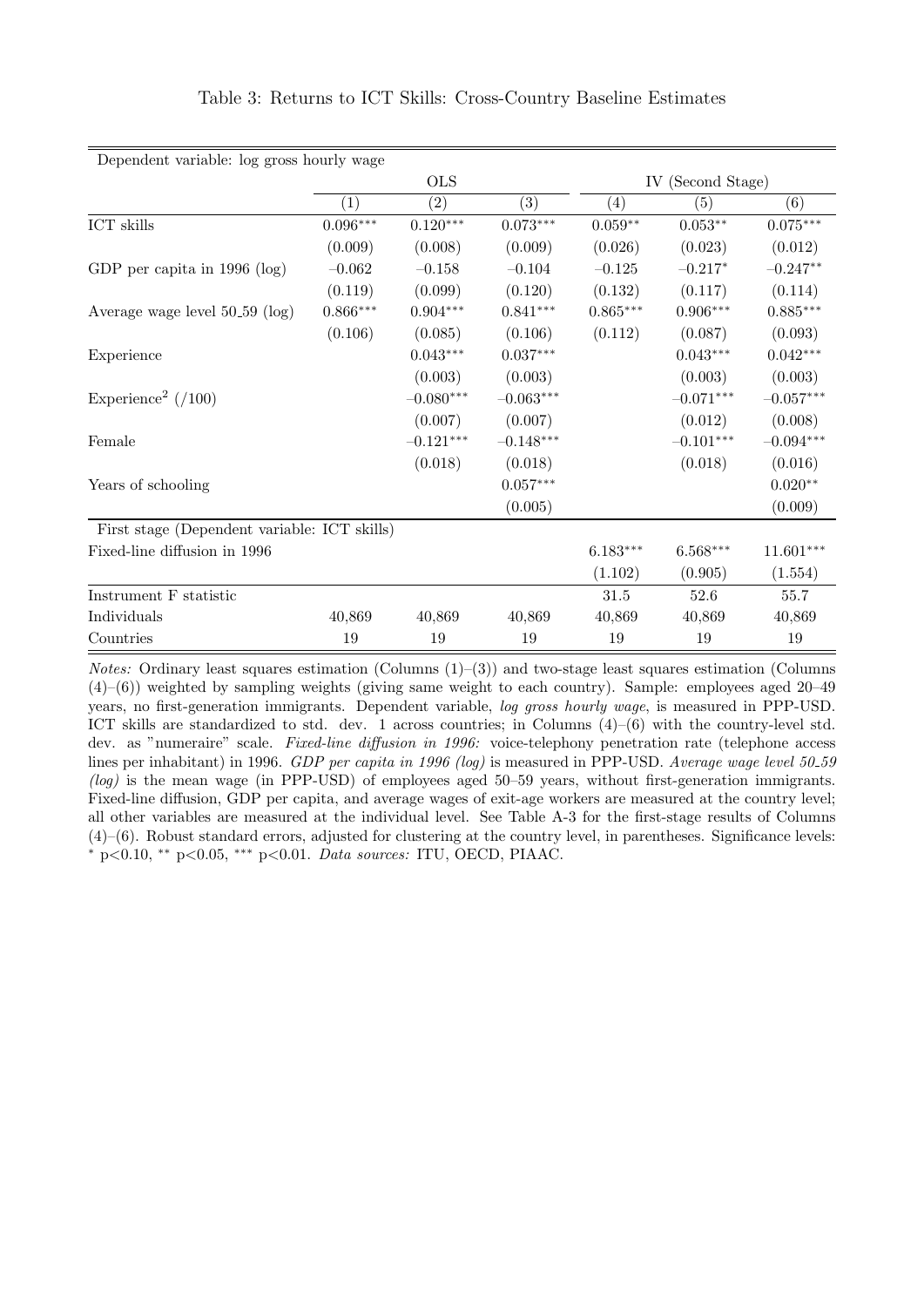| Dependent variable: cognitive skills as indicated in column header |             |                            |             |             |                         |             |            |
|--------------------------------------------------------------------|-------------|----------------------------|-------------|-------------|-------------------------|-------------|------------|
|                                                                    |             | No control for other skill |             |             | Control for other skill |             |            |
|                                                                    | Numeracy    | Literacy                   | <b>ICT</b>  | Numeracy    | Literacy                | ICT         | ICT        |
|                                                                    | (1)         | (2)                        | (3)         | (4)         | (5)                     | (6)         | (7)        |
| Fixed-line diffusion in 1996                                       | 8.356***    | $9.364***$                 | $11.601***$ | 1.769       | 1.984                   | $4.529***$  | $3.697***$ |
|                                                                    | (2.642)     | (2.108)                    | (1.554)     | (1.860)     | (1.190)                 | (0.923)     | (0.598)    |
| ICT skills                                                         |             |                            |             | $0.568***$  | $0.636***$              |             |            |
|                                                                    |             |                            |             | (0.016)     | (0.016)                 |             |            |
| Numeracy skills                                                    |             |                            |             |             |                         | $0.846***$  |            |
|                                                                    |             |                            |             |             |                         | (0.016)     |            |
| Literacy skills                                                    |             |                            |             |             |                         |             | $0.844***$ |
|                                                                    |             |                            |             |             |                         |             | (0.014)    |
| Country characteristics                                            | $\mathbf X$ | $\mathbf X$                | X           | $\mathbf X$ | $\mathbf X$             | $\mathbf X$ | X          |
| Individual characteristics                                         | Χ           | X                          | X           | X           | X                       | X           | X          |
| R squared (adjusted)                                               | 0.18        | 0.18                       | 0.18        | 0.57        | 0.62                    | 0.57        | 0.62       |
| Individuals                                                        | 40,869      | 40,869                     | 40,869      | 40,869      | 40,869                  | 40,869      | 40,869     |
| Countries                                                          | 19          | 19                         | 19          | 19          | 19                      | 19          | 19         |

## Table 4: Cross-Country Placebo Test

Notes: Ordinary least squares estimation weighted by sampling weights (giving same weight to each country). Sample: employees aged 20–49 years, no first-generation immigrants. Numeracy, literacy, and ICT skills are standardized to std. dev. 1 across countries, using the country-level std. dev. as "numeraire" scale. Fixed-line diffusion in 1996: voice-telephony penetration rate (telephone access lines per inhabitant) in 1996. Country characteristics are GDP per capita in 1996 (in logs) and average wages of exit-age workers in 2011/2012 (in logs). Individual characteristics are quadratic polynomial in work experience, gender, and years of schooling. See Table 1 for details. Robust standard errors, adjusted for clustering at the country level, in parentheses. Significance levels: \* p<0.10, \*\* p<0.05, \*\*\* p<0.01. Data sources: ITU, OECD, PIAAC.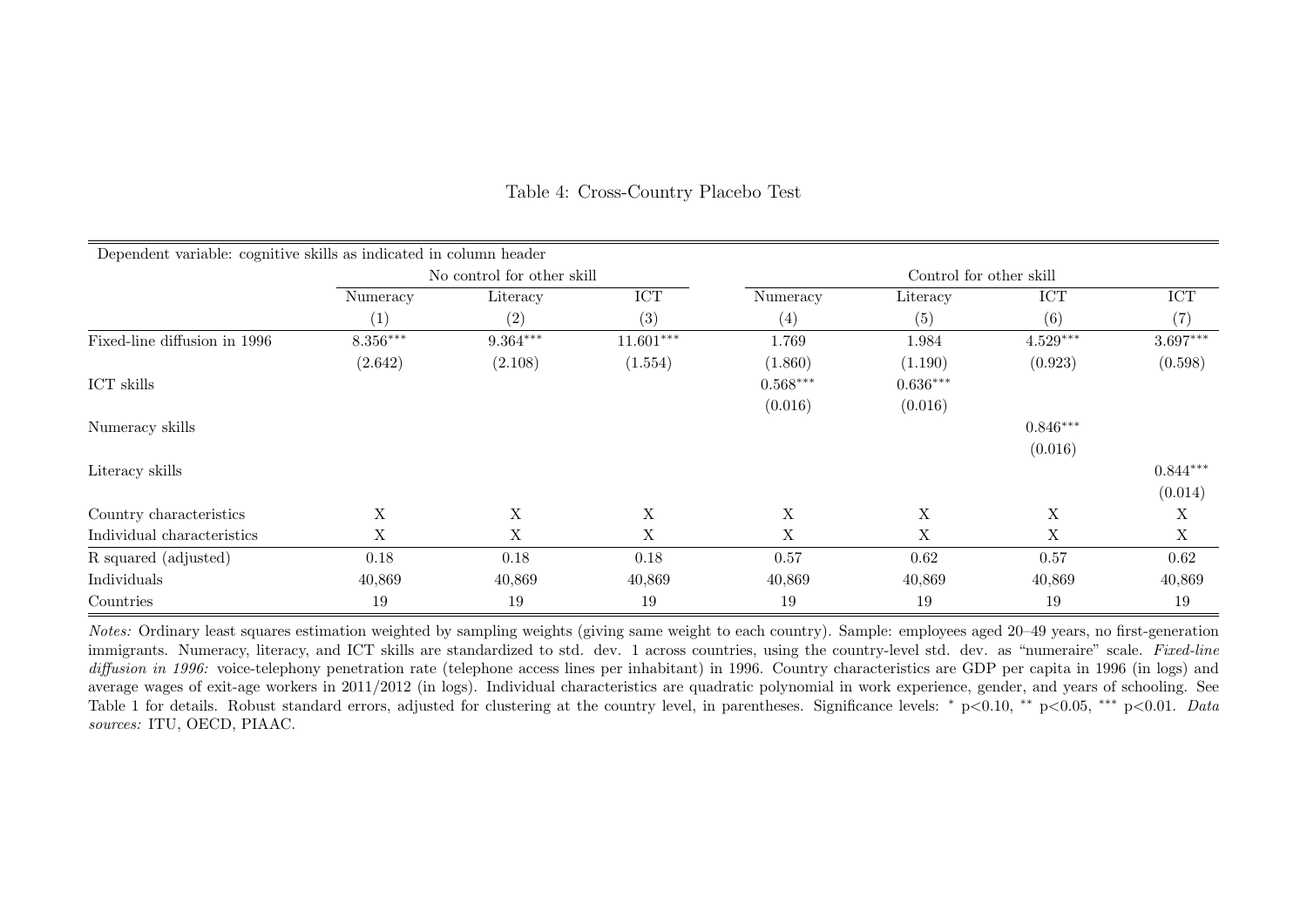| Second stage (Dependent variable: log gross hourly wage) |             |             |             |                                 |             |             |             |              |
|----------------------------------------------------------|-------------|-------------|-------------|---------------------------------|-------------|-------------|-------------|--------------|
|                                                          |             |             |             | Further country controls (2012) |             |             |             | No post-com. |
|                                                          | (1)         | (2)         | (3)         | (4)                             | (5)         | (6)         | (7)         | (8)          |
| $\mathrm{ICT}$ skills                                    | $0.059***$  | $0.077***$  | $0.050***$  | $0.077***$                      | $0.068***$  | $0.080***$  | $0.069***$  | $0.082***$   |
|                                                          | (0.014)     | (0.011)     | (0.012)     | (0.011)                         | (0.013)     | (0.012)     | (0.013)     | (0.021)      |
| Union density                                            | $0.209***$  |             |             |                                 |             |             |             |              |
|                                                          | (0.081)     |             |             |                                 |             |             |             |              |
| Employment protection                                    |             | 0.017       |             |                                 |             |             |             |              |
|                                                          |             | (0.023)     |             |                                 |             |             |             |              |
| Public sector                                            |             |             | $0.774***$  |                                 |             |             |             |              |
|                                                          |             |             | (0.220)     |                                 |             |             |             |              |
| Youth unemployment rate                                  |             |             |             | 0.302                           |             |             |             |              |
|                                                          |             |             |             | (0.248)                         |             |             |             |              |
| Service share                                            |             |             |             |                                 | $-0.397*$   |             |             |              |
|                                                          |             |             |             |                                 | (0.225)     |             |             |              |
| Share tertiary educated                                  |             |             |             |                                 |             | $-0.497$    |             |              |
|                                                          |             |             |             |                                 |             | (0.373)     |             |              |
| Mobile diffusion                                         |             |             |             |                                 |             |             | $0.127*$    |              |
|                                                          |             |             |             |                                 |             |             | (0.065)     |              |
| Country characteristics                                  | X           | $\mathbf X$ | $\mathbf X$ | $\mathbf X$                     | $\mathbf X$ | $\mathbf X$ | $\mathbf X$ | $\mathbf X$  |
| Individual characteristics                               | $\mathbf X$ | $\mathbf X$ | $\mathbf X$ | $\mathbf X$                     | $\mathbf X$ | $\mathbf X$ | $\mathbf X$ | X            |
| First stage (Dependent variable: ICT skills)             |             |             |             |                                 |             |             |             |              |
| Fixed-line diffusion in 1996                             | $10.235***$ | $12.558***$ | $11.332***$ | $11.486***$                     | $11.912***$ | $12.023***$ | $10.608***$ | 9.986***     |
|                                                          | (1.774)     | (1.460)     | (1.893)     | (1.493)                         | (1.631)     | (1.616)     | (1.433)     | (1.902)      |
| Instrument F statistic                                   | 33.3        | 74.0        | 35.8        | 59.2                            | 53.4        | 55.4        | 54.8        | 27.6         |
| Individuals                                              | 40,869      | 40,869      | 40,869      | 40,869                          | 40,869      | 40,869      | 40,869      | 33,391       |
| Countries                                                | 19          | 19          | 19          | 19                              | 19          | 19          | 19          | $15\,$       |

Notes: Two-stage least squares estimation weighted by sampling weights (giving same weight to each country). Sample: employees aged 20–49 years, no first-generation immigrants. Column (9) is without post-communist countries (i.e., Czech Rep., Estonia, Poland, Slovak Rep.). Dependent variable in second stage, log gross hourly wage, is measured in PPP-USD. ICT skills are standardized to std. dev. 1 across countries, using the country-level std. dev. as "numeraire" scale. Fixed-line diffusion in 1996: voice-telephony penetration rate (telephone access lines per inhabitant) in 1996. All country-level control variables refer to 2012 unless otherwise noted. Union density: share of wage and salary earners who are trade union members; data refer to 2011 in Korea. *Employment protection*: employment protection legislation (EPL), composite indicator measuring strength of employment protection for individual and collective dismissals. Public sector: share of workers employed in the public sector. Youth unemployment rate: unemployment rate of persons aged 15–24 years. Service sector: share of service sector in the GDP. Share tertiary educated: share of population that completed a tertiary education; data refer to 2010. Mobile diffusion in 2012: mobile-cellular telephone subscriptions per inhabitant in 2012. See text for details on data sources. Country characteristics are GDP per capita in 1996 (in logs) and average wages of exit-age workers in 2011/2012 (in logs). Individual characteristics are quadratic polynomial in work experience, gender, and years of schooling. All variables except for ICT skills and individual characteristics are measured at the country level. See Table 1 for details. Robust standard errors, adjusted for clustering at the country level, in parentheses. Significance levels: <sup>∗</sup> p<0.10, ∗∗ p<0.05, ∗∗∗ p<0.01. Data sources: Barro and Lee (2010), ITU, OECD, PIAAC, Statistics Canada, World Bank.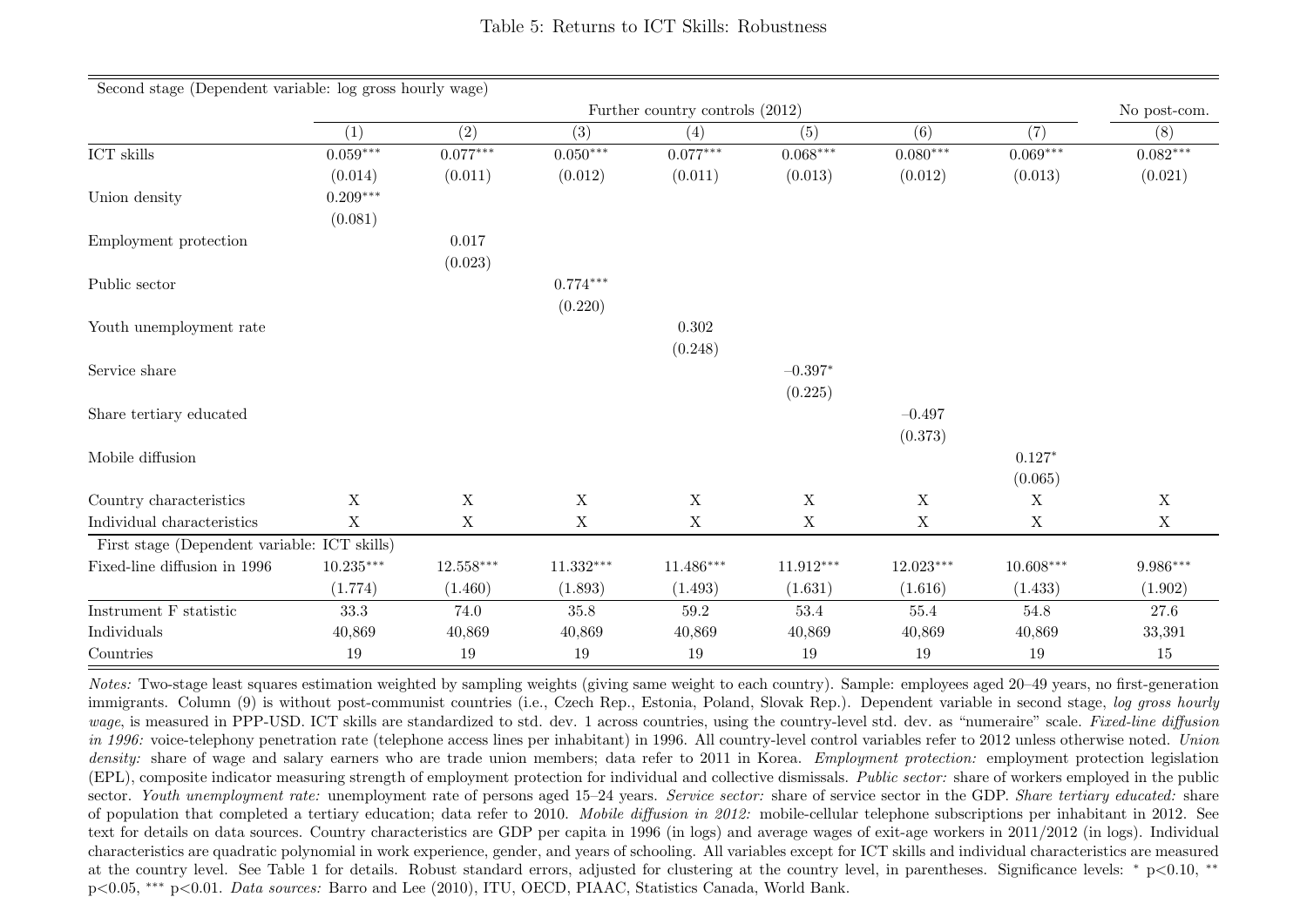| Second stage (Dependent variable: log gross hourly wage) |                |             |             |             |             |             |                           |             |
|----------------------------------------------------------|----------------|-------------|-------------|-------------|-------------|-------------|---------------------------|-------------|
|                                                          | (1)            | (2)         | (3)         | (4)         | (5)         | (6)         | (7)                       | (8)         |
| $\mathrm{ICT}$ skills                                    | $0.070***$     | $0.068***$  | $0.076***$  | $0.079***$  | $0.075***$  | $0.073***$  | $0.066***$                | $0.075***$  |
|                                                          | (0.015)        | (0.015)     | (0.012)     | (0.013)     | (0.010)     | (0.012)     | (0.013)                   | (0.012)     |
| Age                                                      | $0.058***$     |             |             |             |             |             |                           |             |
|                                                          | (0.008)        |             |             |             |             |             |                           |             |
| Age <sup>2</sup> $( / 100 )$                             | $-0.050^{***}$ |             |             |             |             |             |                           |             |
|                                                          | (0.012)        |             |             |             |             |             |                           |             |
| Potential work experience                                |                | $0.040***$  |             |             |             |             |                           |             |
|                                                          |                | (0.003)     |             |             |             |             |                           |             |
| Potential work experience <sup>2</sup> $( / 100 )$       |                | $-0.054***$ |             |             |             |             |                           |             |
|                                                          |                | (0.009)     |             |             |             |             |                           |             |
| Full-time                                                |                |             | $-0.017$    |             |             |             |                           |             |
|                                                          |                |             | (0.046)     |             |             |             |                           |             |
| Parental education                                       |                |             |             | $-0.031***$ |             |             |                           |             |
|                                                          |                |             |             | (0.011)     |             |             |                           |             |
| Health                                                   |                |             |             |             | $0.025***$  |             |                           |             |
|                                                          |                |             |             |             | (0.009)     |             |                           |             |
| Country characteristics                                  | $\mathbf X$    | $\mathbf X$ | $\mathbf X$ | $\mathbf X$ | $\mathbf X$ | $\mathbf X$ | $\mathbf X$               | $\mathbf X$ |
| Individual characteristics                               | X              | $\mathbf X$ | $\mathbf X$ | $\mathbf X$ | $\mathbf X$ | $\mathbf X$ | $\boldsymbol{\mathrm{X}}$ | $\mathbf X$ |
| Firm size                                                |                |             |             |             |             | $\mathbf X$ |                           |             |
| Occupation fixed effects                                 |                |             |             |             |             |             | $\mathbf X$               |             |
| Industry fixed effects                                   |                |             |             |             |             |             |                           | $\mathbf X$ |
| First stage (Dependent variable: ICT skills)             |                |             |             |             |             |             |                           |             |
| Fixed-line diffusion in 1996                             | $11.865***$    | $11.735***$ | $11.588***$ | $10.472***$ | $11.963***$ | $11.419***$ | $10.004***$               | $11.277***$ |
|                                                          | (1.831)        | (1.811)     | (1.565)     | (1.557)     | (1.608)     | (1.504)     | (1.258)                   | (1.547)     |
| Instrument F statistic                                   | 42.0           | 42.0        | 54.9        | 45.2        | 55.3        | 57.6        | 63.2                      | 53.1        |
| Individuals                                              | 40,869         | 40,869      | 40,869      | 39,062      | 33,334      | 40,718      | 40,482                    | 40,373      |
| Countries                                                | $19\,$         | $19\,$      | $19\,$      | $19\,$      | $18\,$      | $19\,$      | 19                        | $19\,$      |

Notes: Two-stage least squares estimation weighted by sampling weights (giving same weight to each country). Sample: employees aged 20–49 years, no first-generation immigrants. Column (5) is without Canada because the health variable is not reported. Dependent variable in second stage, log gross hourly wage, is measured in PPP-USD. ICT skills are normalized with std. dev. 1 across countries, using the country-level std. dev. as "numeraire" scale. Fixed-line diffusion in 1996: voice-telephony penetration rate (telephone access lines per inhabitant) in 1996. Potential experience: replaces the quadratic polynomial in actual work experience by a quadratic polynomial in potential work experience (age minus years of schooling minus 6). Full-time:  $1 =$  working more than 30 hours per week. Parental education:  $1 =$  neither parent attained upper secondary education;  $2 =$  at least one parent attained upper secondary education;  $3 =$  at least one parent attained tertiary education. Health: 1 = poor;  $2 = \text{fair}$ ;  $3 = \text{good}$ ;  $4 = \text{very good}$ ;  $5 = \text{excellent}$ . In Column (6), we control for the number of workers in the PIAAC respondent's firm:  $1 = 1$ –10 employees;  $2 = 11$ –50 employees;  $3 = 51$ –250 employees;  $4 = 251$ –1,000 employees;  $5 =$  more than 1,000 employees. In Column (7) (Column (8)), we add controls for one-digit occupation categories (one-digit industry categories). Country characteristics are GDP per capita in 1996 (in logs) and average wages of exit-age workers in 2011/2012 (in logs). Individual characteristics are quadratic polynomial in work experience (not in Columns (1) and (2)), gender, and years of schooling. All variables except for fixed-line diffusion, GDP per capita, and average wages of exit-age workers are measured at the individual level. See Table 1 for details. Robust standard errors, adjusted for clustering at the country level, in parentheses. Significance levels: <sup>∗</sup> p<0.10, ∗∗ p<0.05, ∗∗∗ p<0.01. Data sources: ITU, OECD, PIAAC.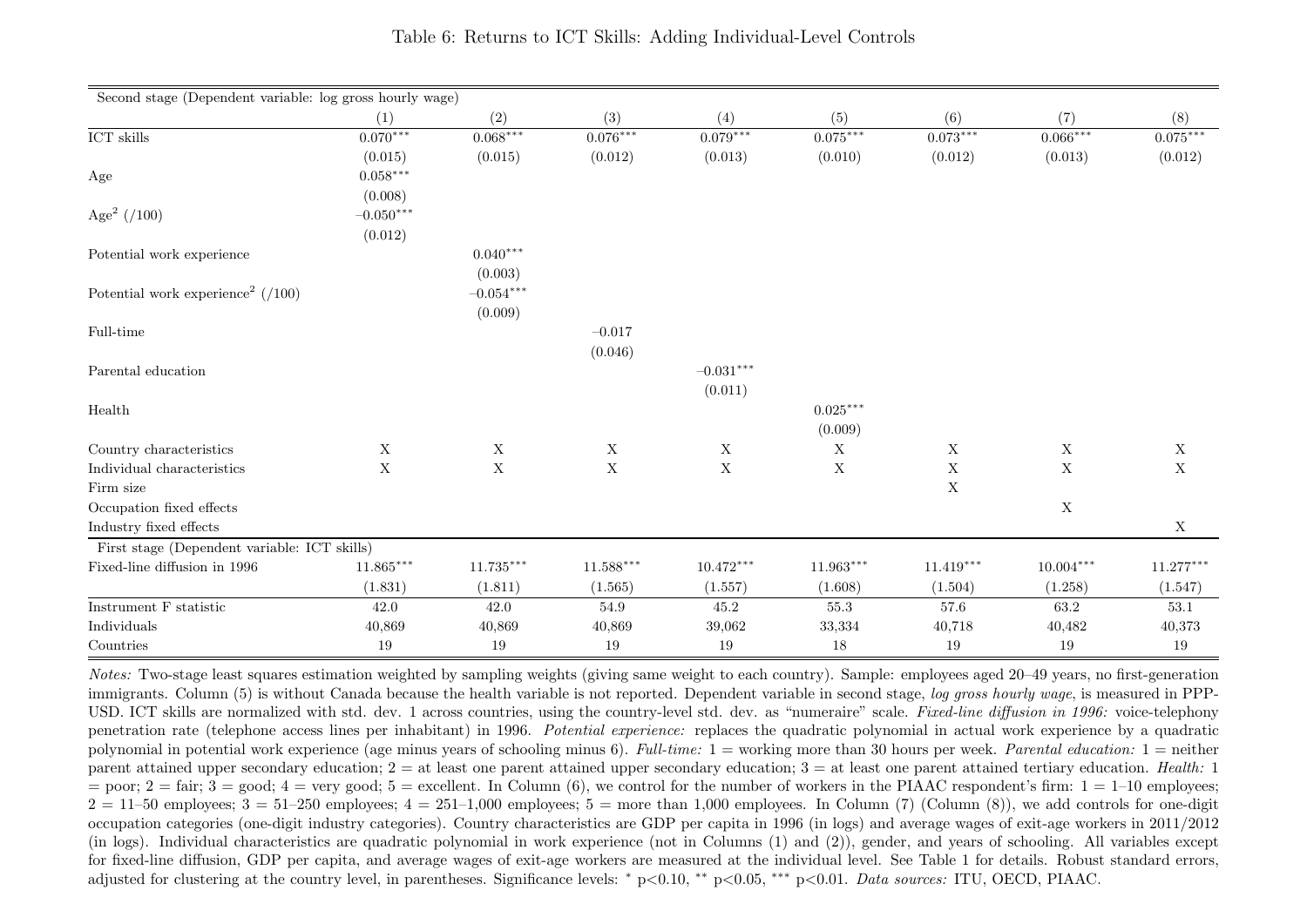| Second stage (Dependent variable: log gross hourly wage) |                   |             |             |             |                   |            |  |  |  |  |
|----------------------------------------------------------|-------------------|-------------|-------------|-------------|-------------------|------------|--|--|--|--|
|                                                          |                   | Full sample |             |             | No own MDF sample |            |  |  |  |  |
|                                                          | $\left( 1\right)$ | (2)         | (3)         | (4)         | (5)               | (6)        |  |  |  |  |
| ICT skills                                               | $0.203***$        | $0.201***$  | $0.140*$    | $0.224**$   | $0.237**$         | $0.190*$   |  |  |  |  |
|                                                          | (0.075)           | (0.066)     | (0.084)     | (0.095)     | (0.095)           | (0.113)    |  |  |  |  |
| Municipality characteristics                             | Χ                 | Χ           | Χ           | Х           | Χ                 | Χ          |  |  |  |  |
| Experience and gender                                    |                   | X           | X           |             | Χ                 | X          |  |  |  |  |
| Years of schooling                                       |                   |             | X           |             |                   | X          |  |  |  |  |
| First stage (Dependent variable: ICT skills)             |                   |             |             |             |                   |            |  |  |  |  |
| Threshold                                                | $-0.895***$       | $-0.824***$ | $-0.586***$ | $-1.259***$ | $-1.123***$       | $-0.807**$ |  |  |  |  |
|                                                          | (0.268)           | (0.258)     | (0.222)     | (0.322)     | (0.335)           | (0.321)    |  |  |  |  |
| Instrument F statistic                                   | 11.2              | 10.2        | 6.9         | 15.3        | 11.3              | 6.3        |  |  |  |  |
| Individuals                                              | 1,417             | 1,417       | 1,417       | 122         | 122               | 122        |  |  |  |  |
| Municipalities                                           | 205               | 205         | 205         | 18          | 18                | 18         |  |  |  |  |

# Table 7: Returns to ICT Skills: Within-Country Baseline Estimates

Notes: Two-stage least squares estimation weighted by sampling weights (giving same weight to each country). Sample: West German employees aged  $20-49$  years, no first-generation immigrants. Columns  $(1)-(3)$  show results for all West German municipalities in the sample; Columns (4)–(6) restrict sample to West German municipalities without an own main distribution frame (MDF). ICT skills are measured at the individual level and are standardized to std. dev. 1, using the municipality-level std. dev. as "numeraire" scale. The instrument is a threshold dummy indicating whether a municipality is more than  $4,200$  meters away from its MDF (1 = lower probability of DSL availability), and 0 otherwise. Distance calculations are based on municipalities' geographic centroid. Estimation is implemented through Limited Information Maximum Likelihood (LIML), where the user-specified constant (alpha) is set to 1. Fuller's (1977) modification of the LIML estimator is used, which ensures that the estimator has finite moments. Municipality characteristics are unemployment rate (i.e., share of unemployed individuals in the working-age population aged 18–65 years), population share of individuals older than 65, and average municipality-level wage of workers aged 50–59 years (obtained from PIAAC). Robust standard errors, adjusted for clustering at the municipality level, in parentheses. Significance levels: <sup>∗</sup> p<0.10, ∗∗ p<0.05, ∗∗∗ p<0.01. Data sources: German Broadband Atlas, German Federal Statistical Office, PIAAC.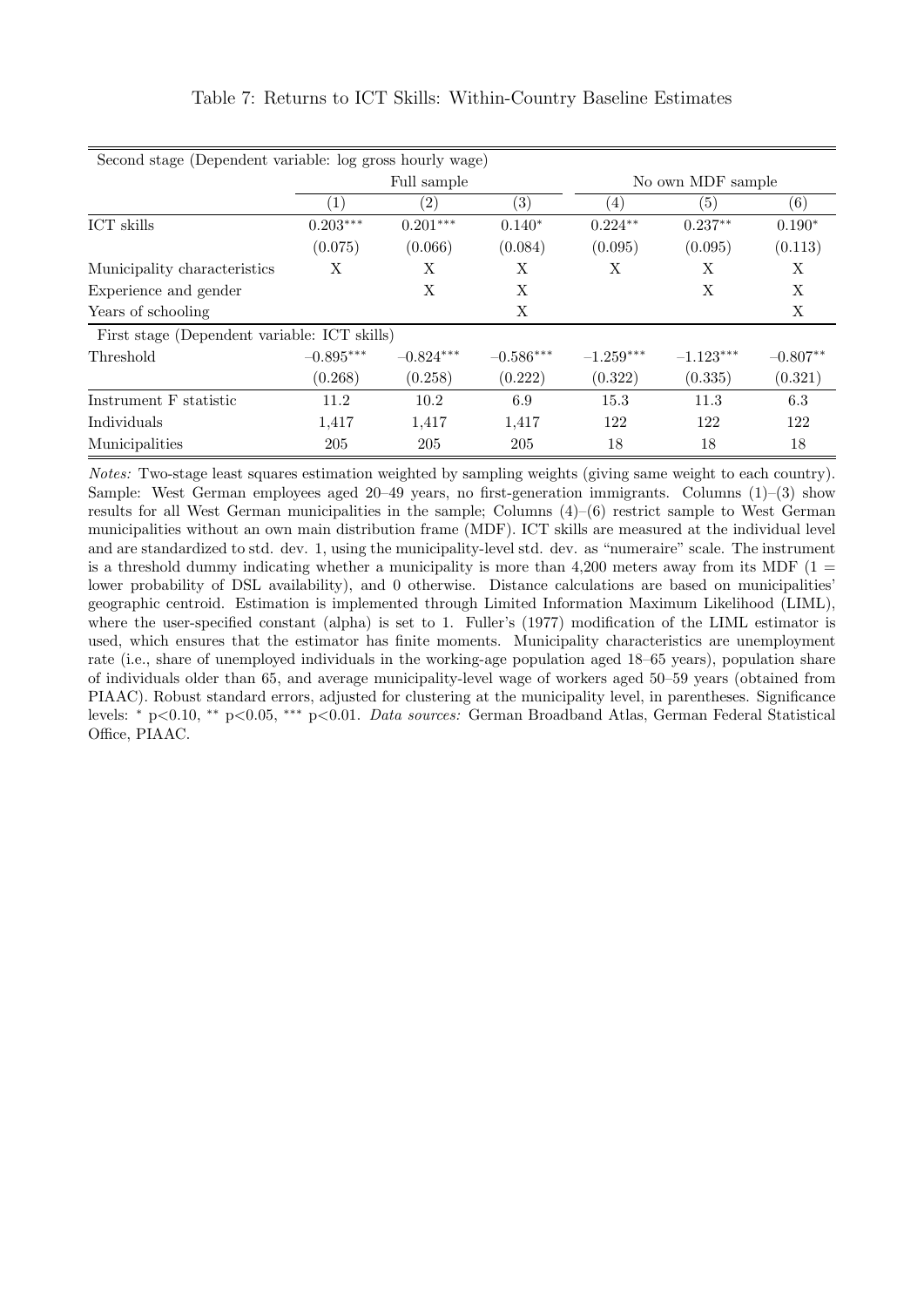|                      | Numeracy   | Literacy          | <b>ICT</b>  | <b>ICT</b> |
|----------------------|------------|-------------------|-------------|------------|
|                      | (1)        | $\left( 2\right)$ | (3)         | (4)        |
| Threshold            | $0.278**$  | 0.049             | $-0.502***$ | $-0.310*$  |
|                      | (0.123)    | (0.165)           | (0.142)     | (0.167)    |
| ICT skills           | $0.676***$ | $0.709***$        |             |            |
|                      | (0.023)    | (0.022)           |             |            |
| Numeracy skills      |            |                   | $0.709***$  |            |
|                      |            |                   | (0.020)     |            |
| Literacy skills      |            |                   |             | $0.754***$ |
|                      |            |                   |             | (0.020)    |
| R squared (adjusted) | 0.62       | 0.65              | 0.59        | 0.63       |
| Individuals          | 1,417      | 1,417             | 1,417       | 1,417      |
| Municipalities       | 205        | 205               | 205         | 205        |

#### Panel A: Full Sample

Panel B: No Own MDF Sample

Dependent variable: cognitive skills in

|                              | Numeracy                   | Literacy          | $\text{ICT}$ | <b>ICT</b>    |  |  |  |  |  |
|------------------------------|----------------------------|-------------------|--------------|---------------|--|--|--|--|--|
|                              | (1)                        | $\left( 2\right)$ | (3)          | (4)           |  |  |  |  |  |
| Threshold                    | 0.209                      | 0.164             | $-0.616***$  | $-0.482***$   |  |  |  |  |  |
|                              | (0.149)                    | (0.149)           | (0.211)      | (0.139)       |  |  |  |  |  |
| ICT skills                   | $0.599***$                 | $0.706***$        |              |               |  |  |  |  |  |
|                              | (0.060)                    | (0.067)           |              |               |  |  |  |  |  |
| Numeracy skills              |                            |                   | $0.696***$   |               |  |  |  |  |  |
|                              |                            |                   | (0.065)      |               |  |  |  |  |  |
| Literacy skills              |                            |                   |              | $0.801^{***}$ |  |  |  |  |  |
|                              |                            |                   |              | (0.066)       |  |  |  |  |  |
| R squared (adjusted)         | 0.62                       | 0.68              | 0.60         | 0.70          |  |  |  |  |  |
| Individuals                  | 122                        | 122               | 122          | 122           |  |  |  |  |  |
| Municipalities               | 18                         | 18                | 18           | 18            |  |  |  |  |  |
|                              | Controls in Panels $A + B$ |                   |              |               |  |  |  |  |  |
| Municipality characteristics | X                          | Χ                 | X            | X             |  |  |  |  |  |
| Individual characteristics   | Χ                          | Χ                 | X            | X             |  |  |  |  |  |

Notes: Ordinary least squares estimation weighted by sampling weights. Sample: West German employees aged 20–49 years, no first-generation immigrants. Numeracy, literacy, and ICT skills are measured at the individual level and are standardized to std. dev. 1, using the municipality-level std. dev. as "numeraire" scale. Threshold: is equal to 1 if a municipality is more than 4,200 meters away from its MDF (lower probability of DSL availability), and 0 otherwise. Municipality characteristics are unemployment rate (i.e., share of unemployed individuals in the working-age population aged 18–65 years), population share of individuals older than 65, and average municipality-level wage of workers aged 50–59 years (obtained from PIAAC). Individual characteristics are quadratic polynomial in work experience, gender, and years of schooling. Robust standard errors, adjusted for clustering at the municipality level, in parentheses. Significance levels: \* p<0.10, \*\* p<0.05, \*\*\* p<0.01. Data sources: German Broadband Atlas, German Federal Statistical Office, PIAAC.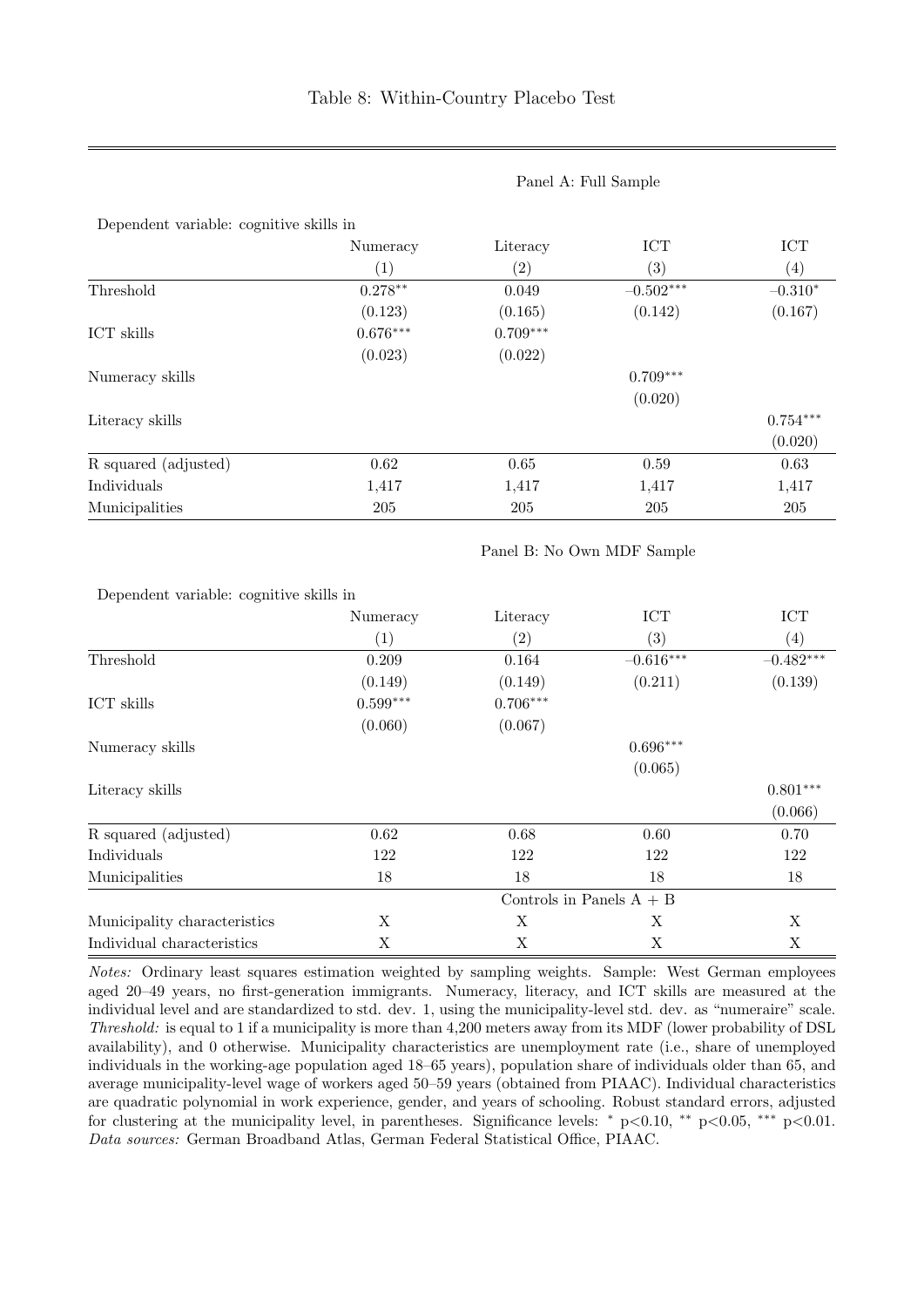# Appendix



Figure A-1: ICT Skills Within Countries

Notes: Smoothed kernel density plots. A kernel density plot of Japan (i.e., the country with highest average ICT skills) is shown in each panel. Sample: employees aged 20–49 years, no first-generation immigrants. Data source: PIAAC.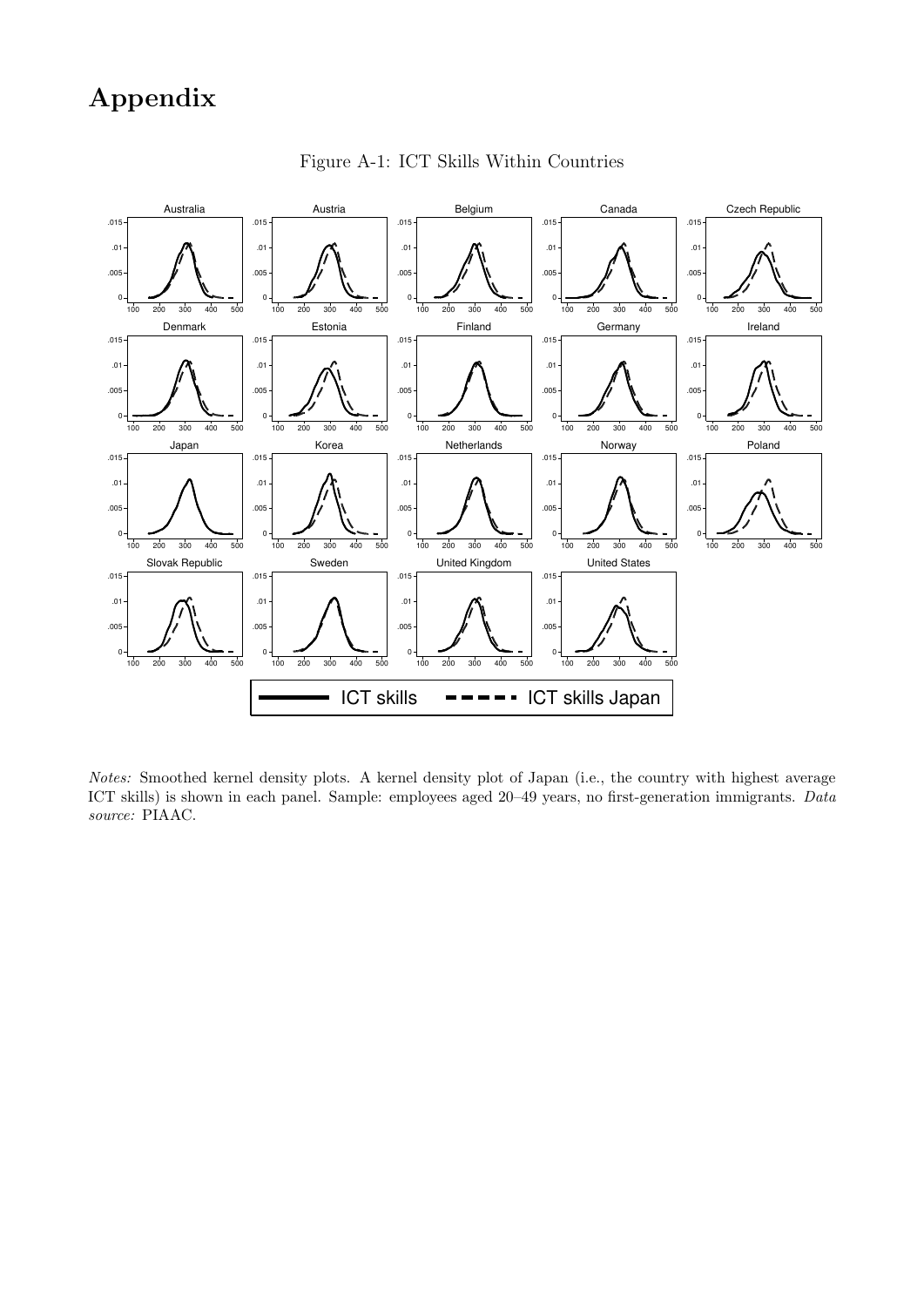

Notes: Sample: employees aged 20–49 years, no first-generation immigrants. All variables are aggregated to the country level. The graph in the top panel does not include any controls. The graph in the bottom panel is an added-variable plot that controls for work experience (linear and squared), gender, and years of schooling. Country-level ICT skills are normalized with std. dev. 1. Data sources: ITU, OECD, PIAAC.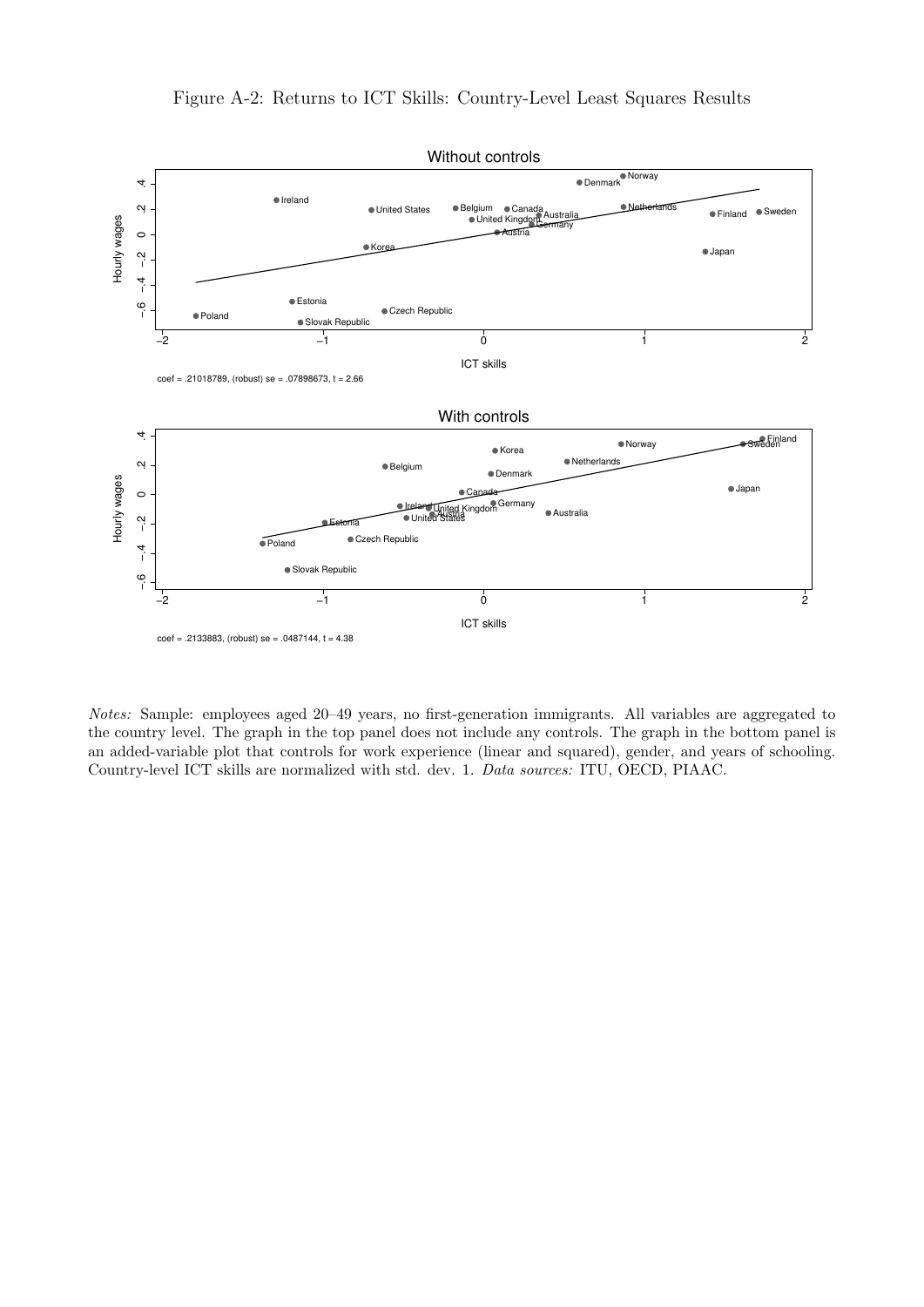|                    | Pooled  | Australia | Austria   | Belgium   | Canada | Czech R. | Denmark   | Estonia | Finland | Germany  |
|--------------------|---------|-----------|-----------|-----------|--------|----------|-----------|---------|---------|----------|
| Gross hourly wage  | 17.7    | 18.7      | 16.3      | 19.2      | 19.9   | 9.1      | 23.6      | 10.5    | 18.4    | 18.5     |
| (in PPP-USD)       | (9.7)   | (8.3)     | (6.3)     | (6.5)     | (9.0)  | (4.2)    | (8.1)     | (6.3)   | (6.8)   | (9.4)    |
| ICT skills         | 294.0   | 297.3     | 291.4     | 291.0     | 293.5  | 287.2    | 296.5     | 282.2   | 304.3   | 295.4    |
|                    | (39.8)  | (36.5)    | (36.1)    | (40.2)    | (41.3) | (43.9)   | (37.5)    | (41.0)  | (37.9)  | (39.6)   |
| Yrs schooling      | 13.9    | 14.9      | 12.7      | 13.5      | 13.7   | 13.7     | 13.4      | 12.8    | 13.5    | 14.1     |
|                    | (2.5)   | (2.1)     | (2.3)     | (2.3)     | (2.2)  | (2.4)    | (2.4)     | (2.6)   | (2.7)   | (2.3)    |
| Experience (years) | 14.0    | 14.6      | 15.4      | 14.8      | 15.4   | 13.0     | 16.8      | 12.2    | 12.8    | 14.3     |
|                    | (8.4)   | (8.4)     | (8.7)     | (8.3)     | (8.5)  | (7.8)    | (8.6)     | (7.9)   | (8.0)   | (9.0)    |
| Female (share)     | 0.48    | 0.48      | 0.50      | 0.49      | 0.48   | 0.44     | 0.50      | 0.53    | 0.50    | 0.47     |
| Observations       | 40,869  | 1,926     | 1,667     | 1,764     | 7,531  | 1,594    | 1,902     | 2,162   | 2,013   | 1,906    |
|                    | Ireland | Japan     | Korea     | Netherl.  | Norway | Poland   | Slovak R. | Sweden  | U.K.    | U.S.     |
| Gross hourly wage  | 22.2    | 15.3      | 17.0      | 19.9      | 24.6   | 9.4      | 9.0       | 18.2    | 18.9    | $21.1\,$ |
| (in PPP-USD)       | (11.3)  | (9.2)     | (13.4)    | (8.6)     | (8.4)  | (5.5)    | (6.0)     | (5.3)   | (11.4)  | (12.7)   |
| ICT skills         | 284.7   | 305.6     | $288.5\,$ | $300.8\,$ | 299.8  | 276.0    | 284.8     | 305.3   | 295.2   | 289.2    |
|                    | (37.6)  | (40.9)    | (34.9)    | (36.5)    | (36.2) | (47.0)   | (36.8)    | (37.7)  | (39.3)  | (43.3)   |
| Yrs schooling      | 16.2    | 13.8      | 14.3      | 14.0      | 14.8   | 14.5     | 14.2      | 12.8    | 13.3    | 14.2     |
|                    | (2.3)   | (2.3)     | (2.3)     | (2.2)     | (2.2)  | (2.6)    | (2.5)     | (2.2)   | (2.3)   | (2.5)    |
| Experience (years) | 14.0    | 13.5      | $\,9.8$   | 14.6      | 14.6   | 10.4     | $12.8\,$  | 13.7    | 15.7    | $15.5\,$ |
|                    | (8.0)   | (7.8)     | (6.9)     | (8.0)     | (8.1)  | (7.7)    | (8.3)     | (8.7)   | (8.8)   | (8.6)    |
| Female (share)     | 0.56    | 0.41      | 0.44      | 0.49      | 0.49   | 0.47     | 0.48      | 0.49    | 0.48    | 0.52     |
| Observations       | 1,451   | 1,677     | 1,934     | 1,854     | 1,980  | 2,365    | 1,357     | 1,595   | 2,818   | 1,373    |

Table A-1: Descriptive Statistics (Individual-Level Variables)

Notes: Means, standard deviations (in parentheses), and number of observations for selected variables by country. Sample: employees aged 20–49 years, no first-generation immigrants. Pooled specification gives same weight to each country. Data source: PIAAC.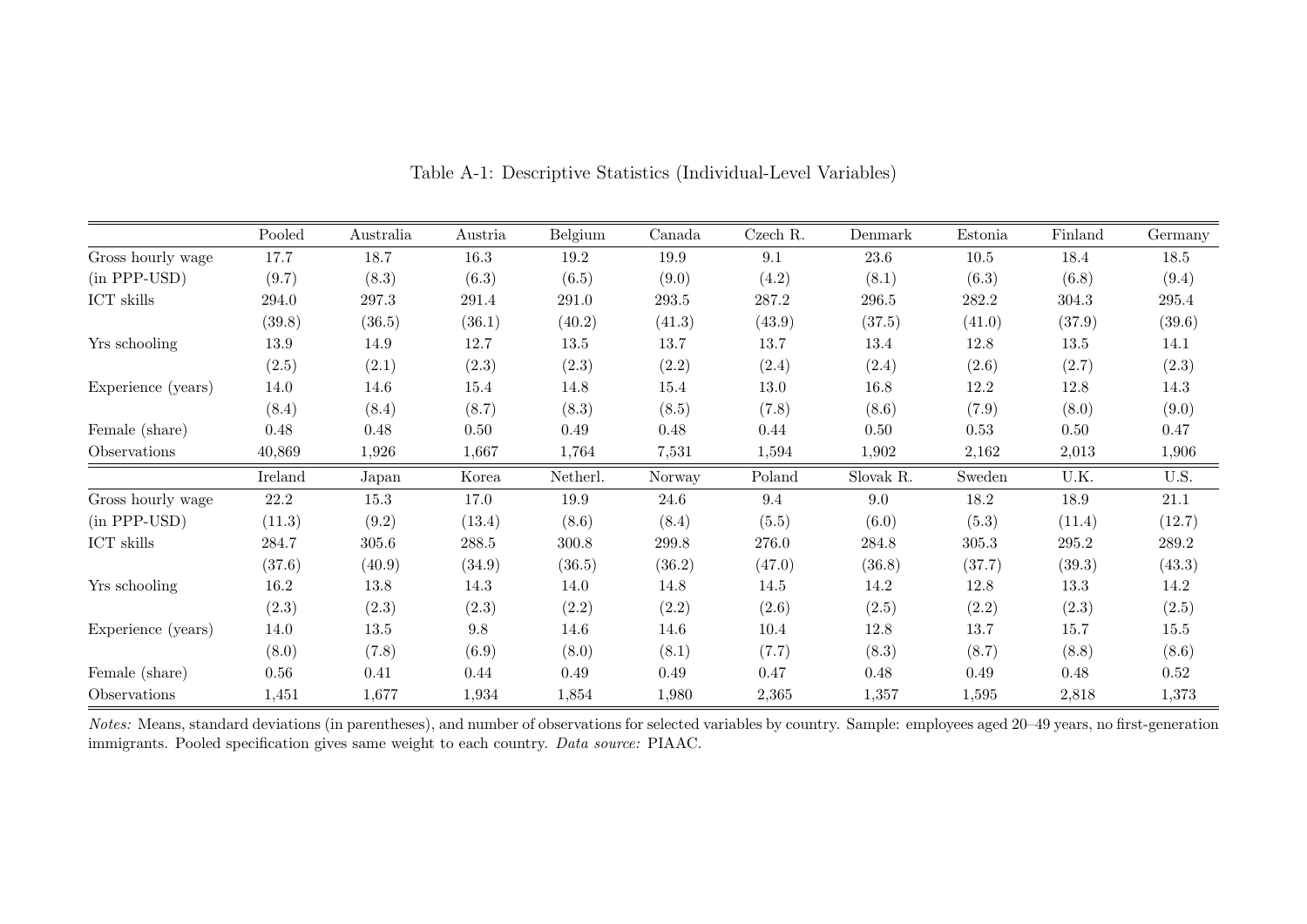|                                      | Pooled     | Australia | Austria  | Belgium   | Canada   | Czech R.   | Denmark   | Estonia  | Finland   | Germany    |
|--------------------------------------|------------|-----------|----------|-----------|----------|------------|-----------|----------|-----------|------------|
| First emergence of broadband         |            | 1999      | 1999     | 1999      | 1997     | 2000       | 1999      | 2001     | 1999      | 2000       |
| Fixed-line diffusion in 1996         | 0.49       | 0.50      | 0.48     | 0.46      | $0.61\,$ | $0.27\,$   | 0.62      | 0.31     | 0.55      | 0.54       |
| GDP per capita in 1996 $( / 1000)$   | 25.05      | $28.37\,$ | 29.06    | 27.50     | 28.90    | 17.37      | 29.12     | 8.47     | 22.61     | 27.95      |
| Average wage level $50 \text{--} 59$ | 18.80      | 20.67     | 17.58    | 22.12     | 21.90    | 8.56       | 24.93     | 8.21     | 19.00     | 19.68      |
| Union density                        | 0.32       | 0.18      | 0.27     | 0.55      | 0.27     | $0.13\,$   | 0.67      | 0.06     | 0.69      | $0.18\,$   |
| Employment protection                | 2.26       | 1.99      | 2.44     | 2.99      | 1.51     | 2.66       | 2.32      | 2.07     | 2.17      | $2.84\,$   |
| Public sector                        | $0.29\,$   | 0.25      | $0.26\,$ | $0.29\,$  | 0.33     | $0.26\,$   | 0.39      | 0.30     | $0.36\,$  | $0.15\,$   |
| Youth unemployment rate              | 0.16       | 0.12      | 0.09     | 0.20      | 0.14     | $0.19\,$   | 0.14      | $0.20\,$ | $0.18\,$  | $0.08\,$   |
| Service sector                       | 0.69       | 0.69      | 0.70     | 0.76      | 0.70     | 0.75       | 0.60      | 0.67     | 0.70      | 0.68       |
| Share tertiary educated              | 0.16       | 0.22      | 0.09     | $0.20\,$  | $0.28\,$ | 0.06       | 0.13      | 0.18     | 0.13      | 0.13       |
| Mobile diffusion in 2012             | 1.23       | 1.06      | 1.61     | 1.11      | 0.80     | 1.27       | 1.18      | 1.60     | 1.72      | 1.12       |
|                                      | Ireland    | Japan     | Korea    | Netherl.  | Norway   | Poland     | Slovak R. | Sweden   | U.K.      | U.S.       |
| First emergence of broadband         | $\,2002\,$ | 1999      | 1999     | 1999      | 1999     | $\,2001\,$ | 2003      | 1999     | 2000      | 1998       |
| Fixed-line diffusion in 1996         | $0.38\,$   | 0.51      | 0.43     | $0.54\,$  | $0.57\,$ | $0.17\,$   | 0.23      | 0.68     | 0.53      | 0.62       |
| GDP per capita in 1996 $( / 1000)$   | $23.55\,$  | 28.69     | 16.92    | $29.31\,$ | 39.54    | 9.64       | 11.55     | 25.00    | $25.68\,$ | 36.02      |
| Average wage level 50 <sub>-59</sub> | 23.39      | 18.76     | 18.19    | 22.43     | 26.12    | 8.87       | 8.08      | 18.80    | 18.65     | $24.38\,$  |
| Union density                        | $\rm 0.31$ | 0.18      | $0.10\,$ | 0.18      | 0.53     | $0.13\,$   | 0.17      | 0.68     | 0.26      | 0.11       |
| Employment protection                | $2.07\,$   | $2.09\,$  | $2.17\,$ | 2.88      | $2.31\,$ | $2.39\,$   | $2.16\,$  | $2.52\,$ | 1.76      | 1.17       |
| Public sector                        | 0.32       | 0.13      | $0.16\,$ | $0.29\,$  | 0.38     | 0.22       | $0.28\,$  | 0.39     | $0.34\,$  | 0.23       |
| Youth unemployment rate              | 0.33       | 0.08      | 0.09     | 0.09      | 0.09     | 0.26       | 0.34      | 0.24     | 0.21      | 0.16       |
| Service sector                       | 0.71       | 0.73      | 0.59     | 0.76      | 0.58     | 0.64       | 0.72      | 0.61     | 0.79      | 0.78       |
| Share tertiary educated              | 0.20       | 0.24      | 0.17     | 0.16      | $0.15\,$ | 0.09       | 0.07      | 0.17     | 0.14      | $0.32\,$   |
| Mobile diffusion in 2012             | 1.07       | 1.11      | 1.09     | $1.18\,$  | $1.17\,$ | 1.40       | 1.12      | $1.25\,$ | 1.35      | $\rm 0.95$ |

Table A-2: Descriptive Statistics (Country-Level Variables)

Notes: Only country-level characteristics reported. First emergence of broadband: year of introduction of broadband Internet; data on broadband diffusion in Estonia available only from 2001 onward. Fixed-line diffusion in 1996: voice-telephony penetration rate (telephone access lines per inhabitant) in 1996. GDP per capita in 1996 is measured in PPP-USD (divided by 1,000) with base year 2005. Average wage level 50.59 is the mean wage (in PPP-USD) of employees aged 50–59 years, without first-generation immigrants. Union density: share of wage and salary earners who are trade union members. Employment protection: employment protection legislation (EPL), composite indicator measuring strength of employment protection for individual and collective dismissals. Public sector: share of workers employed in the public sector. Youth unemployment rate: unemployment rate of persons aged 15–24 years. Service sector: share of service sector in the GDP. Share tertiary educated: share of population that completed a tertiary education; data refer to 2010. Mobile diffusion: mobile-cellular telephone subscriptions per inhabitant in 2012. See text for details on data sources. Pooled specification gives same weight to each country. Data sources: Barro and Lee (2010), ITU, OECD, PIAAC, Statistics Canada, World Bank.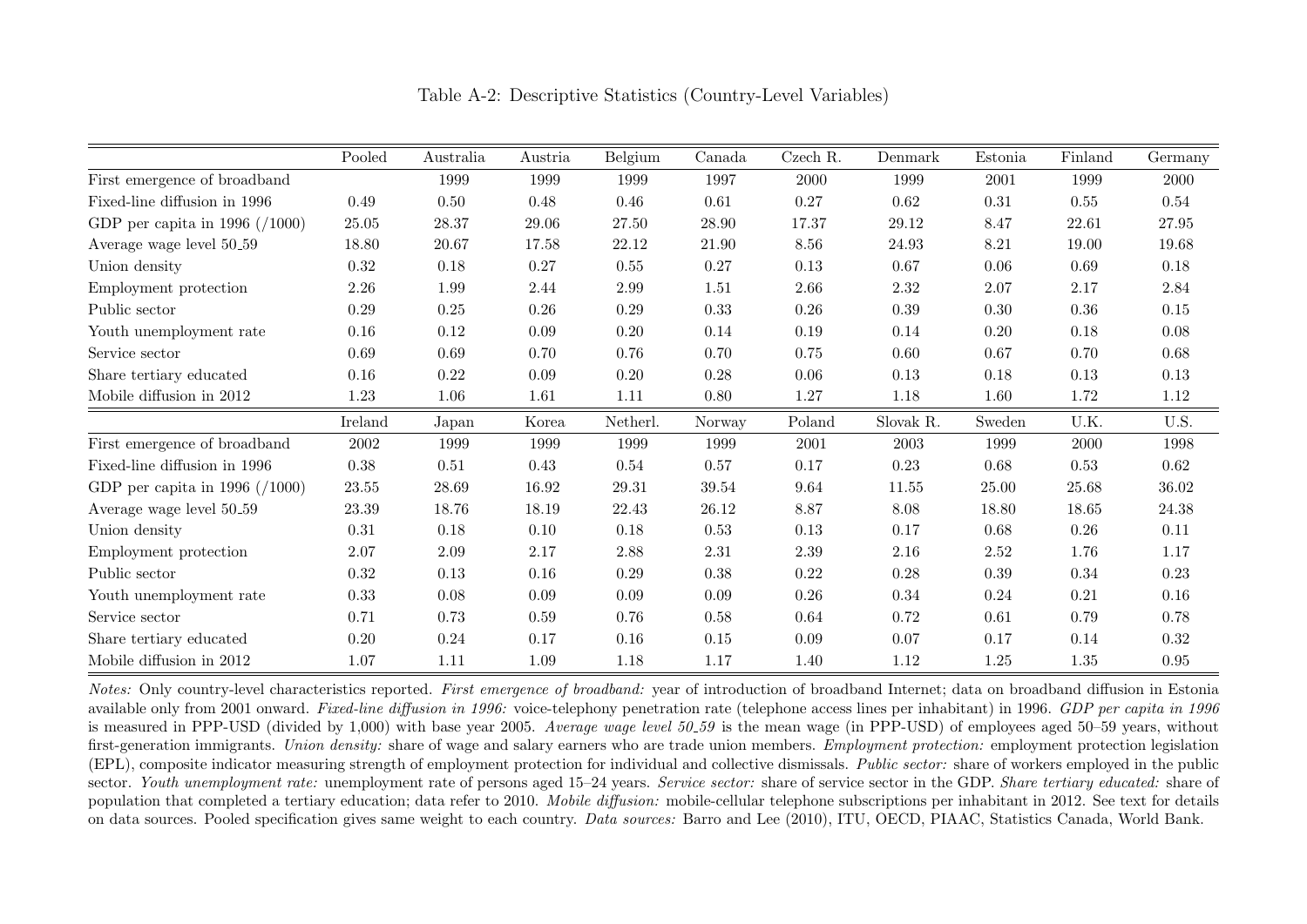| Dependent variable: ICT skills   |            |             |             |
|----------------------------------|------------|-------------|-------------|
|                                  | (1)        | (2)         | (3)         |
| Fixed-line diffusion in 1996     | $6.183***$ | $6.568***$  | $11.601***$ |
|                                  | (1.102)    | (0.905)     | (1.554)     |
| GDP per capita in $1996$ (log)   | 0.900      | $1.269**$   | $1.183*$    |
|                                  | (0.574)    | (0.517)     | (0.584)     |
| Average wage level $50-59$ (log) | $-1.156**$ | $-1.319***$ | $-3.050***$ |
|                                  | (0.413)    | (0.427)     | (0.699)     |
| Experience                       |            | $-0.014$    | $-0.073**$  |
|                                  |            | (0.027)     | (0.025)     |
| Experience <sup>2</sup> $(100)$  |            | $-0.328***$ | $-0.094$    |
|                                  |            | (0.080)     | (0.073)     |
| Female                           |            | $-0.672***$ | $-0.925***$ |
|                                  |            | (0.134)     | (0.104)     |
| Years of schooling               |            |             | $0.677***$  |
|                                  |            |             | (0.026)     |
| Instrument F statistic           | 31.5       | 52.6        | 55.7        |
| Individuals                      | 40,869     | 40,869      | 40,869      |
| Countries                        | 19         | 19          | 19          |

Table A-3: Returns to ICT Skills: Instrumental-Variables Estimates (First Stage)

Notes: Table reports first-stage results of two-stage least squares estimations presented in Table 3, Columns (4)–(6). Robust standard errors, adjusted for clustering at the country level, in parentheses. Significance levels: <sup>∗</sup> p<0.10, ∗∗ p<0.05, ∗∗∗ p<0.01. Data sources: ITU, OECD, PIAAC.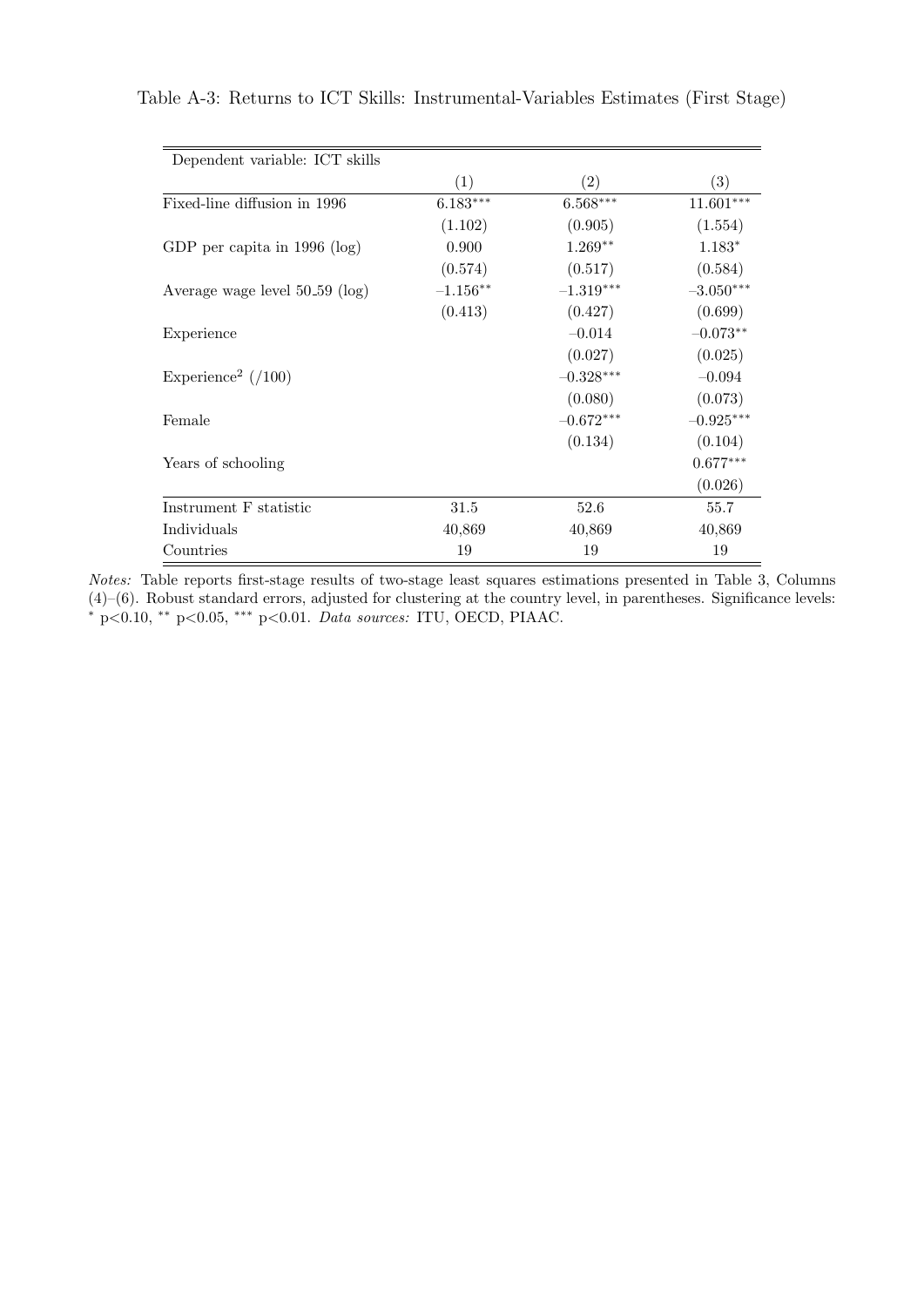| Third stage (Dependent variable: log gross hourly wage)       |           |                   |            |  |  |  |  |  |
|---------------------------------------------------------------|-----------|-------------------|------------|--|--|--|--|--|
|                                                               | (1)       | $\left( 2\right)$ | (3)        |  |  |  |  |  |
| ICT skills                                                    | $0.059**$ | $0.053**$         | $0.075***$ |  |  |  |  |  |
|                                                               | (0.027)   | (0.024)           | (0.012)    |  |  |  |  |  |
| Country characteristics                                       | X         | X                 | X          |  |  |  |  |  |
| Experience and gender                                         |           | X                 | X          |  |  |  |  |  |
| Years of schooling                                            |           |                   | X          |  |  |  |  |  |
| Second stage (Dependent variable: ICT skills)                 |           |                   |            |  |  |  |  |  |
| Broadband diffusion in 2012                                   | $21.552*$ | 22.884*           | $41.835**$ |  |  |  |  |  |
|                                                               | (12.085)  | (12.444)          | (19.276)   |  |  |  |  |  |
| First stage (Dependent variable: broadband diffusion in 2012) |           |                   |            |  |  |  |  |  |
| Fixed-line diffusion in 1996                                  | $0.287*$  | $0.287*$          | $0.277*$   |  |  |  |  |  |
|                                                               | (0.148)   | (0.148)           | (0.144)    |  |  |  |  |  |
| Individuals                                                   | 40,869    | 40,869            | 40,869     |  |  |  |  |  |
| Countries                                                     | 19        | 19                | 19         |  |  |  |  |  |

Table A-4: Returns to ICT Skills: Cross-Country Simultaneous-Equations Estimation

Notes: Three-equation seemingly unrelated regression estimation weighted by sampling weights (giving same weight to each country). Sample: employees aged 20–49 years, no first-generation immigrants. Dependent variable in third stage, log gross hourly wage, is measured in PPP-USD. ICT skills are standardized to std. dev. 1 across countries, using the country-level std. dev. as "numeraire" scale. Broadband diffusion in 2012: actual diffusion of broadband Internet (broadband subscribers per inhabitant) in 2012 (see Figure 3). Fixed-line diffusion in 1996: voice-telephony penetration rate (telephone access lines per inhabitant) in 1996. Broadband diffusion, fixed-line diffusion, GDP per capita, and average wages of exit-age workers are measured at the country level; all remaining variables are measured at the individual level. See Table 1 for details on the control variables. Robust standard errors, adjusted for clustering at the country level, in parentheses. Significance levels: <sup>∗</sup> p<0.10, ∗∗ p<0.05, ∗∗∗ p<0.01. Data sources: ITU, OECD, PIAAC.